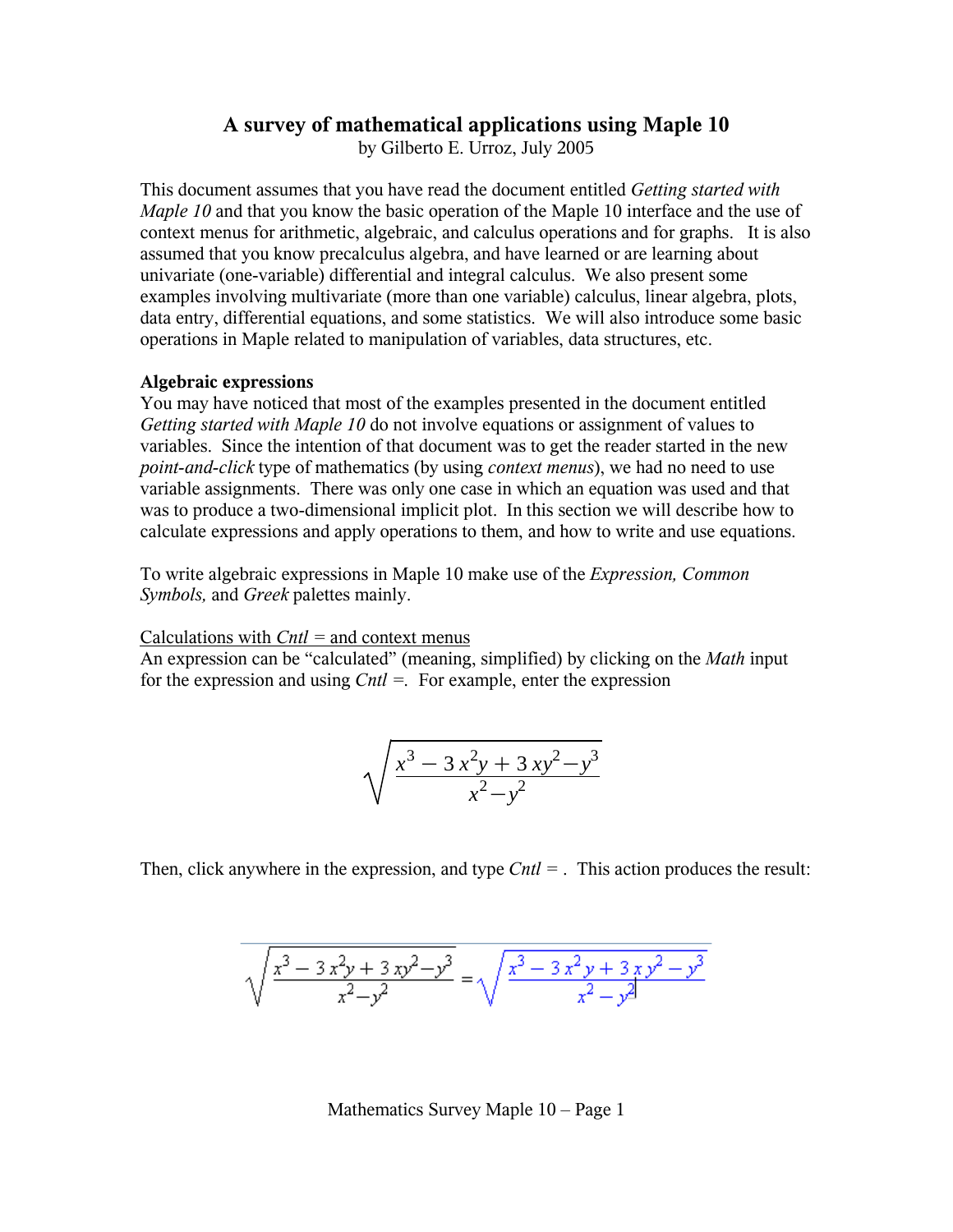i.e., basically no simplification took place. Next, click on the expression again and do a *right-click* to produce an appropriate context menu. From the context menu select the option *Factor*. The result is now:

$$
\sqrt{\frac{x^3 - 3x^2y + 3xy^2 - y^3}{x^2 - y^2}} = \sqrt{\frac{(-y + x)^2}{x + y}} = \sqrt{\frac{x^3 - 3x^2y + 3xy^2 - y^3}{x^2 - y^2}}
$$

Notice that Maple retained the earlier result pushing it to the right, and showing the simplified expression in the middle of the line. You can edit this result by highlighting the last expression in the line above, together with the equal sign (=) attached to it, and pressing [*Delete*]. This, of course, produces:

$$
\sqrt{\frac{x^3 - 3x^2y + 3xy^2 - y^3}{x^2 - y^2}} = \sqrt{\frac{(-y + x)^2}{x + y}}
$$

This is indeed a true mathematical statement.

Now, let's try other *context menu* operations on the original expression. Click on the expression, and do a *right-click*. From the context menu select the operation *Expand,* to obtain the following result:

$$
\sqrt{\frac{x^3 - 3x^2y + 3xy^2 - y^3}{x^2 - y^2}} = \sqrt{\frac{x^3}{x^2 - y^2} - \frac{3x^2y}{x^2 - y^2} + \frac{3xy^2}{x^2 - y^2} - \frac{y^3}{x^2 - y^2}}
$$

In the context of the fraction contained within the root sign, *Expand* means distributing the denominator on each term in the numerator.

Let's try another *context menu* operation on the original expression (click on expression, right click). This time try *Simplify*. You will notice that this operation has the same effect as *Factor*.

Try another *context menu operation* on the original expression (click on expression, right click). This time try *Evaluate at a point*. This will produce a dialog box requesting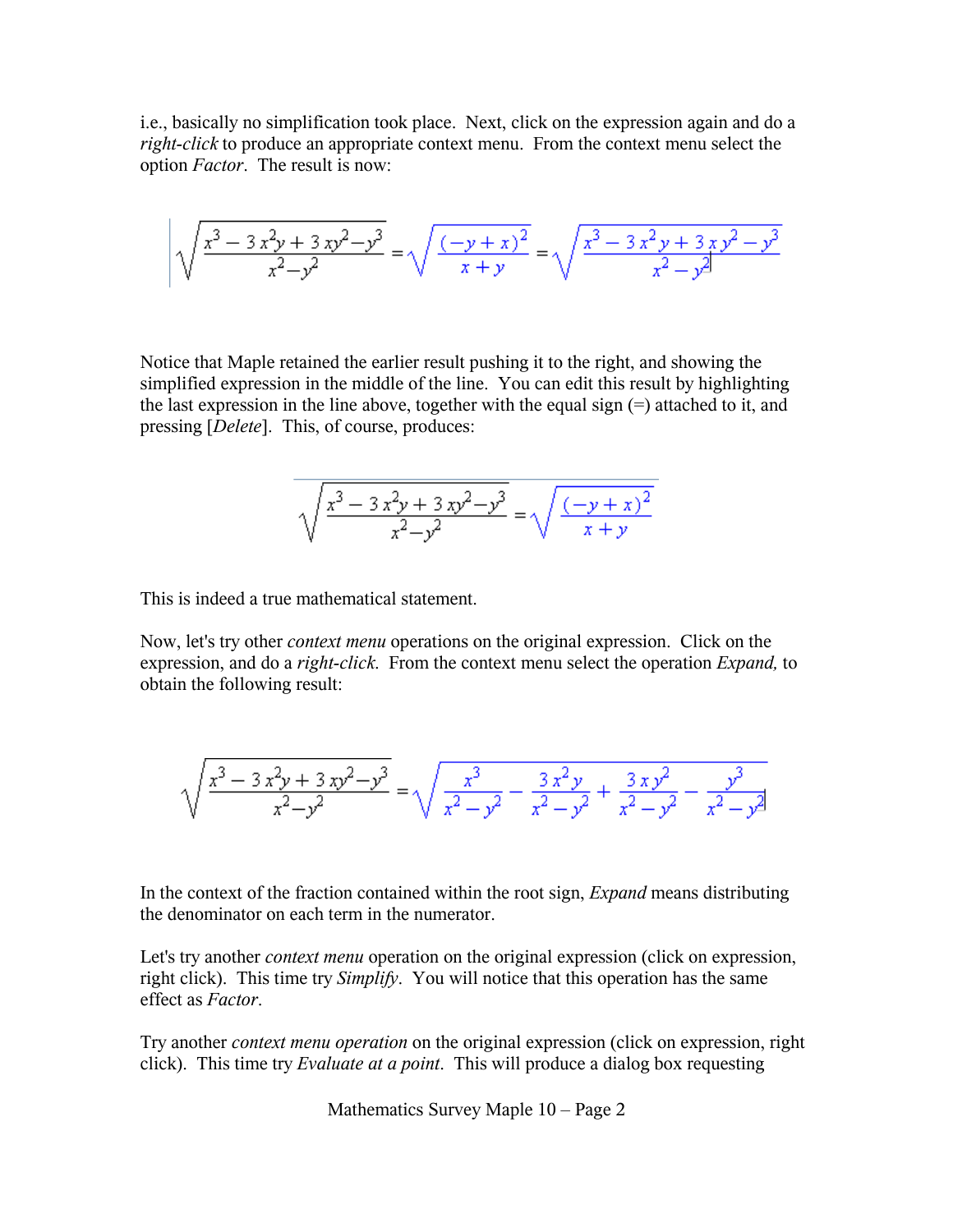values for the independent variables, try  $x=2$  and  $y=-3$ , press [OK]. The Maple screen looks now as follows:

$$
\sqrt{\frac{x^3 - 3x^2y + 3xy^2 - y^3}{x^2 - y^2}} \rightarrow \sqrt{-25} = \sqrt{\frac{(-y + x)^2}{x + y}} =
$$
  

$$
\sqrt{\frac{x^3}{k^2 - y^2} - \frac{3x^2y}{x^2 - y^2} + \frac{3xy^2}{x^2 - y^2} - \frac{y^3}{x^2 - y^2}} = \sqrt{\frac{(-y + x)^2}{x + y}}
$$

The general trend on using *context menus* in this case is for any new operation to displace the older ones to the right. Also, while the equal signs apply to the previous results (*Factor, Expand, Simplfy*), for the *Evaluate at a point* operation an arrow is used. However, notice that the arrow contains no information regarding the operation performed. Thus, the user himself or herself must document the results from the operations.

Documenting the calculations How to accomplish this documentation of calculations:

1 – Make many copies of the expression to be operated upon, and perform one operation per copy

2 – Insert text around the operation to document was performed

To make copies of a Maple input, simply select the input expression, then do a copy-andpaste operation (*Cntl+C, Cntl+V*). For example, repeating the operations performed above, with separate outputs and documentation, one can produce the Maple worksheet shown in Figure 1.

Other operations that can be performed on the algebraic expression out of the context menu include those under the option *Constructions*. These operations are mostly for editing purposes, i.e., to produce the required expressions for documentation. Some of these expressions are shown in Figure 2.

In order to put together a *Constructions* operation with its corresponding result, we need to produce the output of the *Construction* operation, and then transform it into Maple input format by using *Cntl-drag*, i.e., selecting the output and dragging it to a position below in the worksheet while holding down the *Cntl* key. An example is illustrated in Figure 3. In this case we take the case of the derivative with respect to  $x$ , and produce an expression showing the calculation of such derivative.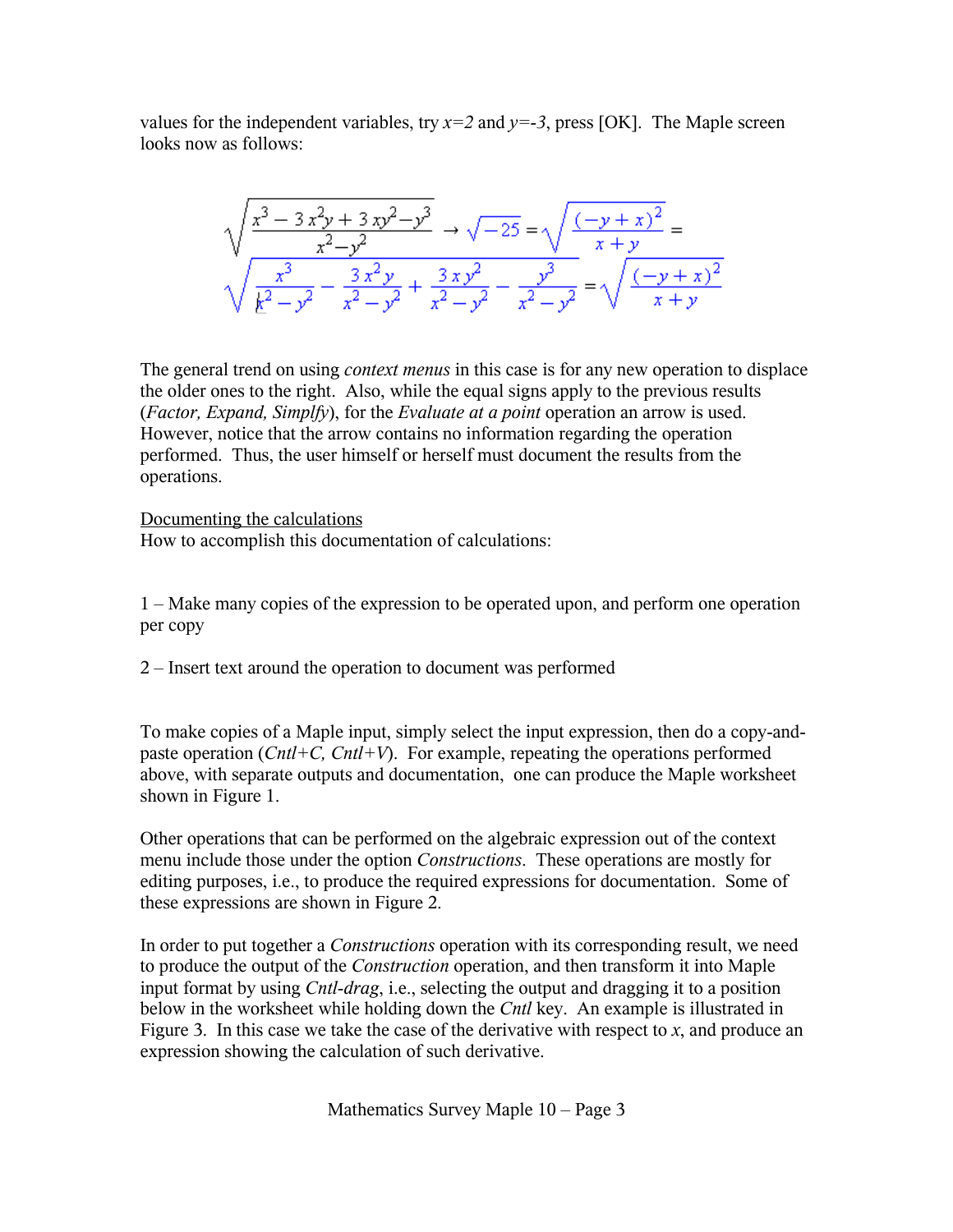# Operations on an algebraic expression

We will perform a number of context menu operations for the following expression:

$$
\sqrt{\frac{x^3 - 3x^2y + 3xy^2 - y^3}{x^2 - y^2}}
$$

Using  $Cntl =$ :

$$
\sqrt{\frac{x^3 - 3x^2y + 3xy^2 - y^3}{x^2 - y^2}} = \sqrt{\frac{x^3 - 3x^2y + 3xy^2 - y^3}{x^2 - y^2}}
$$

Using Factor:

$$
\sqrt{\frac{x^3 - 3x^2y + 3xy^2 - y^3}{x^2 - y^2}} = \sqrt{\frac{(-y + x)^2}{x + y}}
$$

Using Expand:

$$
\sqrt{\frac{x^3 - 3x^2y + 3xy^2 - y^3}{x^2 - y^2}} = \sqrt{\frac{x^3}{x^2 - y^2} - \frac{3x^2y}{x^2 - y^2} + \frac{3xy^2}{x^2 - y^2} - \frac{y^3}{x^2 - y^2}}
$$

Using Simplify:

$$
\sqrt{\frac{x^3 - 3x^2y + 3xy^2 - y^3}{x^2 - y^2}} = \sqrt{\frac{(-y + x)^2}{x + y}}
$$

Using *Evaluate at a point* with  $x = 2$  and  $y = -3$  (Also using *Approximate*>10 on the result):

$$
\sqrt{\frac{x^3 - 3x^2y + 3xy^2 - y^3}{x^2 - y^2}} \rightarrow \sqrt{-25} \rightarrow 5.0000000001
$$

## Figure  $1$  – Worksheet section documenting the context menu operations described earlier.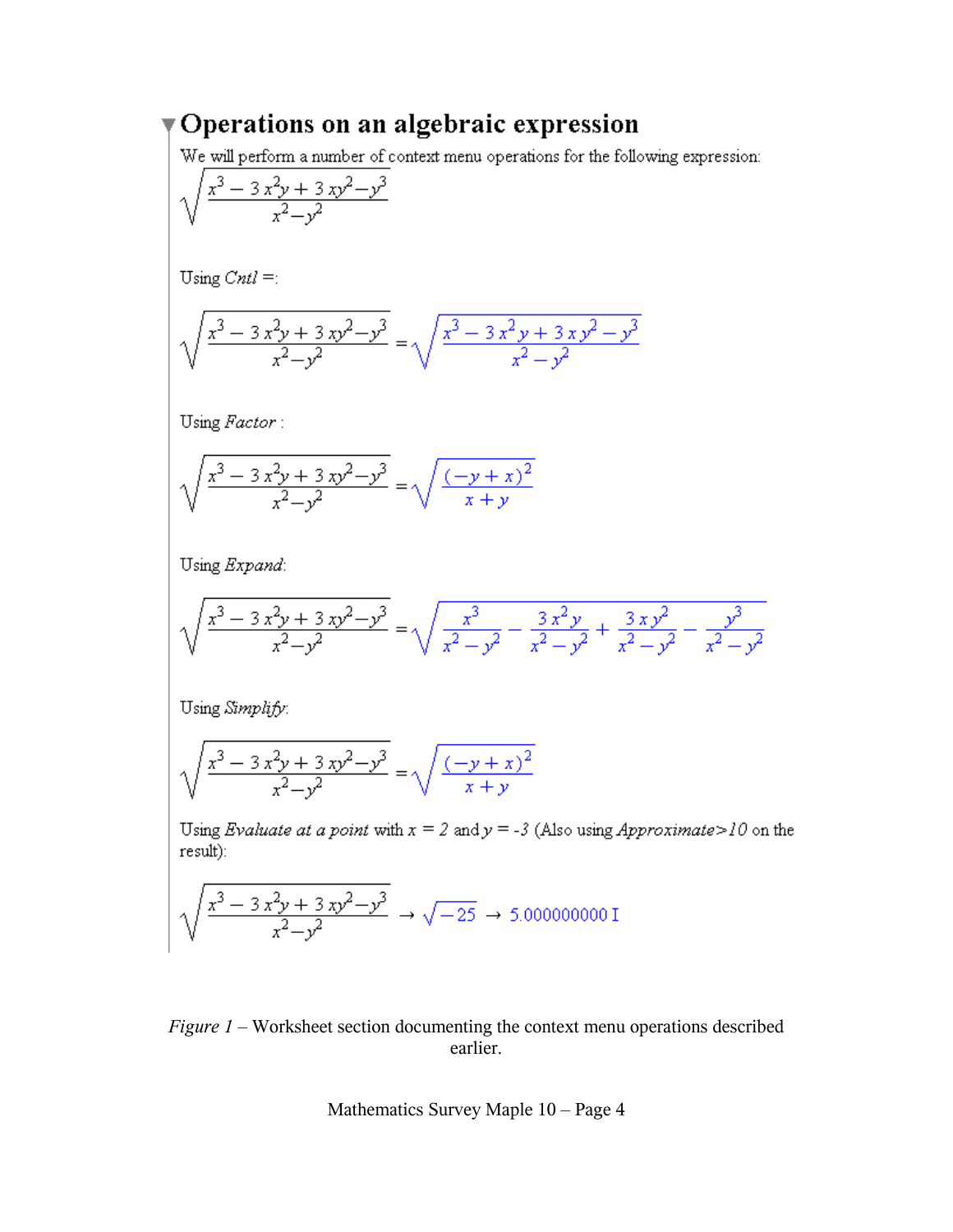## $\blacktriangledown$  Additional operations on an algebraic expression

Using Constructions>Definite Integral>x with Lower Limit = alpha and Upper Limit  $= beta$ 

$$
\sqrt{\frac{x^3 - 3x^2y + 3xy^2 - y^3}{x^2 - y^2}} \rightarrow \int_a^{\beta} \sqrt{\frac{x^3 - 3x^2y + 3xy^2 - y^3}{x^2 - y^2}} dx
$$

Using Constructions>Derivative> $x$ . Use context menu on the result with Differentiate to complete the derivative

$$
\sqrt{\frac{x^3 - 3x^2y + 3xy^2 - y^3}{x^2 - y^2}} \rightarrow \frac{\partial}{\partial x} \left( \sqrt{\frac{x^3 - 3x^2y + 3xy^2 - y^3}{x^2 - y^2}} \right)
$$

Using Constructions>Evaluate at > x, and evaluating at value =  $alpha$ 

$$
\sqrt{\frac{x^3 - 3x^2y + 3xy^2 - y^3}{x^2 - y^2}} \rightarrow \left(\sqrt{\frac{x^3 - 3x^2y + 3xy^2 - y^3}{x^2 - y^2}}\right)\Big|_{x = \alpha}
$$

Using Constructions > Integral >  $y$ 

$$
\sqrt{\frac{x^3 - 3x^2y + 3xy^2 - y^3}{x^2 - y^2}} \rightarrow \int \sqrt{\frac{x^3 - 3x^2y + 3xy^2 - y^3}{x^2 - y^2}} \, dy
$$

Using Constructions  $>$  Limit, and evaluating limit at -infinity

$$
\sqrt{\frac{x^3 - 3x^2y + 3xy^2 - y^3}{x^2 - y^2}} \rightarrow \lim_{x \to -\infty} \left( \sqrt{\frac{x^3 - 3x^2y + 3xy^2 - y^3}{x^2 - y^2}} \right)
$$

Using Constructions > Sum > x, with lower limit = 0 and upper limit = n

$$
\sqrt{\frac{x^3 - 3x^2y + 3xy^2 - y^3}{x^2 - y^2}} \rightarrow \sum_{x=0}^{n} \sqrt{\frac{x^3 - 3x^2y + 3xy^2 - y^3}{x^2 - y^2}}
$$

Figure 2 – Worksheet section documenting the Construction context menu operations on a given expression.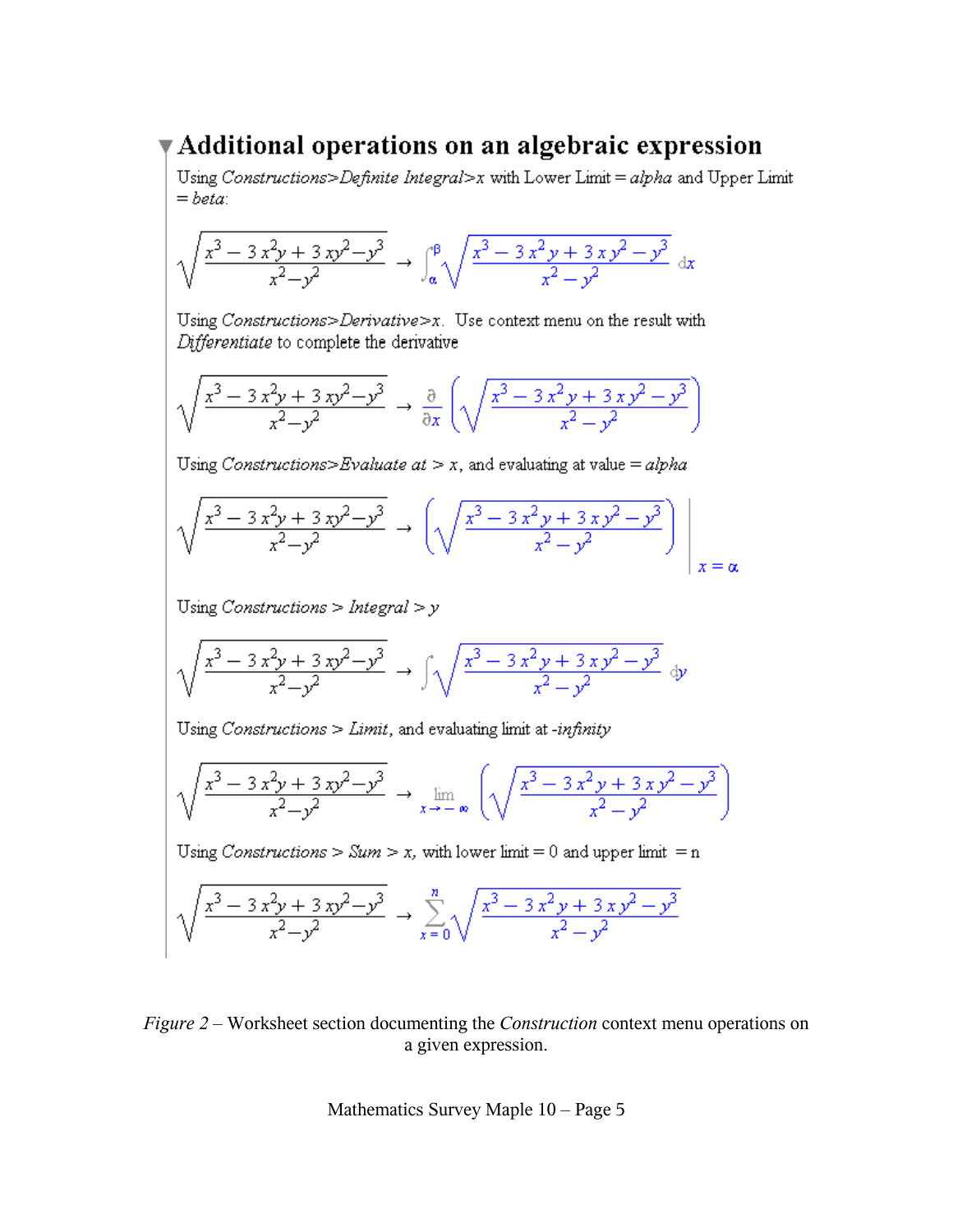## $\blacktriangledown$  Creating an expression for the derivative

First, we use *Constructions* > *Derivative* >  $x$ 

$$
\sqrt{\frac{x^3 - 3x^2y + 3xy^2 - y^3}{x^2 - y^2}} \rightarrow \frac{\partial}{\partial x} \left( \sqrt{\frac{x^3 - 3x^2y + 3xy^2 - y^3}{y^2 - y^2}} \right)
$$

Next, we use *Differentiate* > x, followed by *flationalize* and *Simplify* on the subsequent outputs

$$
\sqrt{\frac{x^3 - 3x^2y + 3xy^2 - y^3}{x^2 - y^2}} \rightarrow \frac{\text{[Cnt1-drag]}}{\frac{3x^2 - 6xy + 3y^2}{x^2 - y^2}} = \frac{2(x^3 - 3x^2y + 3xy^2 - y^3)x}{(x^2 - y^2)^2}
$$
\n
$$
\frac{1}{2} \frac{\sqrt{x^3 - 3x^2y + 3xy^2 - y^3}}{\sqrt{x^3 - 3x^2y + 3xy^2 - y^3}} = \frac{\sqrt{x^3 - 3x^2y + 3xy^2 - y^3}}{x^2 - y^2}
$$
\n
$$
\frac{(x + 3y)\sqrt{\frac{x^2}{x + y} - \frac{2xy}{x + y} + \frac{y^2}{x + y}}}{2x^2 - 2y^2}
$$
\nFinally, we bring the first and third outputs together by using *Cntl-drag* and adding an equal sign (=) in between them:  
\n
$$
\frac{\partial}{\partial x} \left( \sqrt{\frac{x^3 - 3x^2y + 3xy^2 - y^3}{x^2 - y^2}} \right) = \frac{1}{2} \frac{(x + 3y)\sqrt{\frac{(-y + x)^2}{x + y}}}{x^2 - y^2}
$$

*Figure 3* – Details on how to create an operation out of context menu outputs.

### Graphics from context menus

Details on how to produce graphics out of algebraic expressions were presented in the document entitled *Getting Started with Maple 10*. Examples shown in the following figure correspond to a surface graph (3-D plot), an implicit plot (similar to a contour plot), and a density plot of the expression

$$
sin\left(\frac{x y}{5}\right)
$$

To produce the plots, click on the expression, obtain a context menu (*right-click*), and perform the operations suggested in the Figure.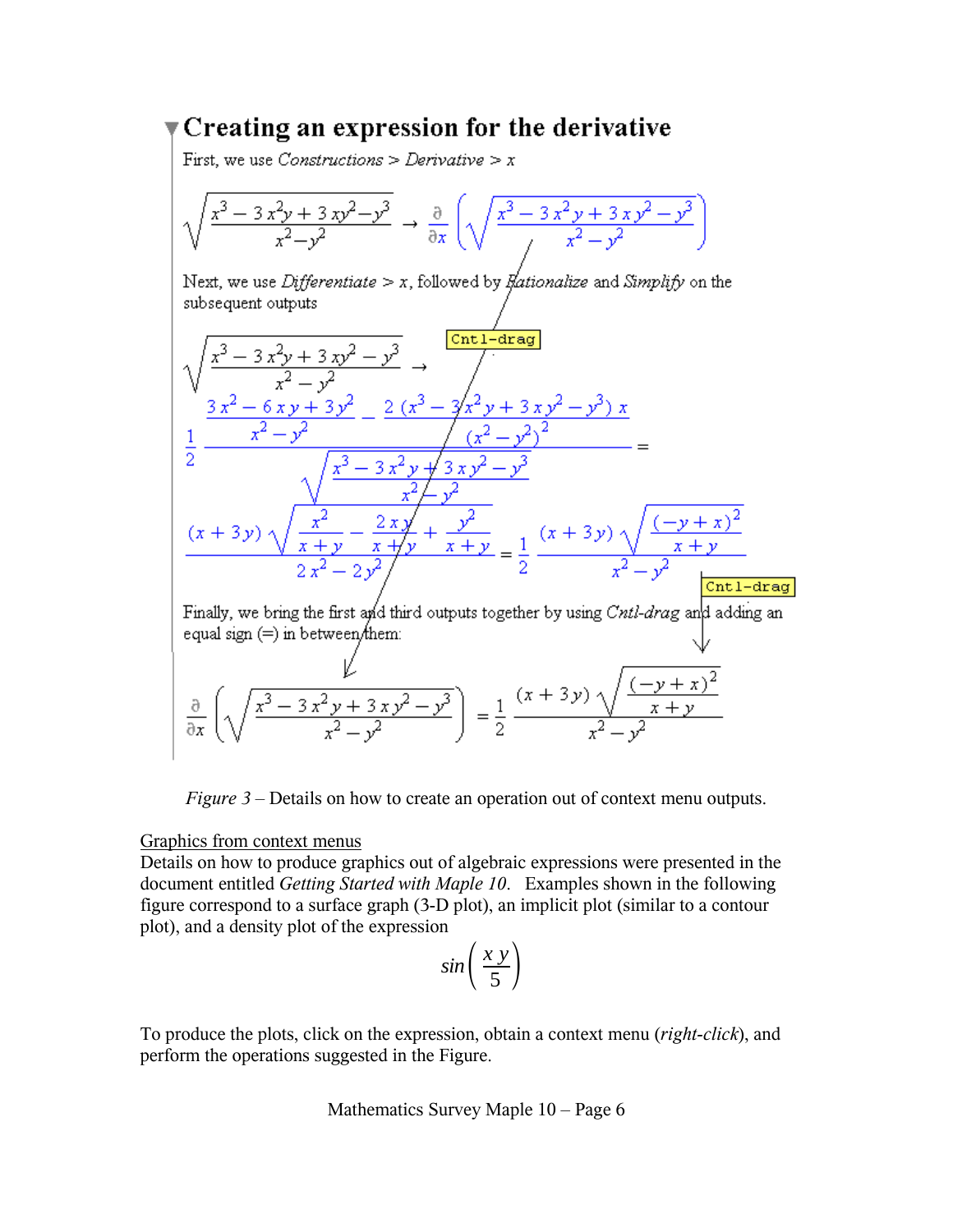# Plots obtained from an algebraic expression

The particular algebraic expression under consideration involves 2 variables  $(x, y)$ , therefore a few graphs are possible:

Use  $Plots > 3-D$   $Plots > x, y$  $\frac{x y}{x}$  $sin($ 

Use  $Plots > 3-D$  Implicit  $Plots > x, y$ 



Use Plots>Plot Builder, selecting Density plot



*Figure 4 –* Graphs out of an expression *f(x,y)* using context menus.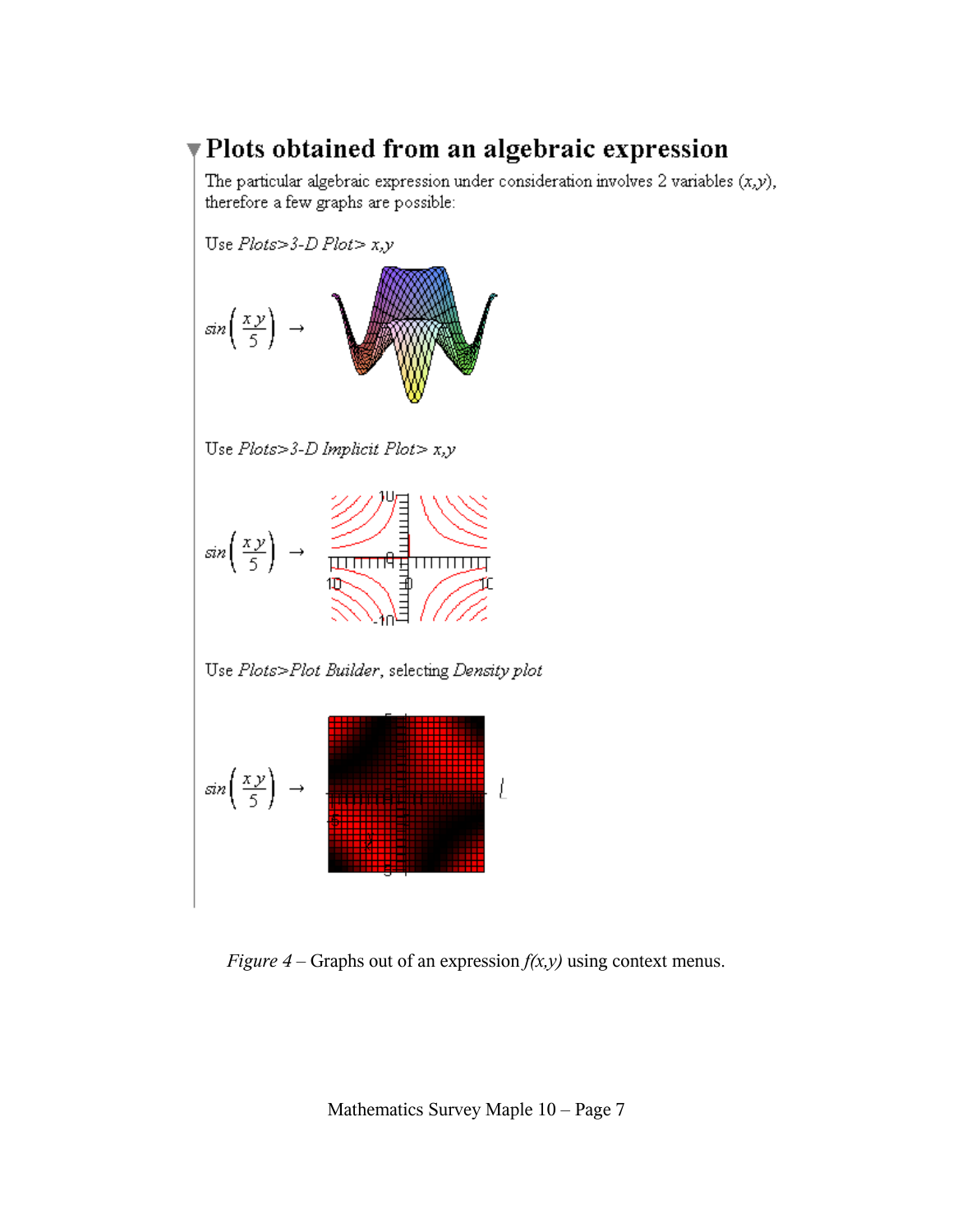## **Working with equations**

An equation, within the Maple environment, consists of two algebraic expressions joined by an equal sign. For example,

$$
x^3 + 2x^2 = x - 2
$$

Following, we show some of the context menu operations possible on this equation:

Use Left Hand Side  
\n
$$
x^3 + 2x^2 = x - 2 \rightarrow x^3 + 2x^2
$$
  
\nUse Right Hand Side  
\n $x^3 + 2x^2 = x - 2 \rightarrow x - 2$   
\nUse Move To Left  
\n $x^3 + 2x^2 = x - 2 \rightarrow x^3 + 2x^2 - x + 2 = 0$   
\nUse Move To Right  
\n $x^3 + 2x^2 = x - 2 \rightarrow 0 = x - 2 - x^3 - 2x^2$ 

We can also use *Solve* and *Solve Numerically* to obtain the zeros of this polynomial equation:

Use Solve  
\n
$$
x^{3} + 2x^{2} = x - 2 \rightarrow
$$
\n
$$
\left\{ x = -\frac{1}{3} (44 + 3\sqrt{177})^{(1/3)} - \frac{7}{3} \frac{1}{(44 + 3\sqrt{177})^{(1/3)}} - \frac{2}{3} \right\}, \left\{ x = \frac{1}{6} (44 + 3\sqrt{177})^{(1/3)} + \frac{7}{6} \frac{1}{(44 + 3\sqrt{177})^{(1/3)}} - \frac{2}{3} \right\}
$$
\n
$$
+ \frac{1}{2} I \sqrt{3} \left( -\frac{1}{3} (44 + 3\sqrt{177})^{(1/3)} + \frac{7}{3} \frac{1}{(44 + 3\sqrt{177})^{(1/3)}} \right) \right\}, \left\{ x = \frac{1}{6} (44 + 3\sqrt{177})^{(1/3)} + \frac{7}{6} \frac{1}{(44 + 3\sqrt{177})^{(1/3)}} - \frac{2}{3} - \frac{1}{2} I \sqrt{3} \left( -\frac{1}{3} (44 + 3\sqrt{177})^{(1/3)} + \frac{7}{3} \frac{1}{(44 + 3\sqrt{177})^{(1/3)}} \right) \right\}
$$

Use Solve Numerically<br> $x^3 + 2x^2 = x - 2 \rightarrow (x = -2.658967082)$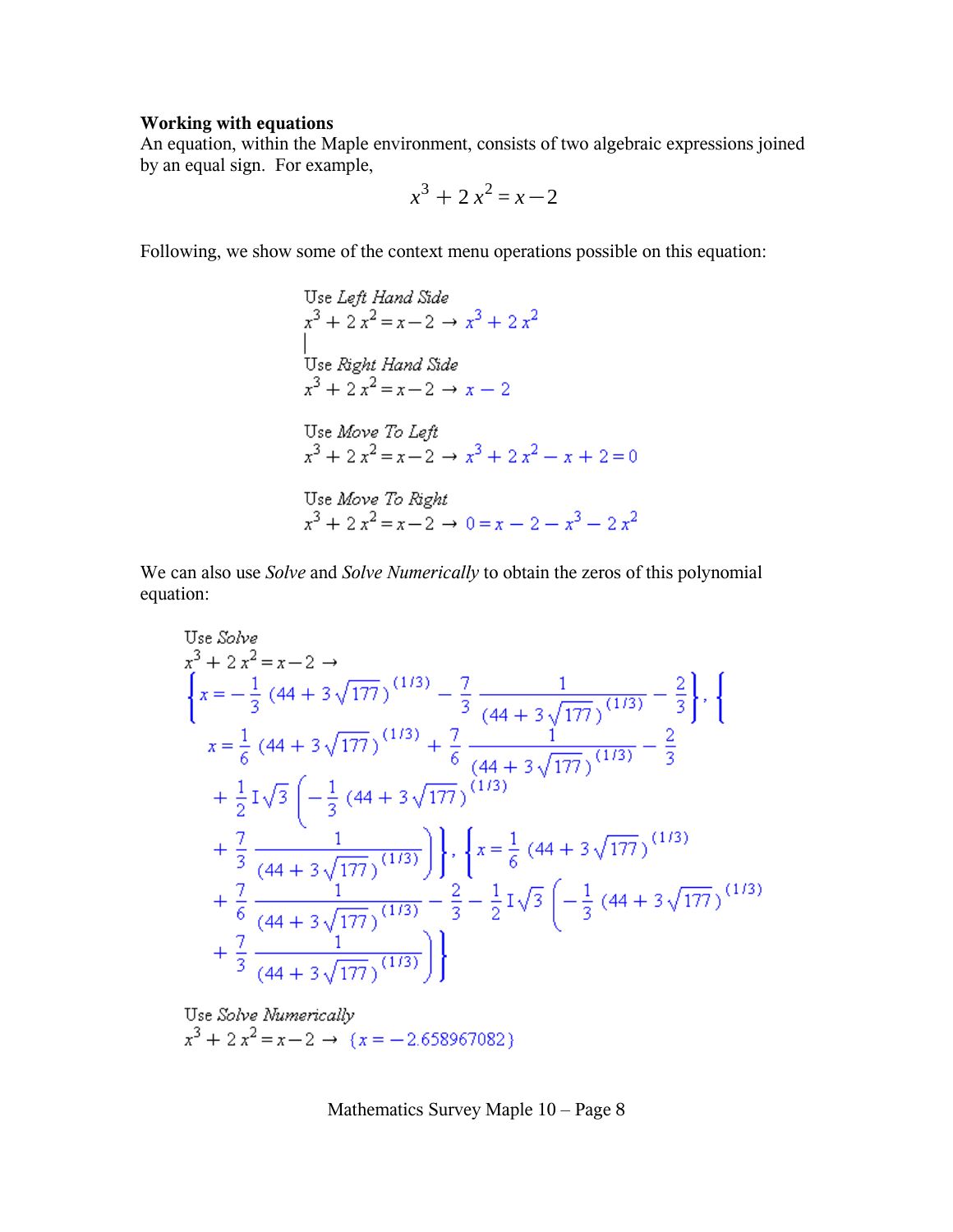The *Solve* operation produces all three zeros of the polynomial equation, one real, and two complex. The *Solve Numerically* operation shows the only real root, *x = -2.6589...* A plot of the left-hand side of the equation after a *Move to the Left* operation confirms that there is only one real root (i.e., the curve crosses the *x* axis only once):

From the Move To Left result, we copy only the left-hand side, using Cntl-drag, then use  $Plot > 2-D Plot$ . We use the context menu of the plot itself, to change the x range to  $-2$  to 2, and the y range from  $-40$  to 80:



Transcendental equations

These are equations involving so-called *transcendental functions* such as trigonometric, exponential, logarithms, etc. Some context menu operations with transcendental equations are shown next.

Consider the equation  $x + tan(x) = x \cdot sin(x) + 1$ 

The Solve operation produces only a warning message:

 $x + tan(x) = x \cdot sin(x) + 1 \rightarrow$  Warning, solutions may have been lost

The Solve Numerically operation produces a floating-point solution:  $x + tan(x) = x \cdot sin(x) + 1 \rightarrow \{x = 0.6383791708\}$ 

To see a plot, we use Move To Left, and then Cntl-drag the left-hand side of the equation. Finally, we use  $Plot > 2-D$  Plot to produce the plot:  $x + \tan(x) = x \cdot \sin(x) + 1 \rightarrow x + \tan(x) - x \sin(x) - 1 = 0$ 

The plot is shown next. The scales in the *x* and *y* axes have been modified to -4 to 4, and -50 to 50, respectively. Notice that the graph shows more than one solution to this transcendental equation. The *Solve Numerically* operation produced only one of them.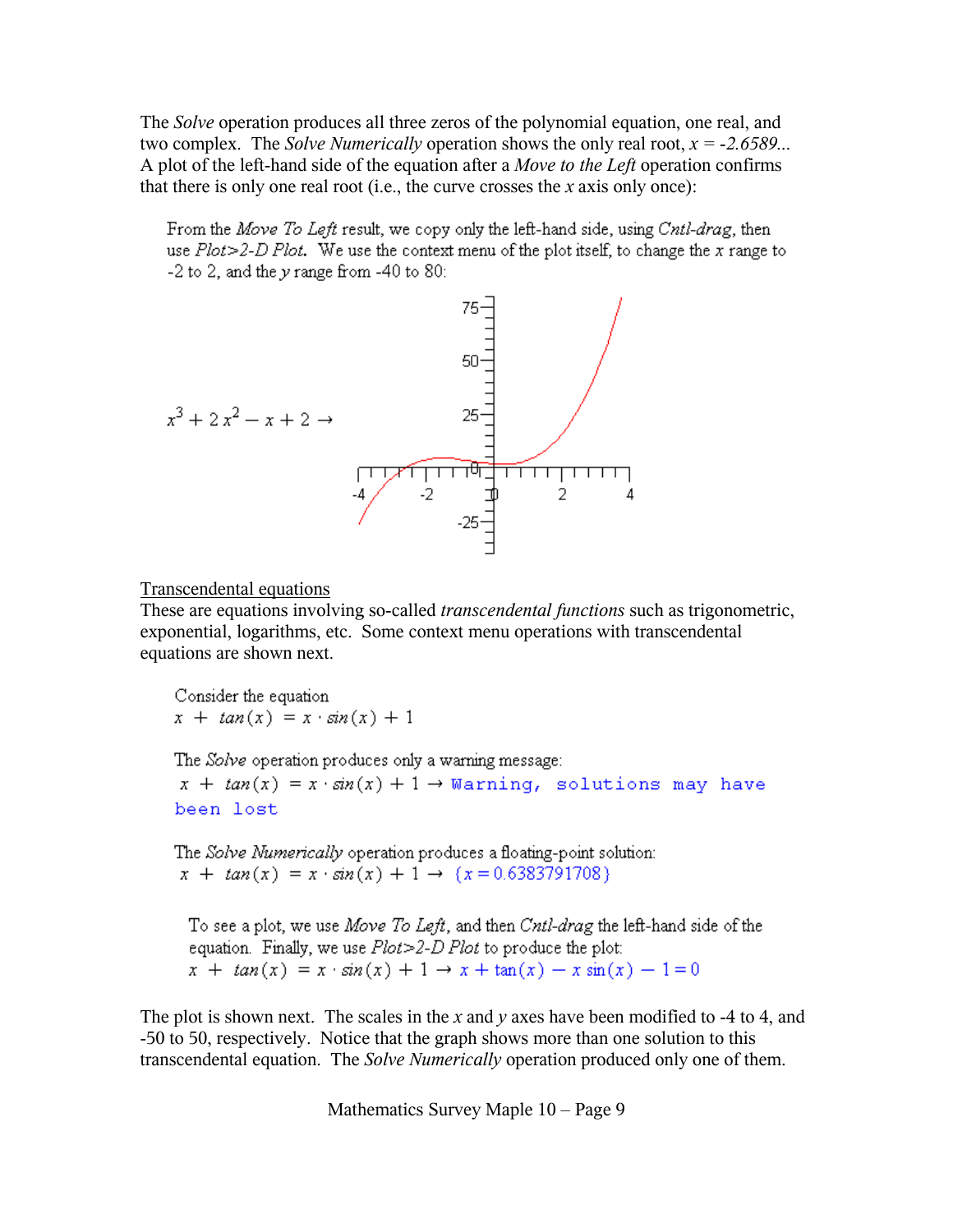

#### **Using Maple 10** *Tutors*

Maple 10 provides a number of *Maplets* for tutoring mathematics at various levels. For example, to produce a tutor for slopes in the Precalculus collection select *Tools >Tutors >Precalculus >Slopes*). The tutor is shown below.



*Figure 5* – Precalculus- Function Slope Tutor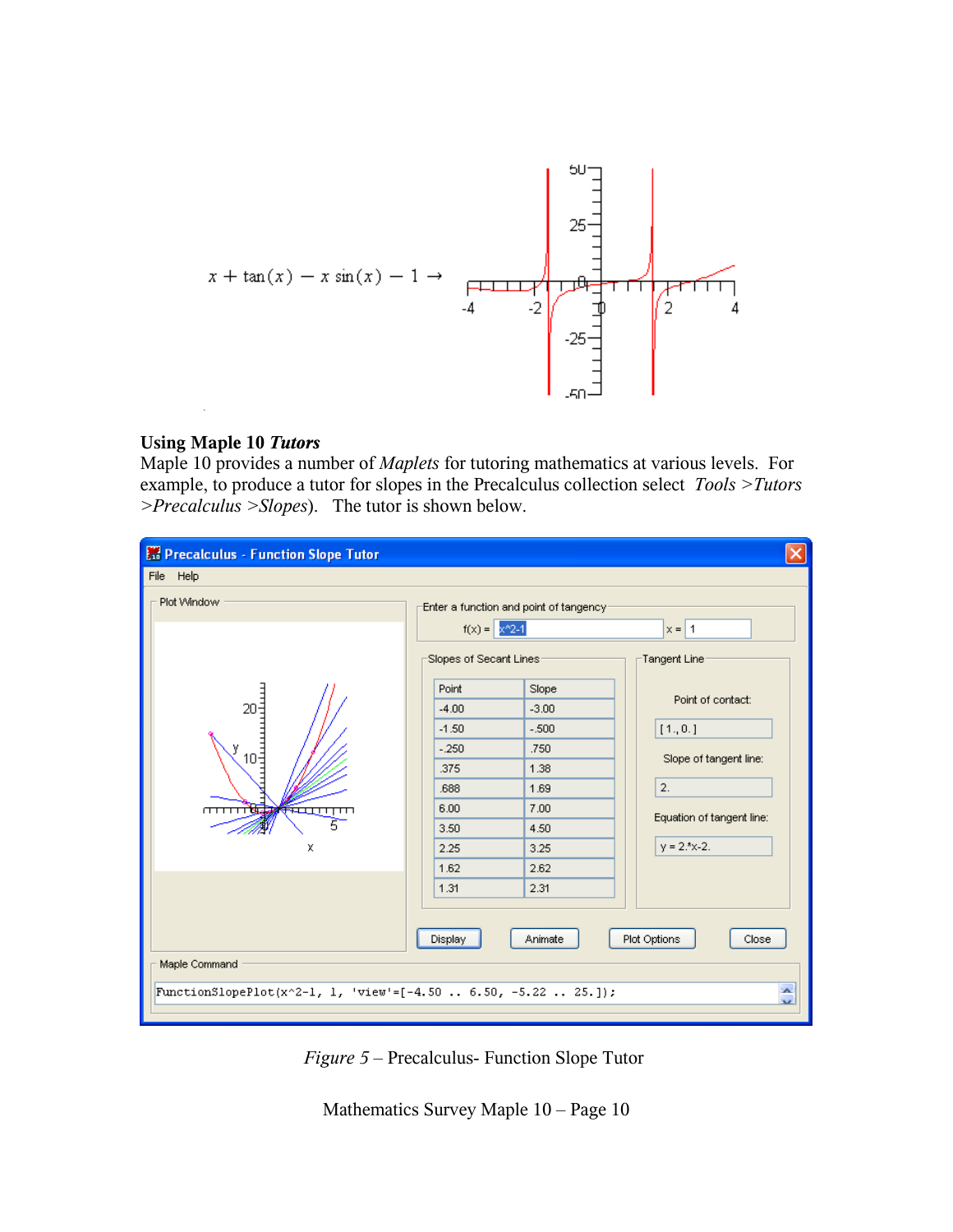The default example given corresponds to the function  $f(x) = x^2 - 1$ . The tutor shows the function definition, a table of values of the function, a plot of the function and several secant lines, coordinates of a contact point, and the slope and equation of the tangent line. It also has buttons to display the fixed plot, animate the drawing of secants, change the plot options, and close the tutor. At the very bottom of the tutor is the Maple command corresponding to the plot shown. Click on the [Animate] button to see an animation of the secant lines going through the contact point. The animation can be used to illustrate how a secant line approximates the tangent line at a point.

To see a different function and point of tangency, try  $f(x) = sin(x)$ , and use  $x = -1$  as the point of contact. Click on the [Animate] button to see the animation of the secant lines about the contact point.

Explore other *Tutors* of interest to you. The option *Tools>Tutors* allows access to the following subjects:

## • **Precalculus**

- Compositions...
- Conics...
- Slopes...
- Limits...
- Linear Inequalities
- Lines...
- Polynomials...
- Rational Functions...
- Standard Functions...

## • **Calculus – Single Variables**

- Antiderivatives...
- Approximate Integrals...
- Arc Lengths...
- Curve Analysis...
- Derivatives...
- Differentiation Methods
- Function Average...
- Function Inverse...
- Integration Methods...
- Limit Methods...
- Mean Value Theorem...
- Newton's Method...
- Riemann Sums...
- Secants...
- Surface of Revolution...
- Tangents...
- Taylor Approximation...
- Volumes of Revolution...

## • **Calculus – Multi-variable**

- Approximate Integration...
- Cross Sections...
- Directional Derivatives...
- Gradients...
- Taylor Series...

## • **Linear Algebra**

- Eigenvalues...
	- Eigenvalue Computation...
- Eigenvector Computation...
- Gauss-Jordan Elimination...
- Gaussian Elimination
- Linear Systems...
- Linear Transforms...
- Matrix Inverse...
- Solving Linear Systems...
- Vector Calculus
	- Space Curves...
	- Vector Fields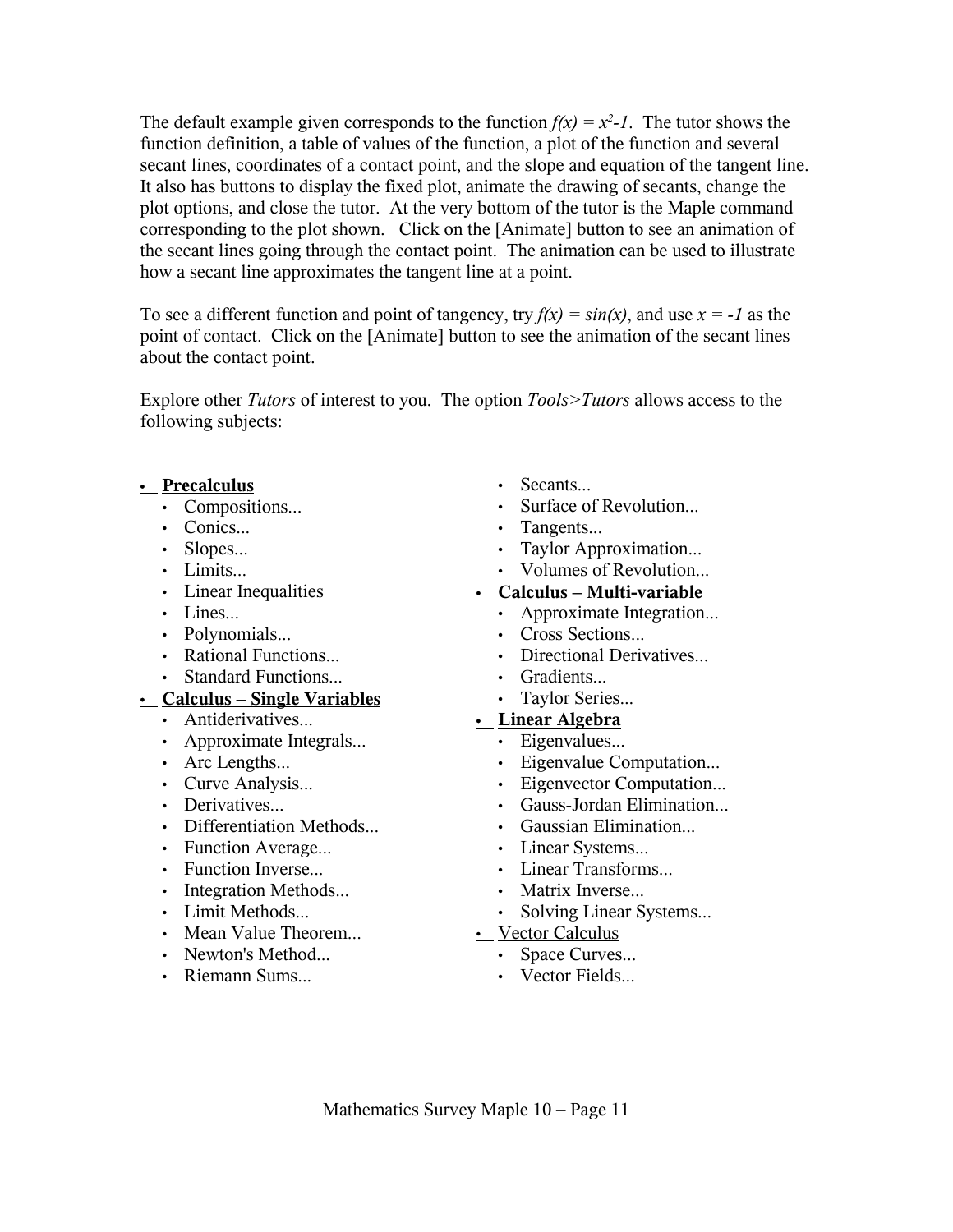## **Using Maple 10** *Assistants*

The option *Tools > Assistants* provides access to a number of Maplets for a variety of purposes. These Maplets are designed to provide a solution to a specific problem or process. The *Asisstants* available are:

- Curve Fitting...
- Data Analysis...
- Import Data...
- Installer Builder...
- Library Browser...
- Maplet Builder...
- Matrix Builder...
- ODE Analyzer...
- Optimization...
- Plot Builder...
- Unit Converter...

For example, the *Unit Converter* assistant is straigthforward to use as illustrated in the following figure.

| <b>Unit Converter</b> |                            |  |
|-----------------------|----------------------------|--|
| Value                 | 2.75                       |  |
| Dimension             | pressure                   |  |
| From                  | inches mercury (inHg)<br>v |  |
| To                    | pascals (Pa)               |  |
|                       | Insert<br>Cancel           |  |

*Figure 6* – An example of unit conversion using Maple's *Unit Converter* Assistant

At this point, pressing [Insert] will inset the value 9312.567434 at the current cursor location in your Maple worksheet, indicating that *2.75 inHg = 9312.567434 Pa*.

The *Import Data...* Assistant is useful for reading data from files into Maple. The *Curve Fitting* and *Data Analysis* Assistants are applicable to statistical analysis. The *Installer Builder* Assistant can be used to create Maple toolboxes (collections of functions for a specific purpose). The *Library Browser* assistant allows access to Maple's library of functions. The *Maplet Builder* helps in putting together Maplets for specific applications. The *Matrix Builder* Assistant can be used to put together matrices for linear algebra problems. The *ODE Analyzer* Assistant is helpful in solving Ordinary Differential Equations. The *Optimization* Assistant applies to problems of maximization or minimization of objective functions subject to constraints. The *Plot Builder* Assistant is useful for creating plots (many examples of using the *Plot Builder* are given in the document entitled *Getting Started with Maple 10*).

Use of the Assistant is intuitive and they're provided with a [Help] button to explain their operation. The reader is invited to explore these *Assistants* on their own.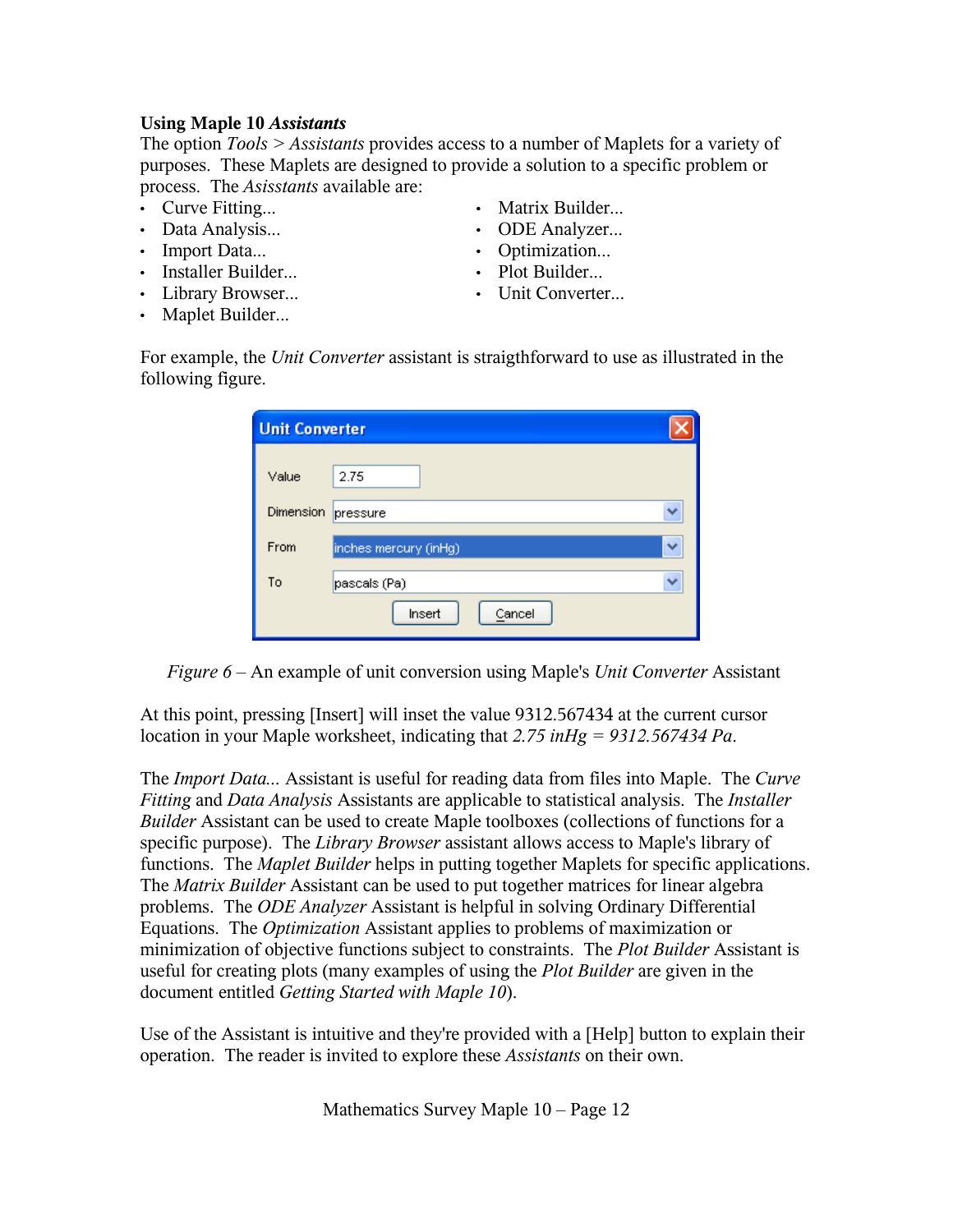### **Assigning values to variables**

In an earlier section related to manipulation and solution of equations we used the equal sign (=) to build an equation in Maple. While in many computer programs the equal sign is used to assign values to variables, in Maple the *assignment symbol* is the combination *:=* (colon-equal sign). Thus, a statement such as:

$$
Vel:=2.75
$$

represents the assignment of the value *2.75* to the variable *Vel*.

The following is an example of variable assignments used in calculating an expression.

# Assignment to variables

Example of variable assignments - Calculating cross-sectional area in a circular cross section of diameter *Diam* for an open channel flowing at a depth y. The variable  $\beta$  is an intermediate variable used in the calculation.

$$
\begin{cases}\nDiam = 2 & (8.1) \\
& \quad \text{if } \\
0 & \quad \text{otherwise}\n\end{cases}
$$

$$
1.2 \tag{8.2}
$$

$$
\beta = \arccos\left(1 - \frac{2 \cdot y}{Diam}\right)
$$
\n
$$
1.772154248\tag{8.3}
$$

$$
A := \frac{Diam^2}{4} \cdot (\beta - sin(\beta) \cdot cos(\beta))
$$
  
1.968113428 (8.4)

Notes:

- 1. Press [Enter] after each assignment. This produces an output with a label (e.g., (8.1), (8.2), etc.) automatically assigned by Maple.
- 2. Use the *Greek* palette (see the document entitled *Getting Started with Maple 10*) to enter Greek letters such as β.
- 3. In this example we used the trigonometric inverse function  $\arccos(x) = \cos^{-1}(x)$ .

Besides numerical values, variable names can be assigned expressions or equations. The following example shows operations on an expression using variables.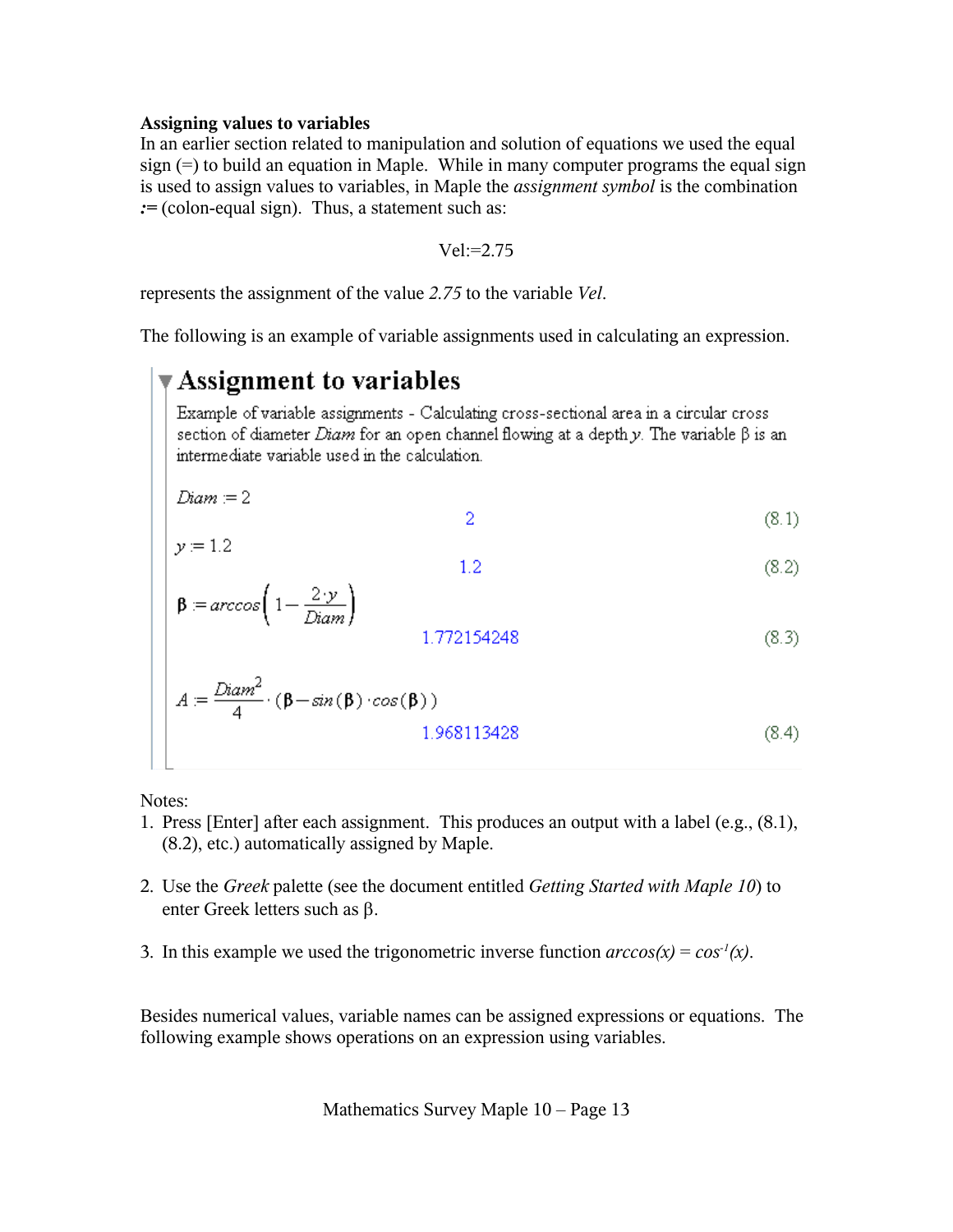# ▼ Variables and expressions

In this example, we assign an algebraic expression to a variable and use the variable name to operate on the expression:

$$
expl := (x - 5) \cdot (x + 2) \cdot (x - 3)
$$
  
(x - 5) (x + 2) (x - 3) (9.1)

$$
exp2 = expand(exp1)
$$

$$
x^3 - 6x^2 - x + 30\tag{9.2}
$$

$$
sol = solve\,(exp2)
$$

$$
-2, 3, 5 \tag{9.3}
$$

$$
x_1 = sol_1
$$
  

$$
-2
$$
 (9.4)

$$
x_2 = sol_2 \tag{9.5}
$$

$$
x_3 = sol_3 \tag{9.6}
$$

$$
ssol := \sum_{k=1}^{3} x_k
$$

$$
\int exp2 dx
$$
 (9.7)

$$
\frac{1}{4}x^4 - 2x^3 - \frac{1}{2}x^2 + 30x\tag{9.8}
$$

$$
S_2 = \int_0^2 \exp l \, ds
$$
  
2 (x - 5) (x + 2) (x - 3) (9.9)

Notes:

 $S_1 =$ 

- 1. Use \* for multiplication. It will show up as a dot in the input expression.
- 2. We used functions *expand* and *solve* that apply to algebraic expressions.
- 3. Variable *sol* contains the solutions to the equation  $exp12 = 0$ , *i.e.*,  $x^3$ -6 $x^2$ -x+30=0.
- 4. Since there are three solutions, we extract them separately with the statements  $x_1 =$  $sol<sub>1</sub>$ , etc.
- 5. To enter sub-indices use *Shift-underline* (*Shift \_* ).
- 6. The summation and integral symbols were obtained from the *Expression* palette

The following example shows how to use variable assignments with equations.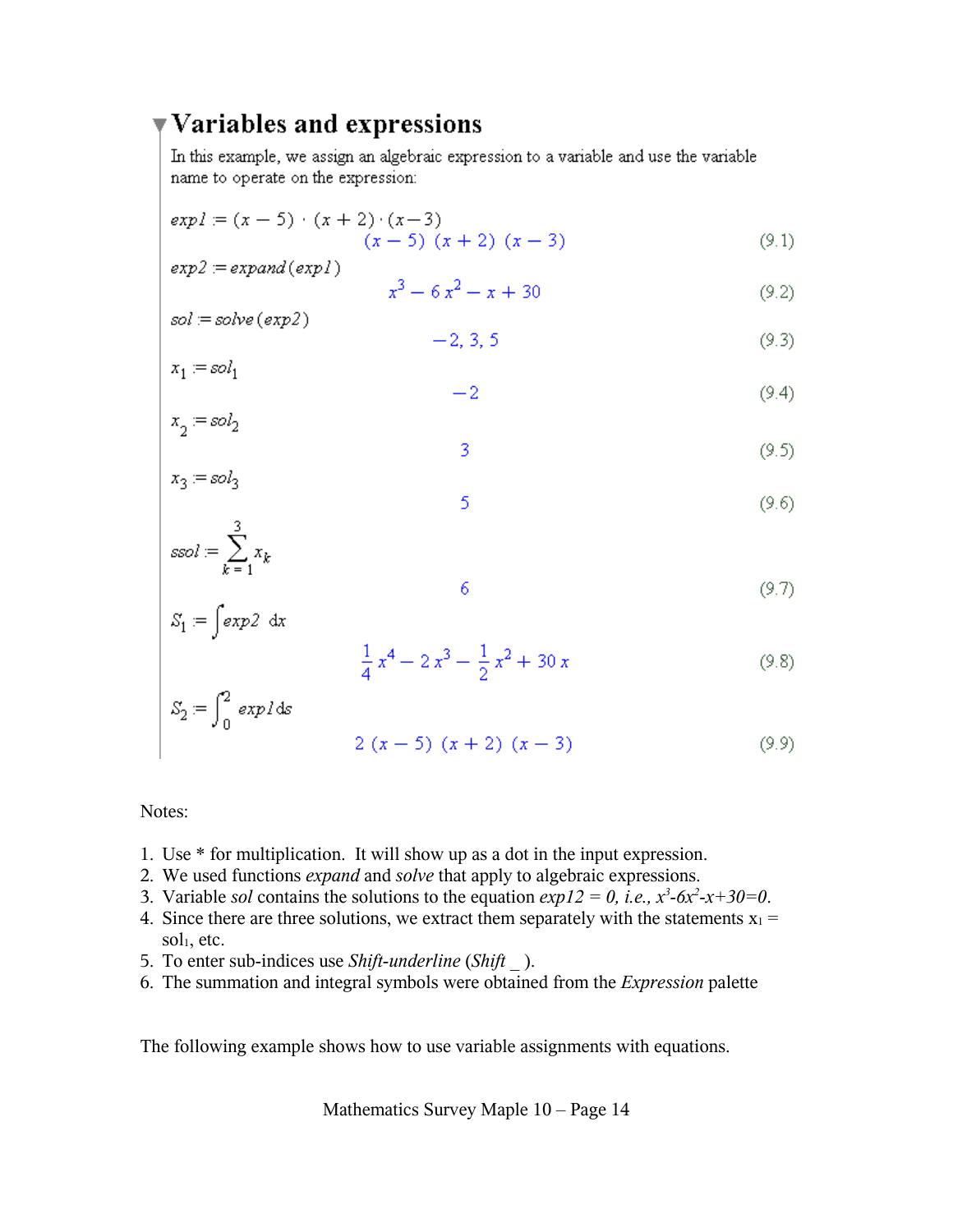## $\blacktriangledown$  Variables and equations

In this example we assign an equation to a variable name and then operate on the variable name:

$$
eq1 \equiv \xi \cdot (\xi - 2) \cdot (\xi + 3) = (\xi + 1) \cdot \xi
$$
  
 
$$
\xi (\xi - 2) (\xi + 3) = (\xi + 1) \xi
$$
 (10.1)

$$
eq2 := expand(eq1)
$$
  

$$
\xi^3 + \xi^2 - 6\xi = \xi^2 + \xi
$$
 (10.2)

$$
LHSEq = lhs(eq2)
$$

$$
\xi^3 + \xi^2 - 6\xi
$$
 (10.3)

$$
RHSEq = rhs(eq2)
$$
\n
$$
\xi^2 + \xi \tag{10.4}
$$

$$
eq3 = LHSEq - RHSEq = 0
$$
\n
$$
\xi^3 - 7\xi = 0
$$
\n(10.5)

$$
sol! = solve(eq1)
$$

$$
0, \sqrt{7}, -\sqrt{7}
$$
\n
$$
sol2 := solve(eq2, \xi)
$$
\n(10.6)

$$
0, \sqrt{7}, -\sqrt{7} \tag{10.7}
$$

sol3 = solve (eq3, {\xi})  
\n
$$
(\xi = 0), (\xi = \sqrt{7}), (\xi = -\sqrt{7})
$$
\n(10.8)

$$
so4 = \text{ysolve}(eq3) -2.645751311, 0., 2.645751311 \tag{10.9}
$$
\n
$$
so15 = \text{fsolve}(eq3, 5)
$$

$$
sols = jsolve(eq1, 5)
$$
  
-2.645751311, 0., 2.645751311 (10.10)  

$$
sol6 = fsolve(eq2, {\xi})
$$

$$
u_0 = jsoive \ (eq2, \ (5))
$$
  
{ $\xi = -2.645751311$ },  $\xi = 0.$ },  $\xi = 2.645751311$ } (10.11)

Notes:

- 1. The function *expand* applies to equations expanding each side of the equation separately.
- 2. Functions *lhs* and *rhs* extract the left-hand side and right-hand side of the equation, respectively.
- 3. We show three different versions of the *solve* command. The all provide the same solutions, but the last version shows the independent variable name in the solution.
- 4. We also show three different versions of the *fsolve* command. The *fsolve* command provides numerical values for the solutions (i.e., floating-point values), whereas the *solve* command shows symbolic solutions.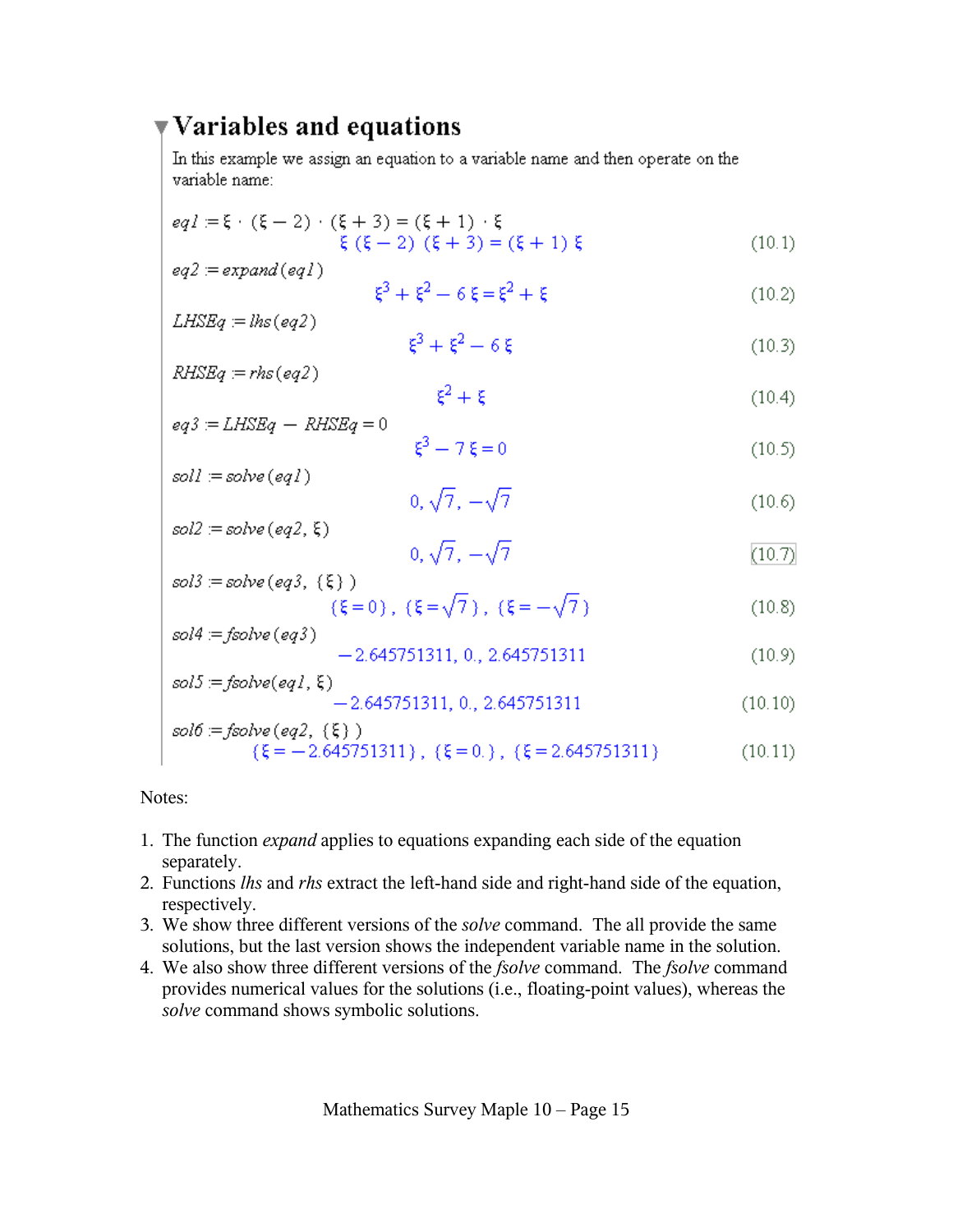To illustrate the location of the solutions for the equation, we plot the left-hand side of *eq3*, in which the equation takes the form  $f(\xi) = 0$ , i.e., we would plot  $f(\xi) = \xi^3 - 7\xi$ . The *plot* command and the resulting graph are shown next:

plot(
$$
lhs(eq3)
$$
),  $\xi = -5.5$ ,  $-50.50$ ,  $labels = ['xi", 'f(x)]$ ,  $axes = normal$ )

The *plot* command, in this case, includes 5 arguments:

- 1. *lhs(eq3)* The function to be plotted 2.  $x = -5.5$  - Range of the independent variable to be shown in the plot
- 3. *-50..50* Range of the dependent variable to be shown in the plot
- 4.  $labels = ['xi", "f(xi)"]$  The axes labels
- 5.  $axes = normal$  Type of axes shown

Some of these arguments are optional, for example, you could omit the argument *axes=normal* since this option is the default value for axes types (other values are *boxed, frame,* and *none*). As an exercise, try the following calls to the plot command:

- *plot(lhs(eq3),* ξ *= -5 .. 5, -50 .. 50, labels = ["xi", "f(xi)"], axes = normal)*
- *plot(lhs(eq3),* ξ *= -5 .. 5)*
- *plot(lhs(eq3),* ξ *= -5 .. 5, labels = ["x", "y"], axes = boxed)*
- *plot(lhs(eq3),* ξ *= -4 .. 4, -30 .. 30, axes = framed)*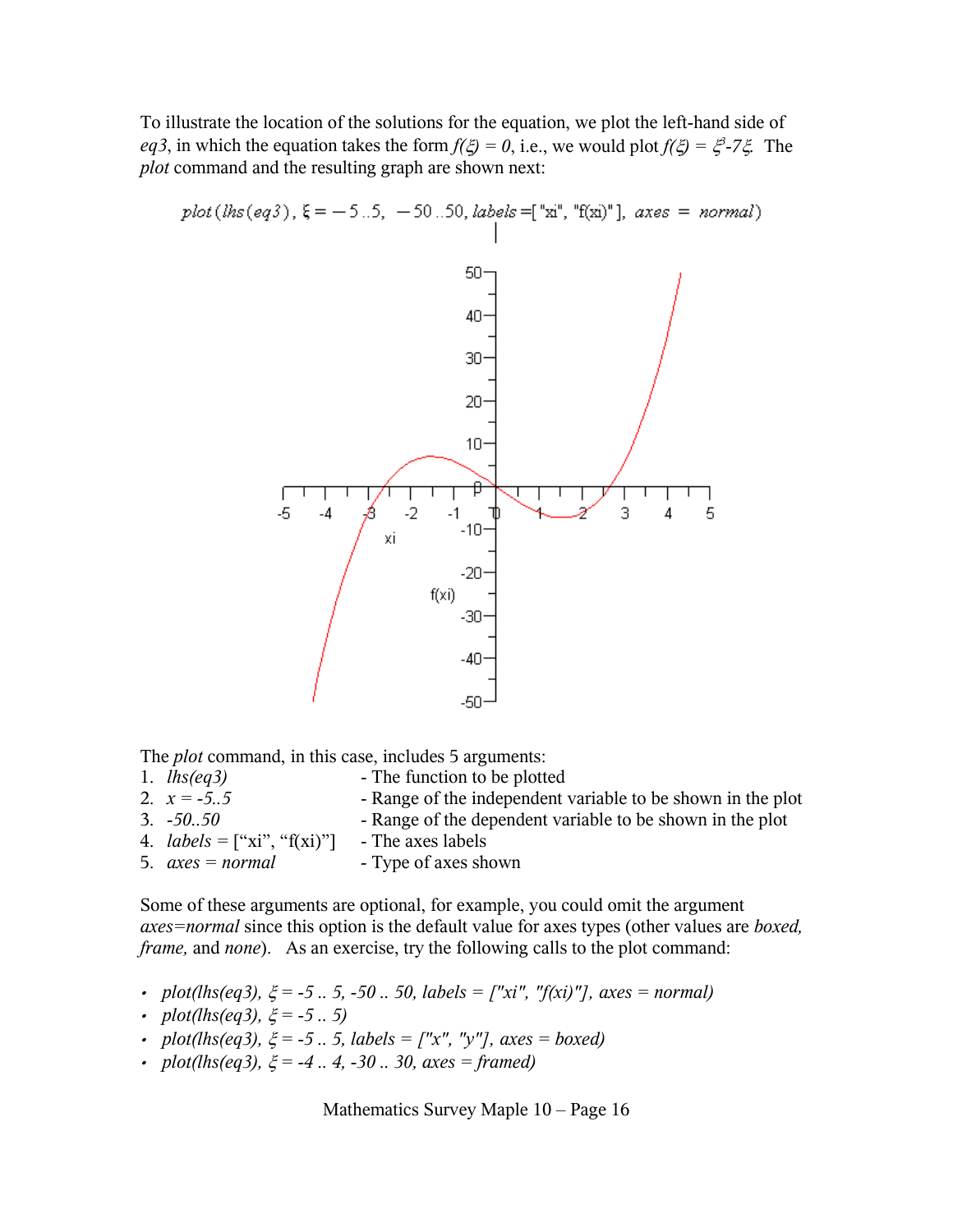## **Inline help request**

To request help on a given command (if the command name is known), type the question mark followed immediately by the command name. In your Maple worksheet, for example, try:

## *?plot*

To get information on the *plot* command. A worksheet with information on the command will be shown in your Maple interface.

As an exercise, try requesting information about some of the commands presented in the examples above (for *sum* and *int*, we actually used the palette expressions):

| ?expand | PrhS                 |
|---------|----------------------|
| ?solve  | ?sum                 |
| ?fsolve | $\lambda$ <i>int</i> |
| $2l$ hs |                      |

Alternatively, you can use the option *Help>Maple Help* (or, *Cntl+F1*) to get a listing of all Maple commands and obtain information on any of them.

## **Defining functions in Maple**

The preferred way to define a function in Maple is by using the arrow operator  $(\rightarrow)$ . The *Expression* palette includes several items related to function definitions. These are listed next (this table is also Table 4 in the document entitled *Getting Started with Maple 10*):

|                                                             | evaluation                                 |
|-------------------------------------------------------------|--------------------------------------------|
| Palette expression                                          | Maple Input command                        |
| f(a)                                                        | $>$ f(a);                                  |
| f(a, b)                                                     | $>$ f(a,b);                                |
| $f = x \rightarrow y$                                       | $\triangleright$ f := x -> y;              |
| $f = (x1, x2) \rightarrow y$                                | $> f := (x1, x2) \rightarrow y;$           |
| $\left  \begin{array}{c} f(x) \\ x = a \end{array} \right $ | $\left  > \text{ eval}(f(x), x=a) \right $ |
| $\begin{cases} -x & x < 0 \\ x & x > 0 \end{cases}$         | > piecewise( $x<0, -x, x>0, x$ );          |
|                                                             |                                            |

*Table 1* - Palette expressions and Maple Input commands for function definition and evaluation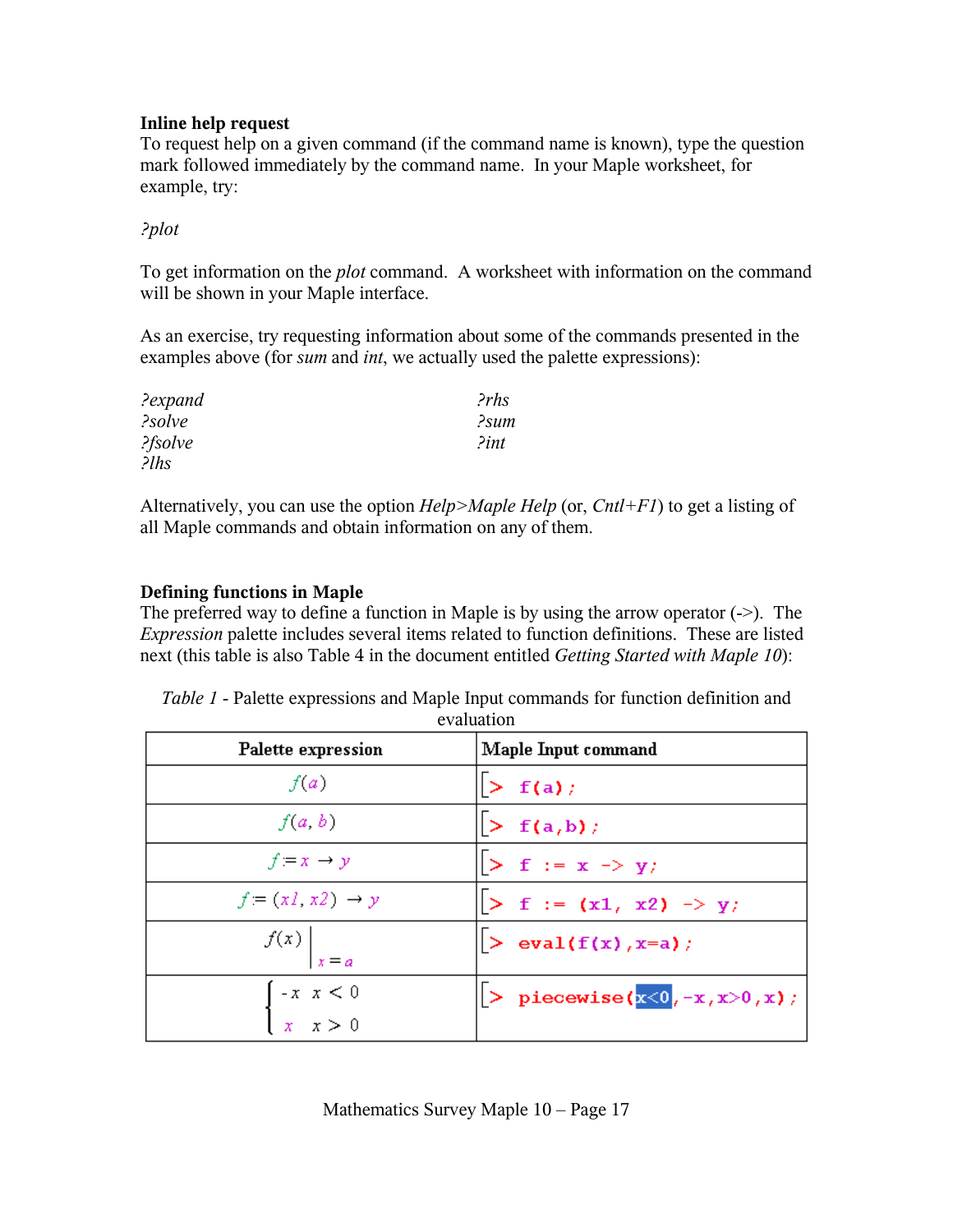The right-hand side of the entries in *Table 1* show the equivalent *Maple Input* command corresponding to the function palette expressions from the *Expression* palette. In *Math* entry form, these expressions would be written simply as:

$$
f(a)
$$
  
\n
$$
f(a,b)
$$
  
\n
$$
f: =x->y
$$
  
\n
$$
f:=(x1,x2)->y
$$
  
\n
$$
eval(f(x),x=a)
$$
  
\n
$$
piecewise(x<0,-x,x>0,x)
$$

The following examples show applications of the previous commands in Maple:

# $\overline{\mathbf{v}}$  Defining univariate functions in Maple

First, we define a univariate function using the arrow operator:

$$
h \coloneqq x \ \to \ \sin(x) + \cos(x) \\
 x \to \sin(x) + \cos(x) \tag{11.1}
$$

This function can be evaluated using symbolic or numeric arguments, e.g.,

 $h(a+b)$ 

$$
\sin(a+b) + \cos(a+b) \tag{11.2}
$$

$$
h\left(\frac{P_i}{6}\right) \tag{1.1}
$$

$$
\frac{1}{2} + \frac{1}{2}\sqrt{3} \tag{11.3}
$$

$$
evalf((11.3)) \t\t 1.366025404 \t\t (11.4)
$$

$$
h(-0.76)
$$
  
0.0359145656  

$$
eval(h(x), x = 2)
$$
 (11.5)

$$
\sin(2) + \cos(2) \tag{11.6}
$$

Notes:

- 1. In *Math* input format, when you type the arrow operator  $\rightarrow$  it becomes  $\rightarrow$ .
- 2. *Pi* is a representation of the constant  $\pi$ .
- 3. The evaluation (11.3) produces a symbolic result. The next line, *evalf*((11.3)), produces the floating point equivalent. In this case, we used the label (11.3) to refer to the result.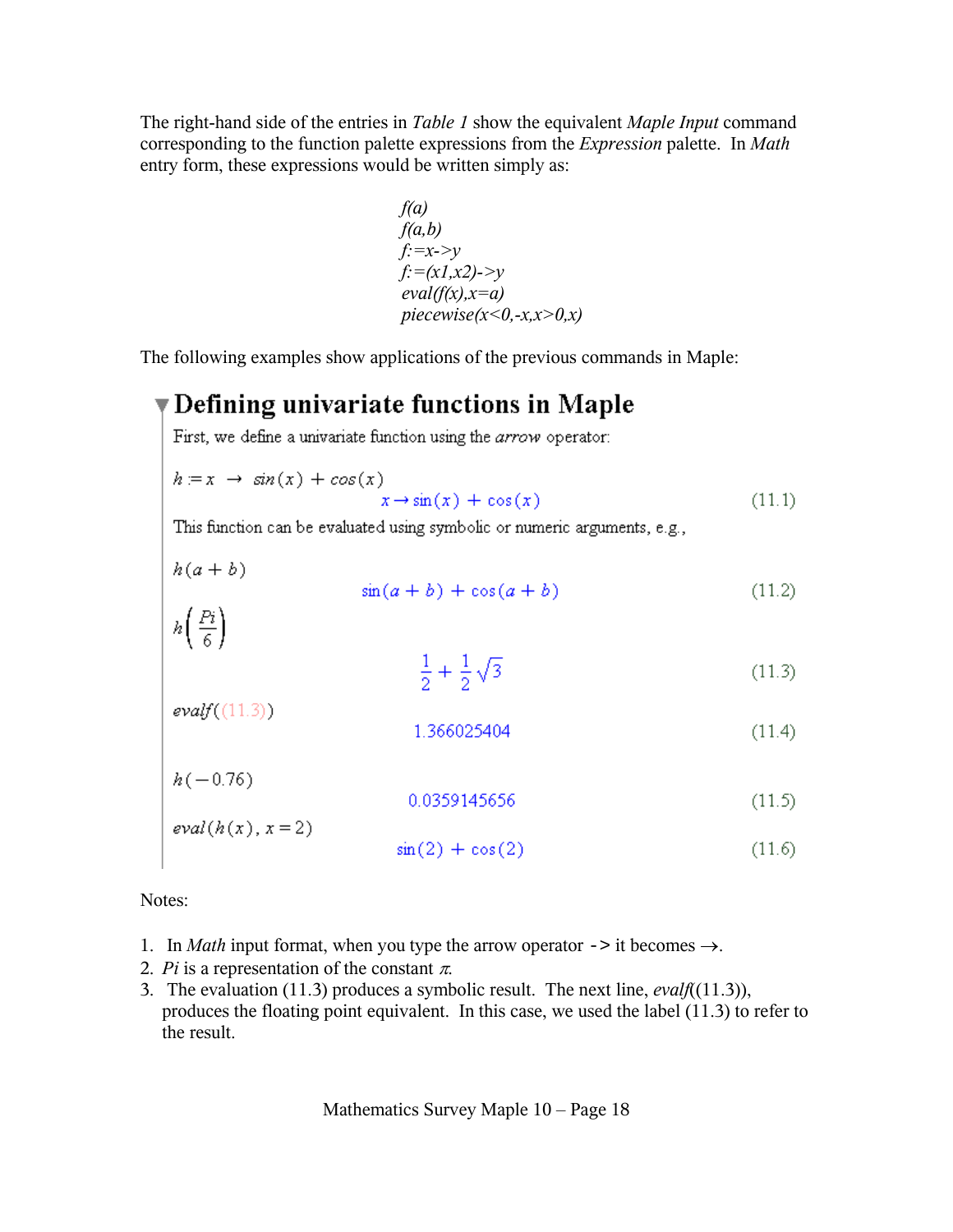**NOTE ON LABELS:** To enter a label use *Cntl+l*. This produces a dialog box where the user can type the required label. It is not necessary to type the parentheses around the label.

The following examples show differentiation and integration of the function  $h(x)$  defined above using the full commands (i.e., diff or int), and the palette symbols:

$$
diff(h(x), x) \qquad \qquad \cos(x) - \sin(x) \qquad \qquad (11.7)
$$

$$
int(h(x),x)
$$

$$
-\cos(x) + \sin(x) \tag{11.8}
$$

$$
int(h(x), x = a.b) \cos(a) - \sin(a) - \cos(b) + \sin(b) \tag{11.9}
$$

$$
\frac{\mathrm{d}}{\mathrm{d}x} h(x) \tag{11.10}
$$

$$
\cos(x) - \sin(x) \tag{11.10}
$$

 $\int h(x) dx$  $-\cos(x) + \sin(x)$ 

$$
\int_{a}^{b} h(x) dx
$$
  
\n
$$
\cos(a) - \sin(a) - \cos(b) + \sin(b)
$$
\n(11.12)

Composition of functions is illustrated with the following examples:

 $r = x \rightarrow exp(x)$  $x \rightarrow e^x$  $(11.13)$ 

$$
s := x \to \ln(x) \tag{11.14}
$$
\n
$$
x \to \ln(x) \tag{11.15}
$$

$$
h(r(x))
$$

$$
\sin(e^x) + \cos(e^x) \tag{11.15}
$$

$$
r(h(xi))
$$

$$
e^{(\sin(\xi) + \cos(\xi))}
$$
(11.16)

 $s(r(x))$ 

 $ln(e^x)$  $(11.17)$ 

$$
\ln(e^x) \tag{11.18}
$$

 $simplify((11.17))$  assuming positive

 $simplify((11.17))$ 

x

# $(11.19)$

 $(11.11)$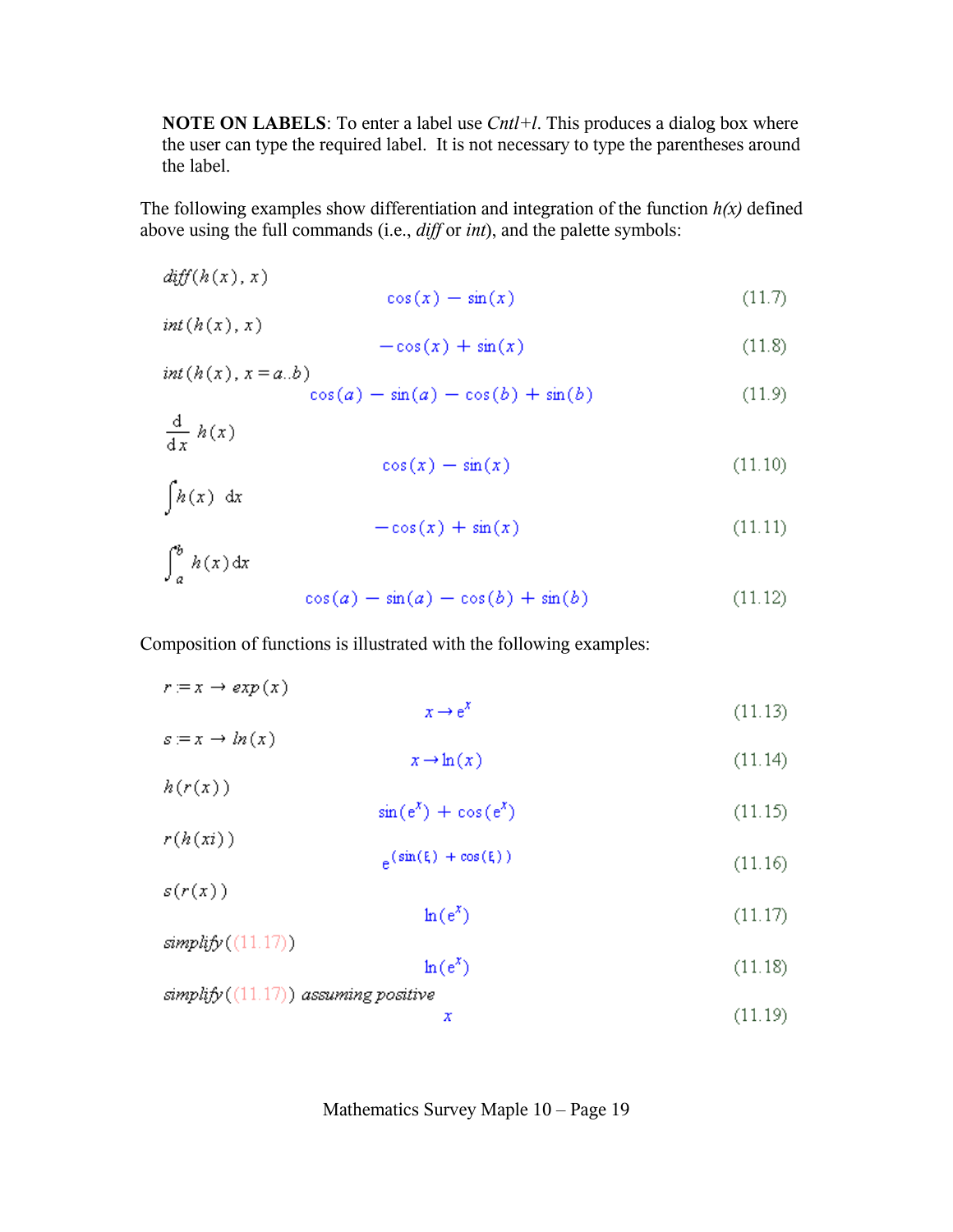Note: The functions *exp* and *ln* are inverse to each other, thus, we expect that  $exp(ln(x))$  =  $ln(exp(x)) = x$ . However, when we attempt that composition in (11.17), we simply get

### $ln(e^x)$

An attempt to simplify this expression with the command *simplify* produces no result [see (11.18)], unless we add the particle *assuming positive* to the *simplify* command. With this addition Maple is informed that  $x$  is a positive quantity and the simplification is achieved. Annoter possibility is to use

#### *simplify*((11.17)) *assuming real*

#### **The** *assume* **command**

In any operation Maple will assume that a symbol represents the most general type of mathematical object. For example, in a function, unless told otherwise, Maple assumes that  $x$  could be, in the most general case, a complex number. If we want to limit the range of *x* to the real numbers we can use the command:

#### *assume(x,real)*

Any reference to x after this *assume* command is activated will show *x* followed by a tilde, i.e.,  $x \sim$ . This is to remind the user that an assumption has been made about that particular variable. Here is an example:

$$
assume(x > 0)
$$
  
\n
$$
int\left(\frac{1}{1+x}, x\right)
$$
  
\n
$$
diff(x^2 \cdot sin(x), x)
$$
  
\n
$$
2x \sim sin(x\sim) + x \sim 2 cos(x\sim)
$$
\n(11.20)  
\n(11.21)

To find out if an assumption has been made about a symbol, use the function *hasassumptions*. To find out which assumptions have been made about a symbol, use the function *getassumptions*. Examples are shown next:

$$
has assumptions(x)
$$
\n
$$
true
$$
\n
$$
get assumptions(x)
$$
\n
$$
\{x \sim : (RealRange(Open(0), \infty))\}
$$
\n
$$
(11.23)
$$

Although the result of *getassumptions* in (11.23) is not as straightforward as *x>0*, the expression  $x \sim$ ::(RealRange(Open(0), )) contains basically the same information.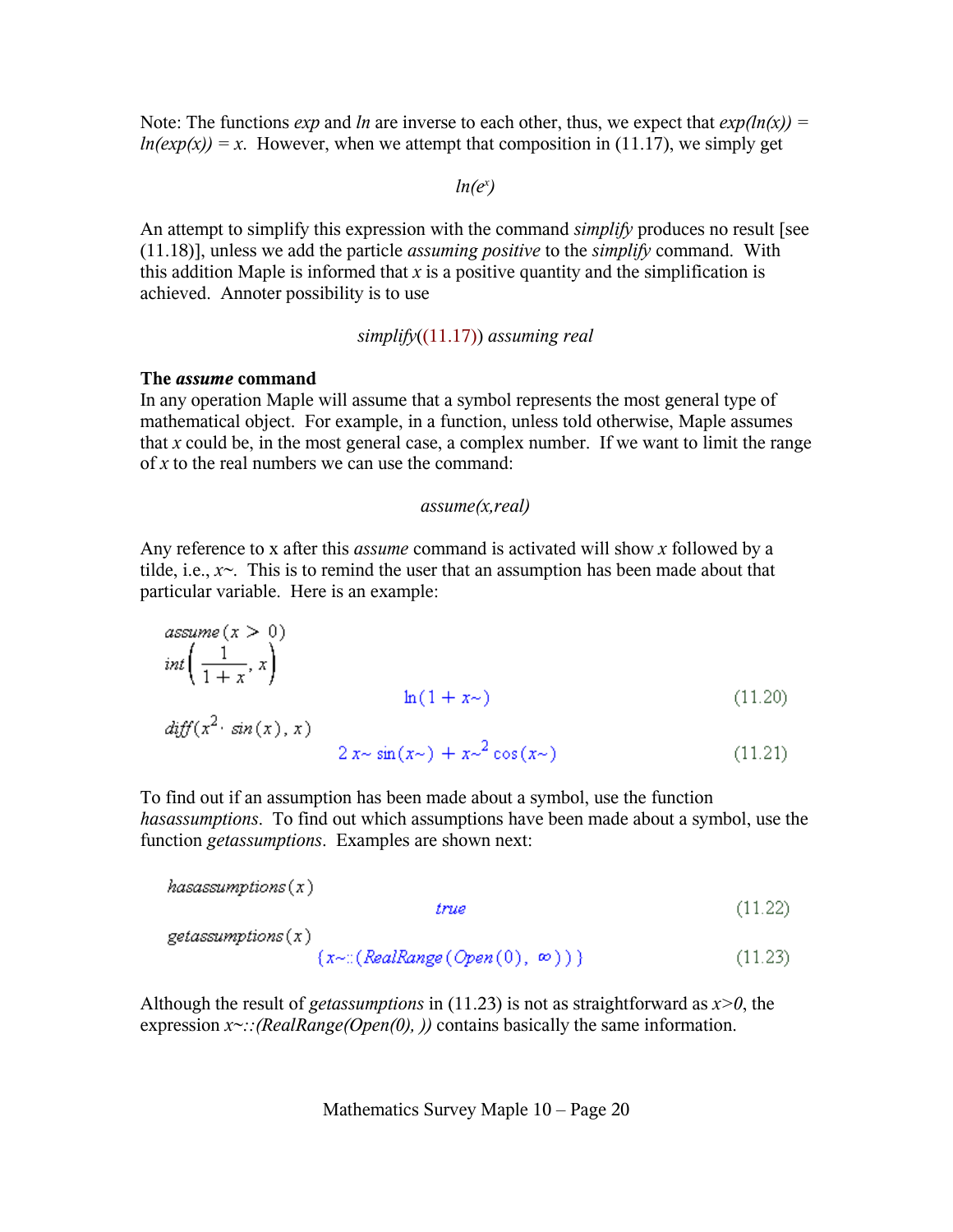To find out more about the *assume* command, type:

*?assume*

To remove an assumption on a variable, use, for example:

*x:='x'*

This statement simply indicates that the variable *x* has been redefined to the symbol *x*. After having made an assumption on *x*, above, we redefine *x* and check for any assumptions as follows:

$$
x = x'
$$
\nhas assumptions(x)

\nfalse

\n(11.24)

\n(11.25)

#### **Plots for univariate functions**

The following examples show how to use the command *plot* to plot a given function:

$$
h = x \rightarrow \sin(x) + \cos(x)
$$
  
\n
$$
x \rightarrow \sin(x) + \cos(x)
$$
  
\n
$$
g = x \rightarrow \exp(-x) \cdot \cos\left(\frac{x}{2} + \frac{Pi}{3}\right)
$$
  
\n
$$
x \rightarrow e^{(-x)} \cos\left(\frac{1}{2}x + \frac{1}{3}\pi\right)
$$
\n(11.27)

 $plot(h(x), x = 0..4 \cdot Pi, style = point, symbol = cross, axes = framed)$ 



Note the arguments *style = point, symbol = cross* which control the plot style.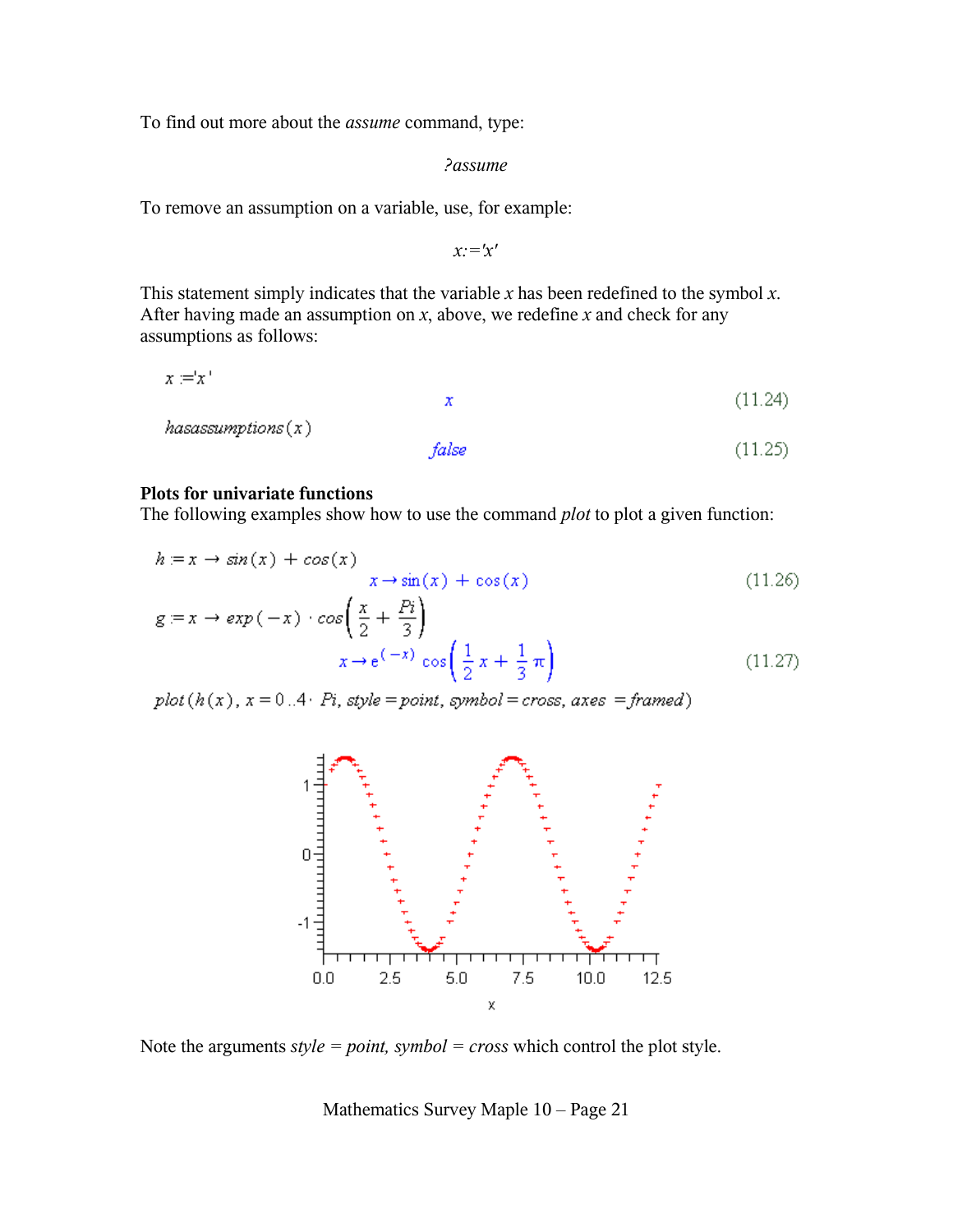



We can produce a plot of the two functions by using:

plot({ $h(x)$ ,  $g(x)$ },  $x = 0.8$   $Pi$ , color = [red, blue], axes = boxed)



An alternative way to produce the combined plot would be to store the two individual plots into variable names, and then use the command *plots[display]* to show the two plots together. To avoid showing the plots as we store them into variables, we'll end the corresponding commands with a colon (:). A colon at the end of a Maple command suppresses the output of the command, even though the command does get executed. The commands and resulting plot are shown next: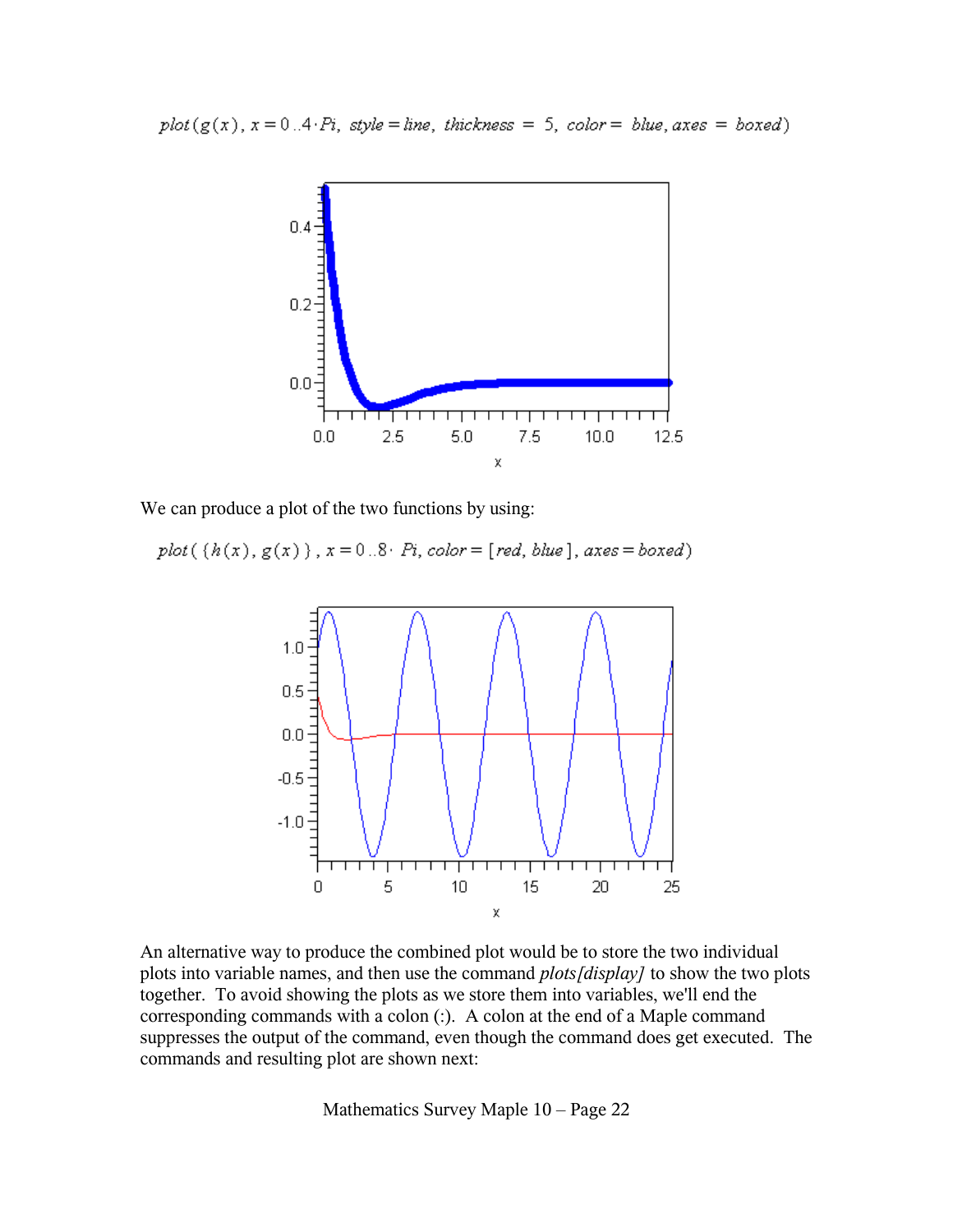$p1 = plot(h(x), x = 0.4 \cdot \pi, style = point, symbol = cross)$ :  $p2 = plot(g(x), x = 0.4 \cdot \pi, style = line, thickness = 5, color = blue).$ plots[display]({pl, p2}, axes = boxed, labels =["x", "y"])]



#### **Multivariate functions**

 $h = (x, y) \rightarrow \sin(x \cdot y)$ 

evalf $[10] ((12.3).)$ 

In this section we'll show some examples for bivariate (two-variable) functions. These are extensions of the examples shown above for univariate (one-variable) functions. First, we show definitions and evaluations of bivariate functions:

restart:

$$
(x, y) \to \sin(x y) \tag{12.1}
$$

$$
g = (x, y) \rightarrow x^2 + y^2
$$
  
 $(x, y) \rightarrow x^2 + y^2$ 

 $(12.2)$  $h\left(\frac{Pi}{6},\frac{Pi}{3}\right)$ 

$$
\sin\left(\frac{1}{18}\,\pi^2\right) \tag{12.3}
$$

$$
0.5212468738 \tag{12.4}
$$

 $g\left(\frac{Pi}{6},\frac{Pi}{3}\right)$ 

$$
\frac{5}{36} \pi^2 \tag{12.5}
$$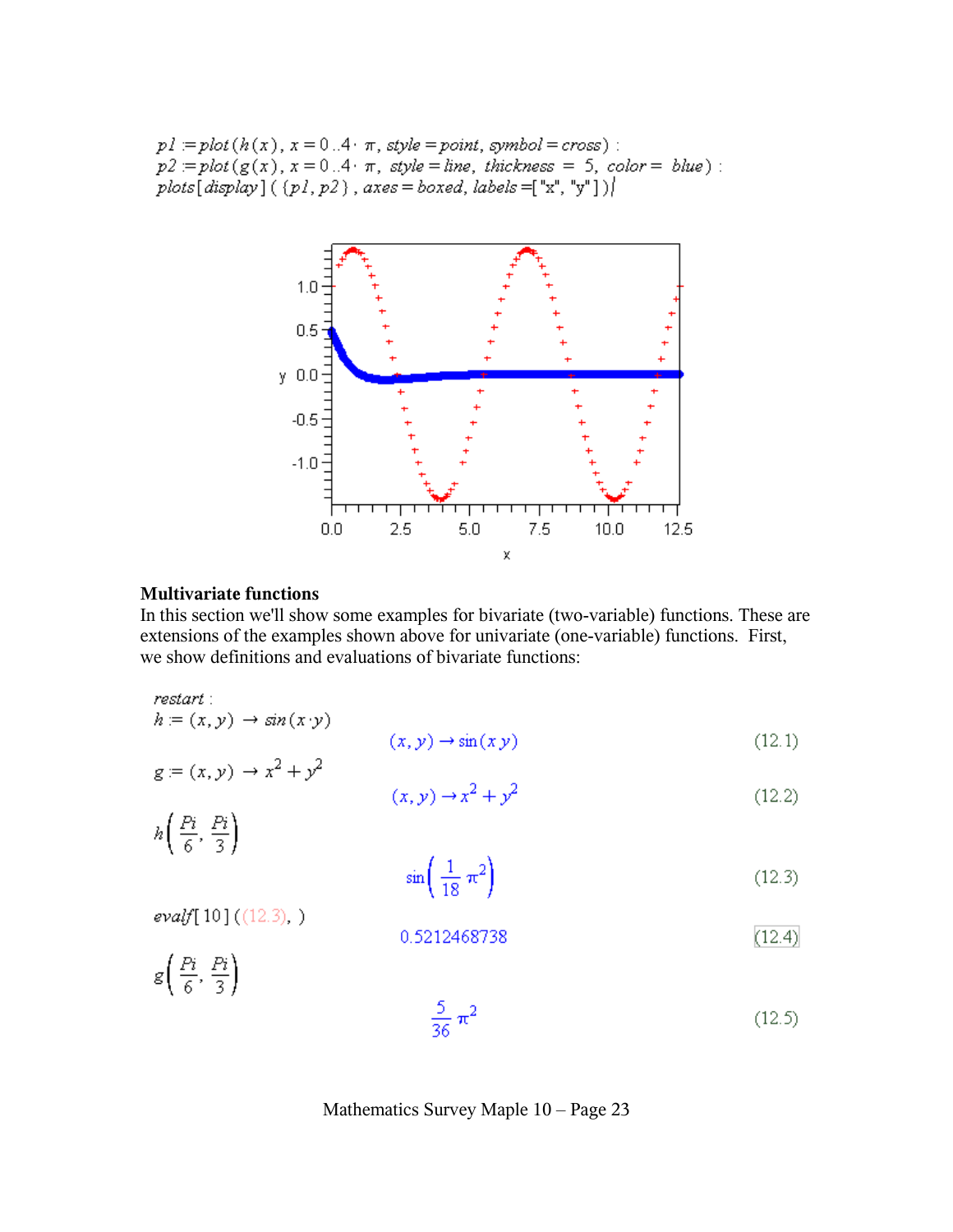Notes:

1. **The** *restart* **command** clears out Maple's memory. This command would be useful after you have performed a large number of calculations and would like to reuse variables in subsequent calculations. Maple can also be re-started by pressing the *restart* button in the toolbar, i.e.,

ඏ

2. The *evalf*[*10*] command produces a floating-point result with 10 digits. In general, *evalf[n]* will produce a floating-point result with *n* digits, where *n* is an integer.

The following examples show derivatives and integrals, including *double integrals*, for bivariate functions:

 $diff(h(x, y), x)$  $128$ 

$$
\cos(xy) y \tag{12.6}
$$
\n
$$
\text{diff}(h(x, y), x\text{$2$})
$$

$$
-\sin(xy)y^2\tag{12.7}
$$

- $\frac{\partial}{\partial x} g(x, y)$  $2x$  $(12.8)$
- $\frac{\partial}{\partial x} \left( \frac{\partial}{\partial x} g(x, y) \right)$  $\overline{2}$  $(12.9)$
- $\frac{\partial}{\partial y}\left(\frac{\partial}{\partial x}h(x,y)\right)$  $-\sin(xy) x y + \cos(xy)$  $(12.10)$
- $\int h(x,y) dy$

$$
-\frac{\cos(xy)}{x}
$$
 (12.11)

 $\int_{0}^{1} g(x, y) dx$ 

$$
\frac{1}{3} + y^2 \tag{12.12}
$$

 $\int_{0}^{1} \int_{0}^{2} h(x, y) dy dx$  $y + ln(2) - Ci(2)$  $(12.13)$ 

Notes:

- 1. The examples above show partial derivatives (12.6) through (12.10), single-variable integration, both indefinite (12.11) and definite (12.12), and a double integral (12.13).
- 2. The result in (12.13) shows a mathematical constant (γ), and funcions *ln* and *Ci*.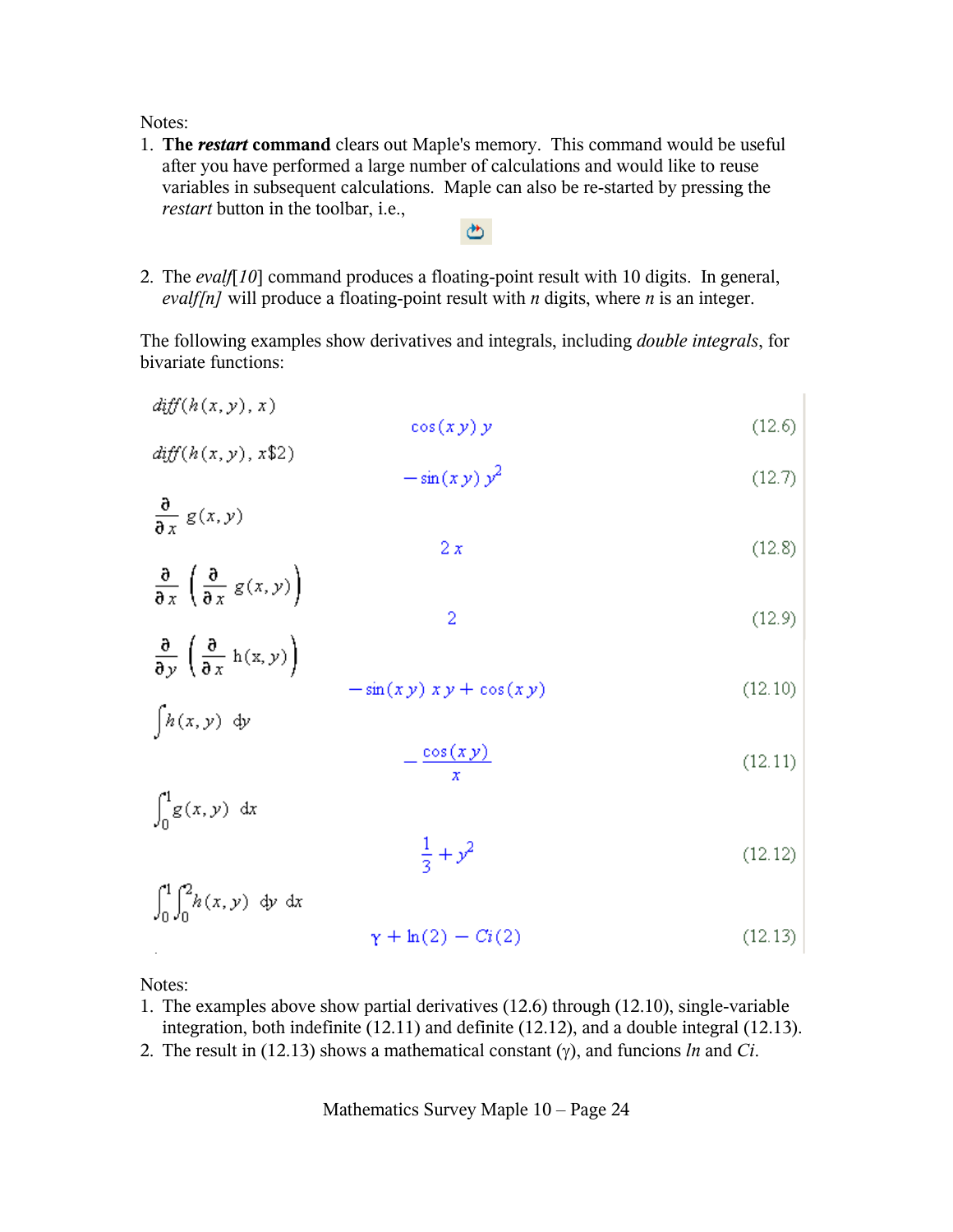3. The constant  $\gamma$  (gamma) is Euler's constant, its value can be found in Maple by using:  $evalf[10](\gamma);$ 

$$
0.5772156649 \tag{12.14}
$$

4. The function *ln* is the well-known *natural logarithm* function, and the function *Ci* is referred to as the *cosine integral* function. To find out about this function we can use:

*?Ci*

#### **Surface plots for bivariate functions**

Function *plot3d* can be used to produce surface plots of functions of the form *f(x,y)*. Some examples are shown below, using the functions  $h(x, y)$  and  $g(x, y)$  defined above.

 $plot3d(h(x, y), x = -2.2, y = -2.2, axes = framed)$ 



 $plot3d(g(x, y), x = -2..2, y = -2..2, axes = boxed)$ 



Mathematics Survey Maple 10 – Page 25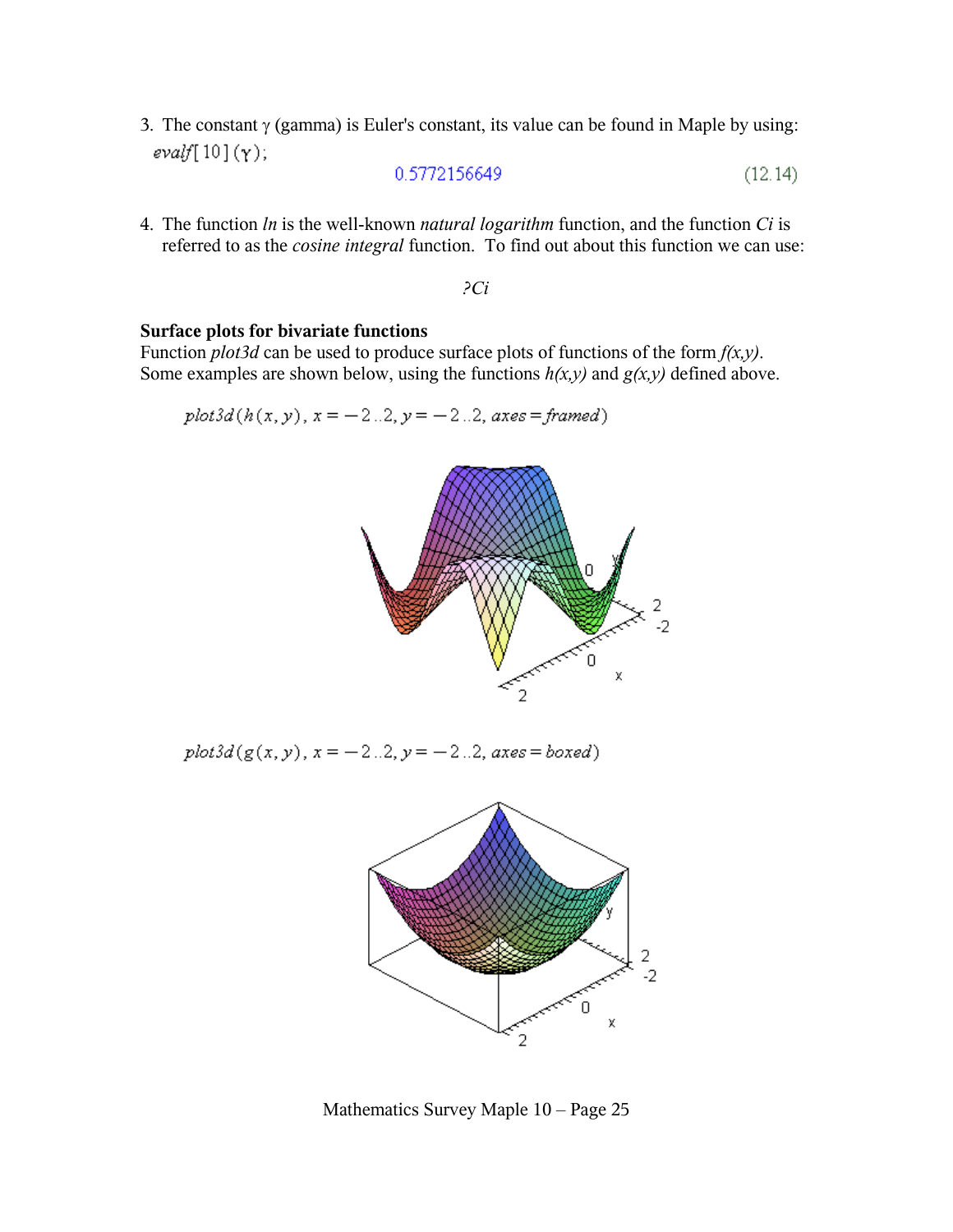In the following exercise, we produce two plots separately and then use the *plots[display]* command to show the combined plot:

$$
p1 = plot3d(h(x, y), x = -2..2, y = -2..2, color = blue):
$$
  
\n
$$
p2 = plot3d(g(x, y), x = -2..2, y = -2..2, color = red):
$$
  
\n
$$
plots[display] ((p1, p2), axes = boxed, labels = "x", "y", "z"])
$$



## **The** *plots* **package**

In some of the plotting examples shown above we have used the command *plots[display]* to display previously-created plots. The command actually combines the name of a package *plots* with the name of the function *display*.An alternative way to activate the function *display* is to load the entire *plots* package with the command *with*.

## $with (plots)$

[Interactive, animate, animate3d, animatecurve, arrow, changecoords,  $(12.15)$ complexplot, complexplot3d, conformal, conformal3d, contourplot, contourplot3d, coordplot, coordplot3d, cylinderplot, densityplot, display, display3d, fieldplot, fieldplot3d, gradplot, gradplot3d, graphplot3d, implicitplot, implicitplot3d, inequal, interactive, interactiveparams, listcontplot, listcontplot3d, listdensityplot, listplot, listplot3d, loglogplot, logplot, matrixplot, multiple, odeplot, pareto, plotcompare, pointplot, pointplot3d, polarplot, polygonplot, polygonplot3d, polyhedra\_supported, polyhedraplot, replot, rootlocus, semilogplot, setoptions, setoptions3d, spacecurve, sparsematrixplot, sphereplot, surfdata, textplot, textplot3d, tubeplot]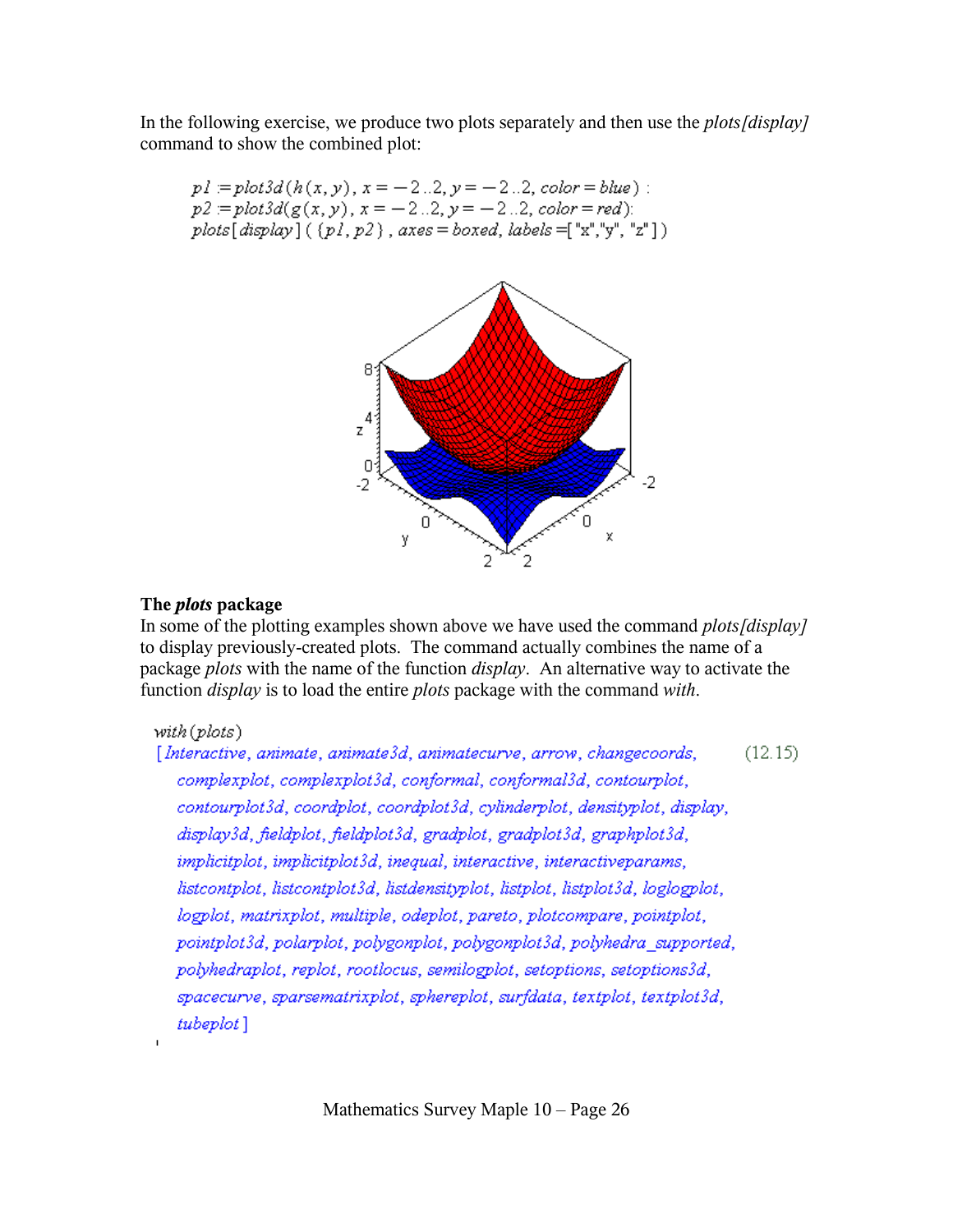Notice that the output from the command *with(plots)* is a listing of command names, i.e., the names of the commands contained in the *plots* package. [**NOTE**: If you don't want to display the command list, end the *with* command with a colon, i.e., *with*(*plots*):] One of these commands is the *display* command that we used earlier. By using *with(plots)* we load all the commands in that package into Maple's active memory making them available for use. Thus, in the following example, we use the *display* command after loading the *plots* package:

with (plots) :  
\n
$$
pl := plot3d(h(x, y), x = -2..2, y = -2..2, color = red) :
$$
\n
$$
p2 := plot3d(g(x, y), x = -2..2, y = -2..2, color = yellow) :
$$
\n
$$
display((p1, p2), axes = boxed, labels = ["x", "y", "z"])
$$



Here is another example using the function *animate3d* to see a three-dimensional surface animation after loading *plots* with the command *with*:

 $\textit{restart}: \textit{with} (\textit{plots})$ : restart : with (plots) :<br>  $h = (x, y, a) \rightarrow \sin(a \cdot x \cdot y)$ <br>  $(x, y, a) \rightarrow \sin(a x y)$  $(12.16)$ animate3d(h(x, y, a),  $x = -2.2$ ,  $y = -2.2$ ,  $a = 0.5$ )

Try this exercise in your own Maple worksheet to see the animation used.

### Contour plots and density plot functions

Other plot functions available in the *plots* package for displaying bivariate functions are the functions *contourplot* and *density plot*. Examples of applications of these functions are shown next: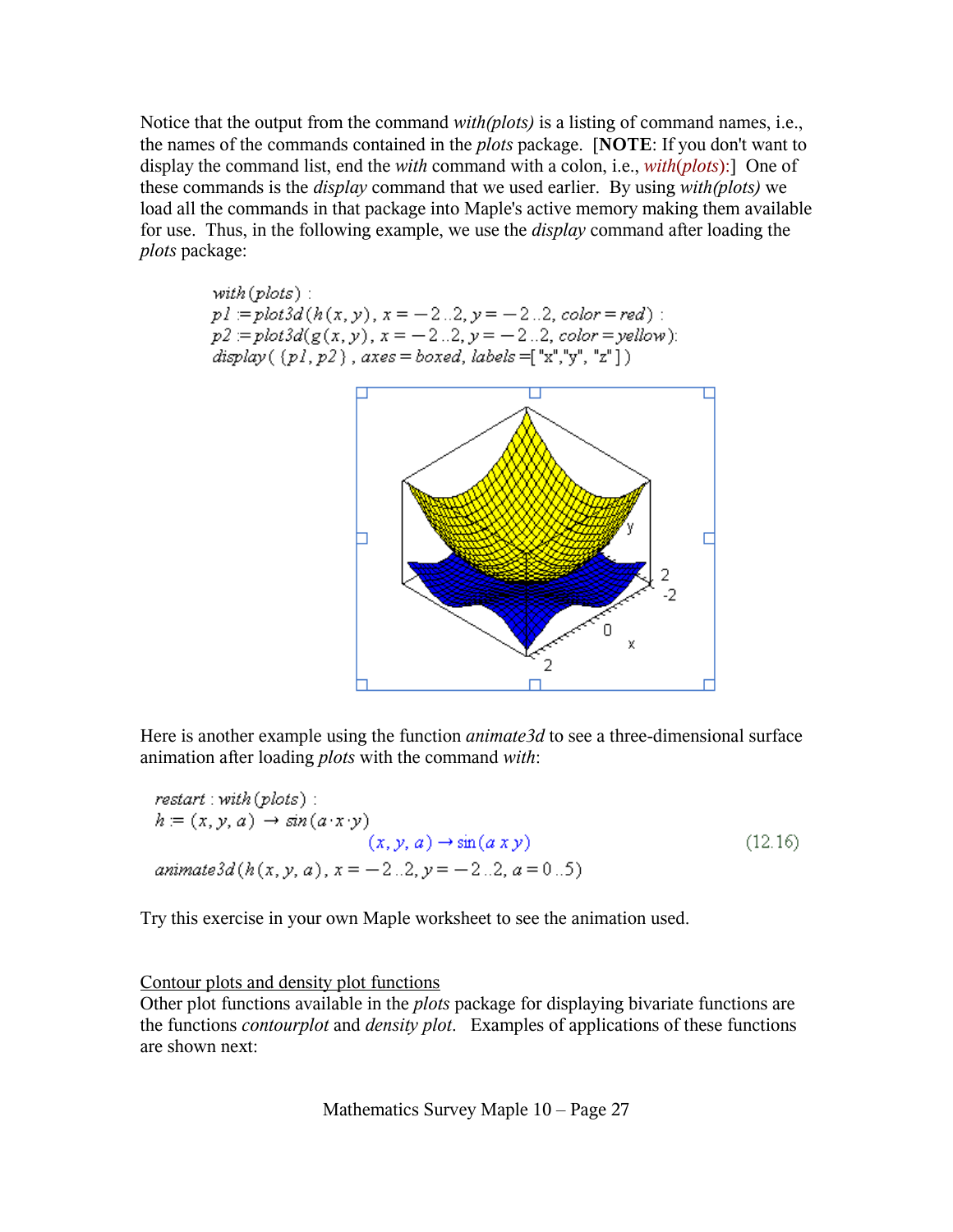$\mathit{restart}: \mathit{with}(\mathit{plots})$ :  $g = (x, y) \rightarrow \sin(x, y)$  $(12.17)$  $(x, y) \rightarrow \sin(y x)$ contourplot  $(g(x, y), x = -2..2, y = -2..2)$ 



densityplot  $(g(x, y), x = -2..2, y = -2..2, color = cyan)$ 



Implicit plots

Implicit plots are *x*-*y* plots out of an equation of the form  $f(x,y) = 0$ . For example, consider an implicit plot out of a quadratic equation:

$$
x^2 + 3 \cdot x \cdot y + y^2 - 5x + 2y - 125
$$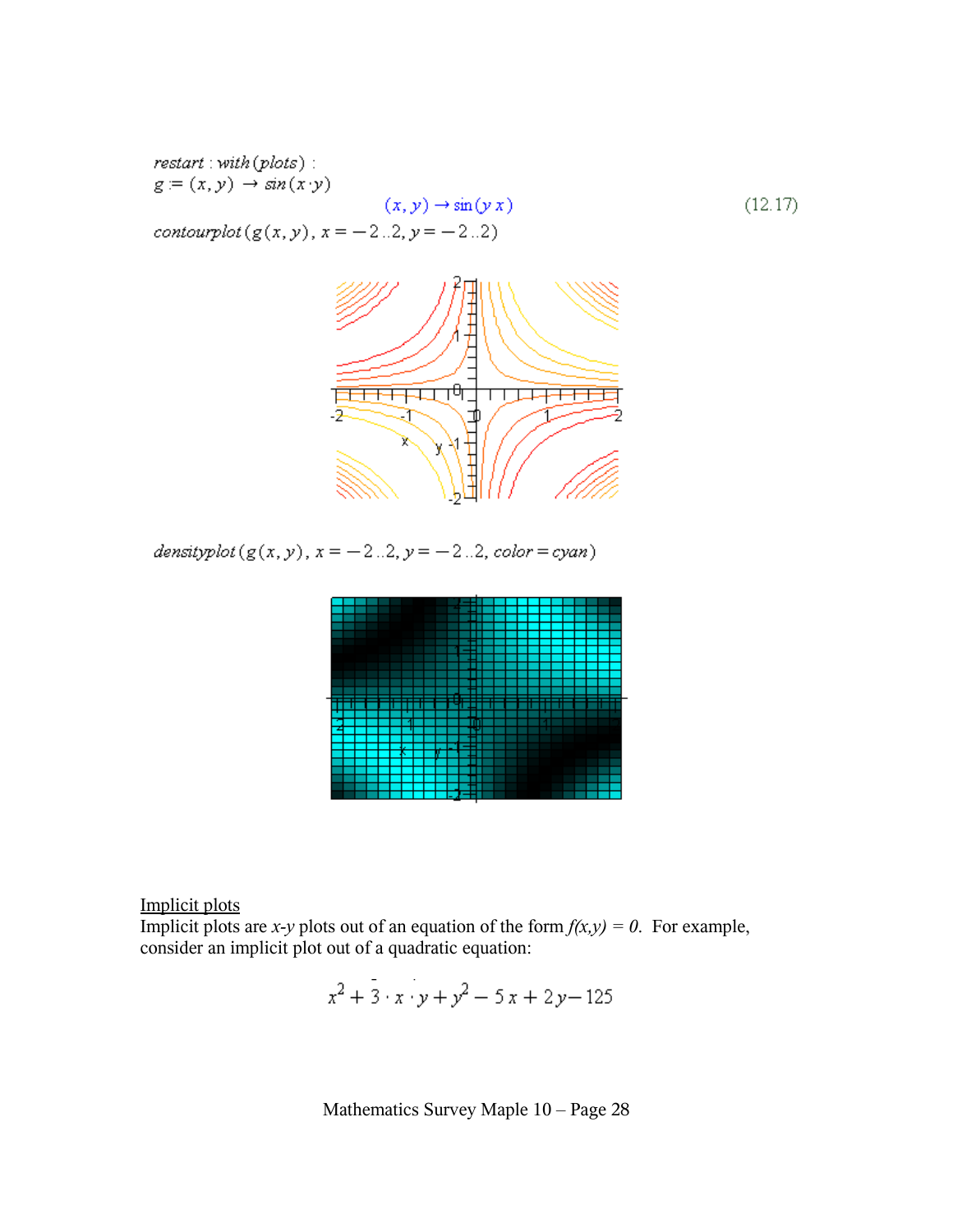$$
restart: with (plots):
$$
  
\n
$$
eqnl := x^{2} + 3 \cdot x \cdot y + y^{2} - 5x + 2y - 125
$$
  
\n
$$
x^{2} + 3xy + y^{2} - 5x + 2y - 125
$$
\n(12.18)

*implicitplot*(*eqn1*,  $x = -20...20$ ,  $y = -20...20$ , *labels* = ["x", "y"])



An implicit plot is generated by varying the values of *x* and *y* in a grid on the *xy* plane. You can adjust the *grid* argument to increase the number of points on the plot to produce a smoother graph. The following plots show the effect of changing the grid size:

$$
restart: with (plots):
$$
  

$$
eqnl := \left(\frac{x}{3}\right)^2 + \left(\frac{y}{2}\right)^2 = 1
$$
  

$$
\frac{1}{9}x^2 + \frac{1}{4}y^2 = 1
$$
 (12.19)

implicitplot (eqn1,  $x = -4.4$ ,  $y = -4.4$ , grid = [10, 10], scaling = constrained)



Mathematics Survey Maple 10 – Page 29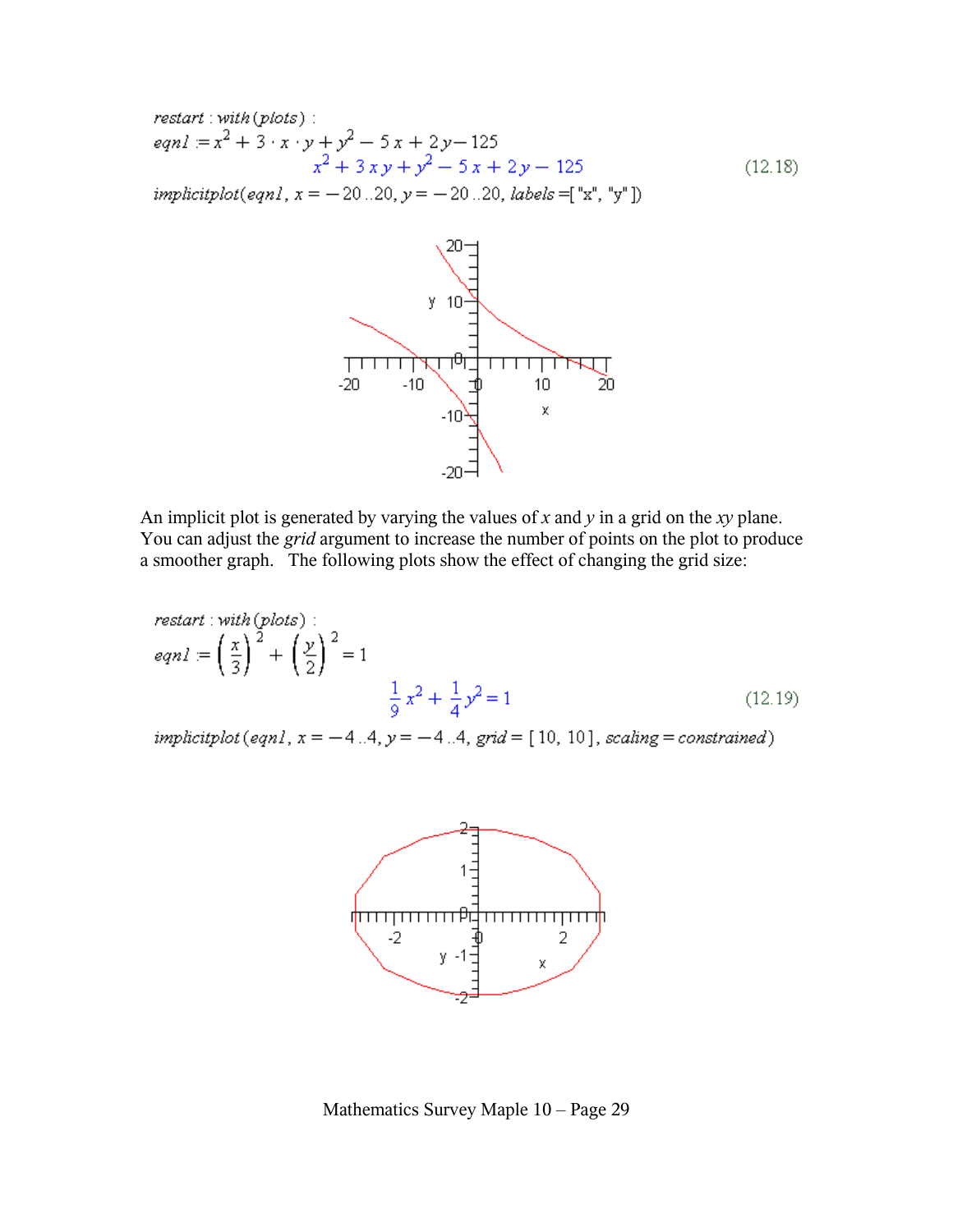implicitplot (eqn1,  $x = -4.4$ ,  $y = -4.4$ , grid = [50, 50], scaling = constrained)



#### Additional plots from the *plots* package

To find out about additional plots in the *plots* package use *?* followed by the command name, e.g.,

| ?animate        | ?logplot     |
|-----------------|--------------|
| ?animate3d      | ?semilogplot |
| ?implicitplot3d | ?loglogplot  |

As an exercise, try the following plots:

$$
restart: with (plots):
$$
  

$$
f := x \rightarrow exp(x) + exp(2 \cdot x)
$$
  

$$
x \rightarrow e^{x} + e^{(2x)}
$$
 (12.21)

$$
g := x \to \ln(x+1) \tag{12.22}
$$
\n
$$
x \to \ln(x+1) \tag{12.23}
$$

 $logplot(f(x), x = 0..5, axes = boxed, labels = ["x", "y"])$ semilogplot( $g(x)$ ,  $x = 1$ ...1000, axes = boxed, labels = ["x","y"])  $loglogplot(f(x), x = 1..10, axes = boxed, labels = ['x", 'y"])$  $(12.23)$ 

Notes:

1. The *logplot* command produces a logarithmic scale in the vertical axis

- 2. The *semilogplot* command produces a logarithmic scale in the horizontal axis
- 3. The *loglogplot* command produces logarithmic scales in both axes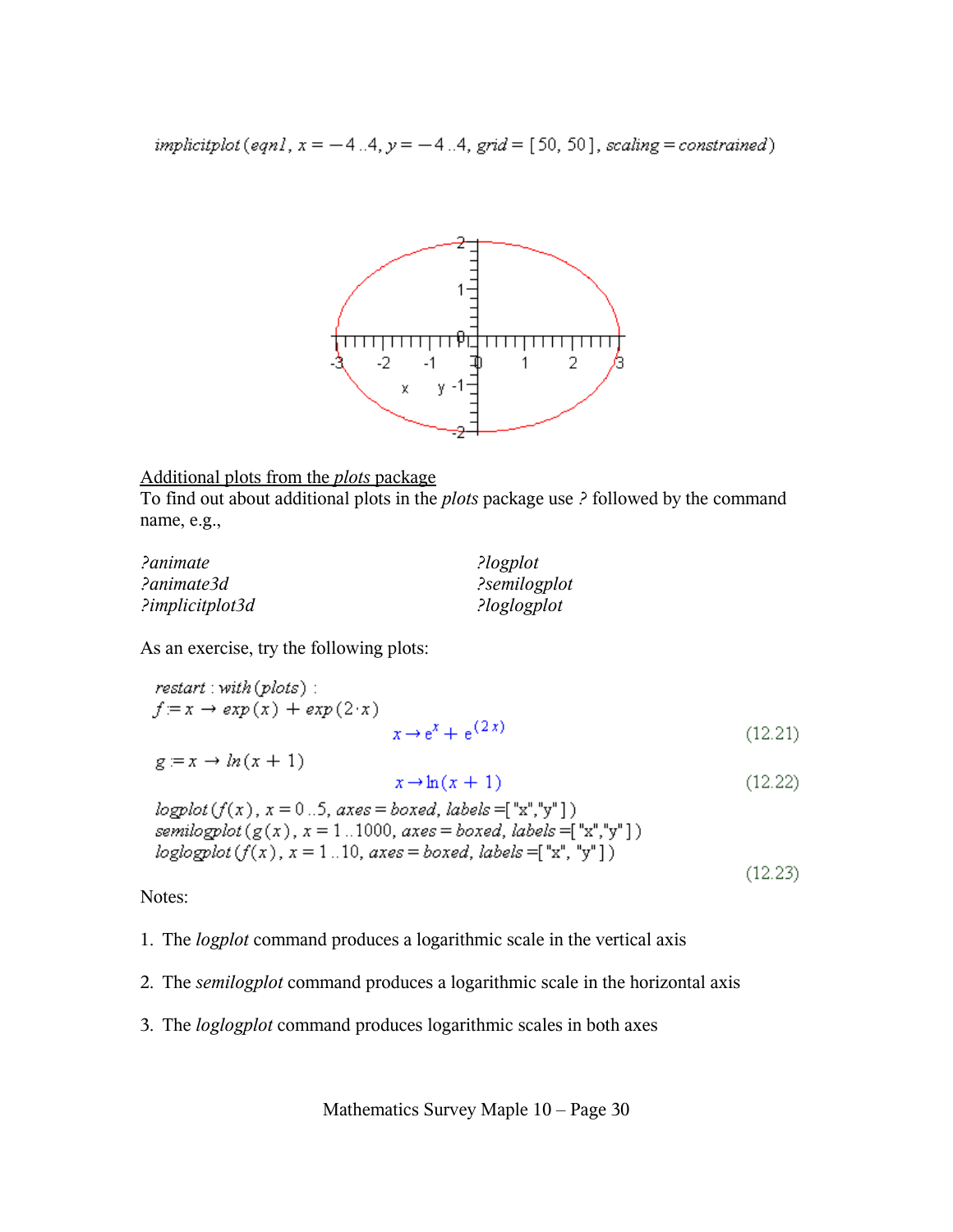#### **Defining multiple-defined functions in Maple**

Consider the function defined by

$$
f(x) = \begin{cases} x+1 & x < 2 \\ \sqrt{x+1} & x > 2 \end{cases}
$$

The *Expression* palette includes the following item for defining a multiple-defined function of one variable with two options, i.e.,

$$
\begin{cases}\n-x & x \le 0 \\
x & x \ge 0\n\end{cases}
$$

The following example shows the definition of such function and a plot of the same:

$$
f = x \to \begin{cases} x + 1 & x < 2 \\ \sqrt{x + 1} & x > 2 \end{cases}
$$
  

$$
x \to piecewise (x < 2, x + 1, 2 < x, \sqrt{x + 1})
$$
 (13.1)

 $f(x)$ 

$$
\begin{cases} x+1 & x < 2\\ \sqrt{x+1} & 2 < x \end{cases} \tag{13.2}
$$

 $plot(f(x), x = 0..5)$ 



Notes:

- 1. Use the buttons in the *Expression* palette to define the multiple-defined function
- 2. Use *f(x)* [Enter] to see the definition of the function
- 3. The plot shows a discontinuity at  $x=2$  which is shown as a vertical line.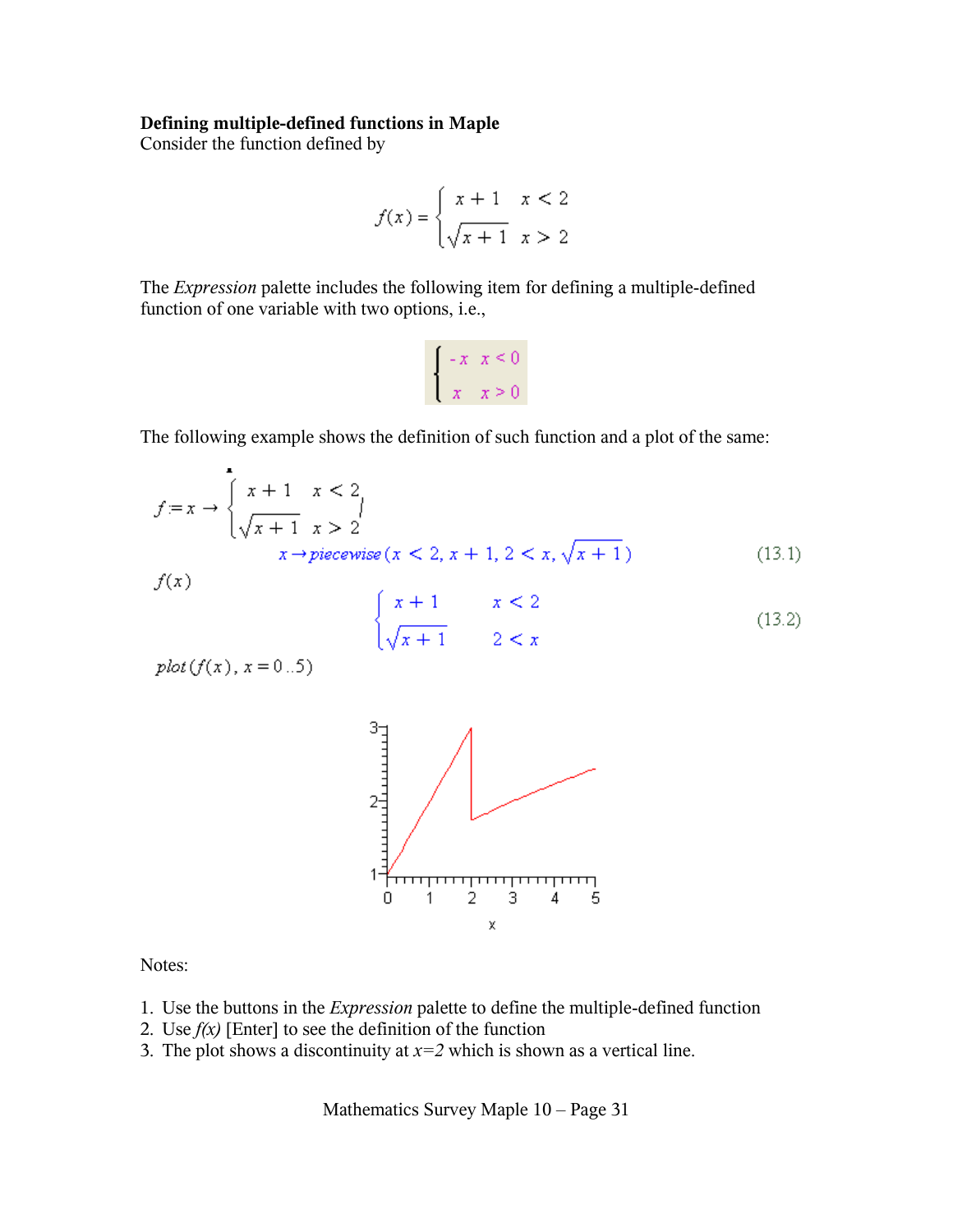To eliminate the discontinuity at  $x = 2$  you can add the argument *discont* = true to the *plot* command:

 $plot(f(x), x = 0..5, discount = true)$ 



If the function requires more than two definitions simply type the *piecewise* command, as illustrated in the following example:

$$
g := x \rightarrow piecewise(x < -2, x, x < 0, x^2, x < 2, exp(x), x < \infty, x)
$$
\n
$$
x \rightarrow piecewise(x < -2, x, x < 0, x^2, x < 2, e^x, x < \infty, x) \tag{13.3}
$$
\n
$$
g(x)
$$

$$
\begin{cases}\n x & x < -2 \\
 x^2 & x < 0 \\
 e^x & x < 2 \\
 x & x < \infty\n\end{cases}
$$
\n(13.4)

 $plot(g(x), x = -5..5, discount = true, labels = ["x", "y"]$ 



Mathematics Survey Maple 10 – Page 32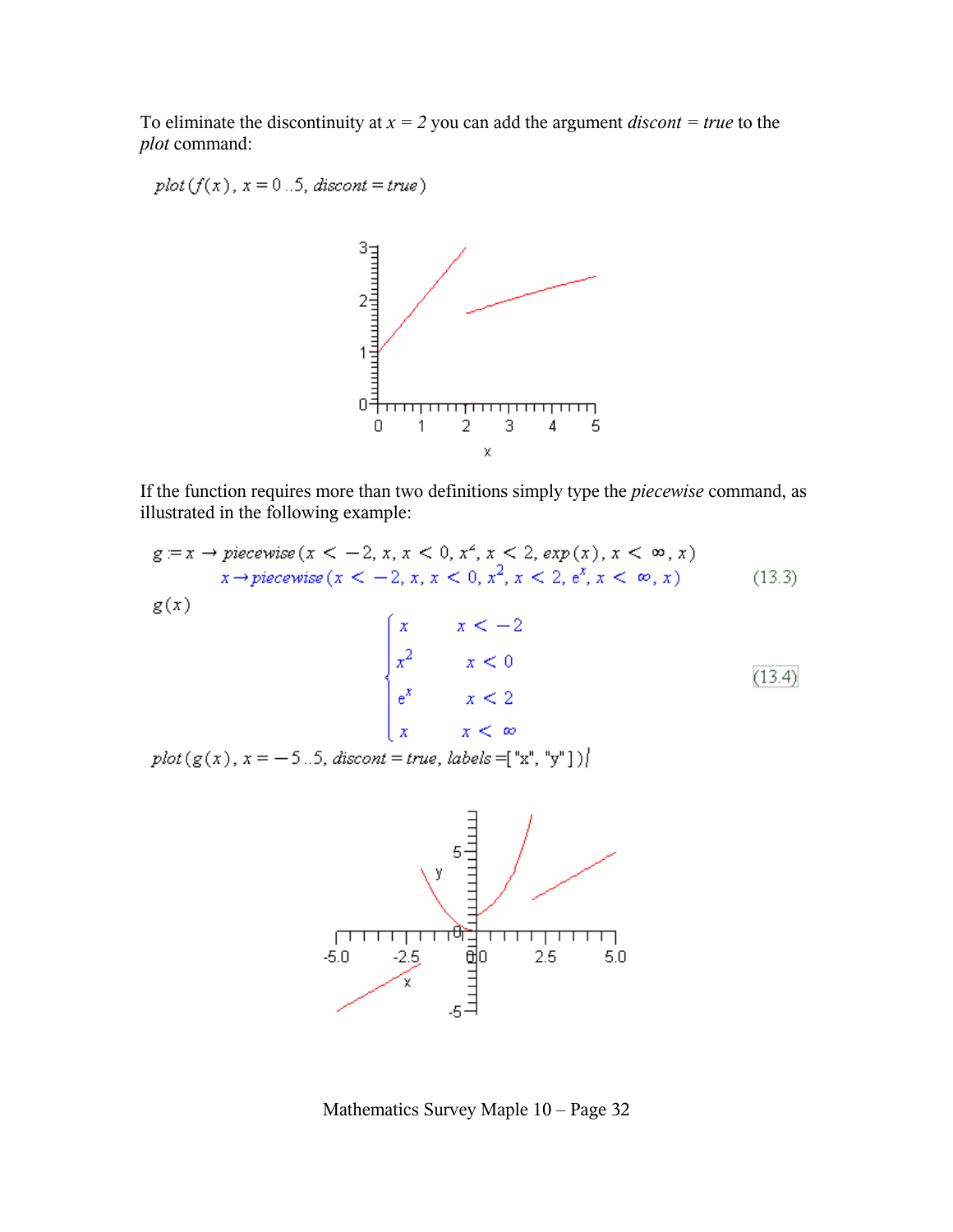## **Using units in Maple calculations**

In an earlier section we introduced the *Unit Converter* Assistant that allows the user to convert units and place the conversion in a worksheet. In this section we'll explore the use of units within a Maple worksheet.

Maple includes two palettes, the *Units(SI)* and the *Units(FPS)* palettes, that allow the user to attach units to numbers. The contents of the two palettes are shown below:



*Figure 7* – Unit palettes in Maple interface.

To attach one of the given units, simply type a number in your Maple worksheet and then click on the appropriate unit. The unit references are included in stylized square brackets, as shown in Figure 7. The following is a listing of the units in the *Units(SI)* palette:

- m meter (length)
- s second (time)
- N, newton (force)
- kg kilogram (mass)
- Pa pascal (pressure)
- W watt (power)
- J joule (work, energy, heat)
- K, kelvin (absolute temperature)
- T tesla (magnetic flux density)
- A ampere (electric current)
- V volt (potential difference, or voltage)
- C coulomb (electric charge)
- $\Omega$  ohm (electric resistance)
- F faraday (electric capacitance)
- H henry (electric inductance)
- rad radian (angular measure)
- sr steradian (solid angle)
- mol mole (amount of substance)
- USD U.S. Dollar (money)
- $\cdot$  lx lux (illuminance)
- lm lumen (luminous flux)
- S siemens (electric conductance)
- Wb weber (magnetic flux)
- Np  $-$  ??? (???)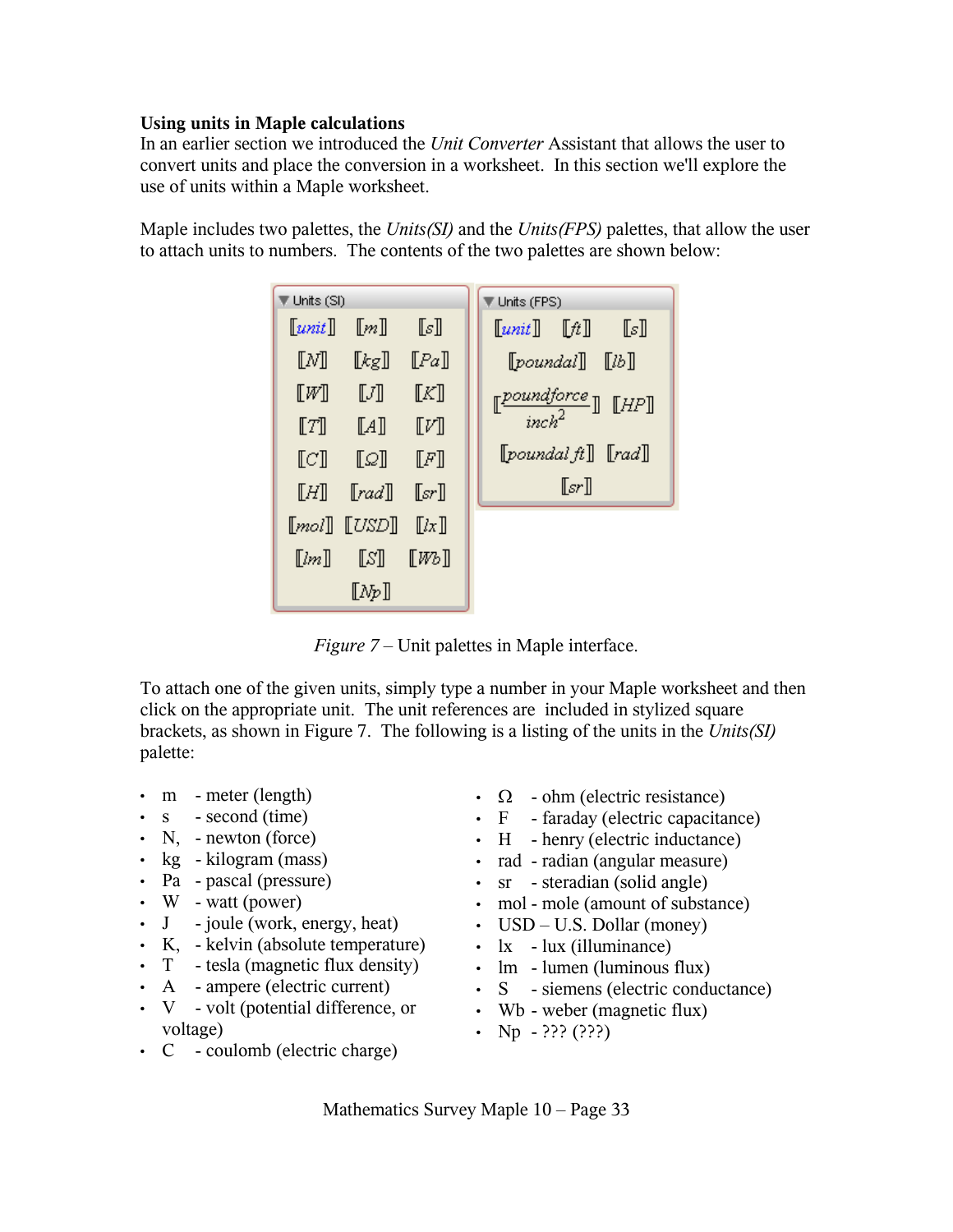| The following is a listing of the units available in the Units (FPS) palette: |  |  |  |  |  |  |
|-------------------------------------------------------------------------------|--|--|--|--|--|--|
|                                                                               |  |  |  |  |  |  |

|           | • ft       | - foot, feet (length) | <b>HP</b> | - horsepower (power)                        |
|-----------|------------|-----------------------|-----------|---------------------------------------------|
| $\cdot$ S |            | - second (time)       |           | • poundal ft - poundal feet (work, energy,) |
|           | • poundal  | - poundal (force)     | rad       | - radian (angular measure)                  |
|           | $\cdot$ lb | - pound (mass) $(*)$  | -Sr       | - steradian (solid angle)                   |
|           |            |                       |           |                                             |

• poundforce/inch2 – psi (pressure)

Both palettes (*Units(SI)* and *Units(FPS)*) inclued a [[*unit*]] option that allows the user to type any valid combination of units. The following examples show some calculations using units:

First, we do some simple calculation usign units of the SI:

 $\mathit{restart}$ :

5.5[[kg]]·12.5
$$
\frac{[[m]]}{(8.97[[s]])^2}
$$

$$
\frac{0.1553549612[[kg]][[m]]}{[[s]]^2}
$$
(14.1)

#### $\rightarrow 0.1553549612$  [N]

Use context menu (right-click) with option Units>Simplify to get the results shown above.

Here is another example:

$$
2.5[[m]] + 1.32[[\frac{m}{s}]] \cdot 3.2[[s]] + \frac{1}{2} \cdot 0.75[[\frac{m}{s^2}]] \cdot (3.2[[s]])^2
$$
  

$$
2.5[[m]] + 4.224[[\frac{m}{s}]][[s]] + 3.840000000[[\frac{m}{s^2}]][[s]]^2
$$
 (14.2)

#### $\rightarrow$  10.56400000 [*m*]

Once more, use context menu (right-click) with option Units>Simplify to get the results shown above.

In most cases, it will be easier to assign values to variables and then operate on a formula, e.g.,restart

$$
\nu 0 := 2.3 \llbracket \frac{m}{s} \rrbracket : a := 1.5 \llbracket \frac{m}{s^2} \rrbracket : x := 12.5 \llbracket m \rrbracket : x0 := 1.5 \llbracket m \rrbracket :
$$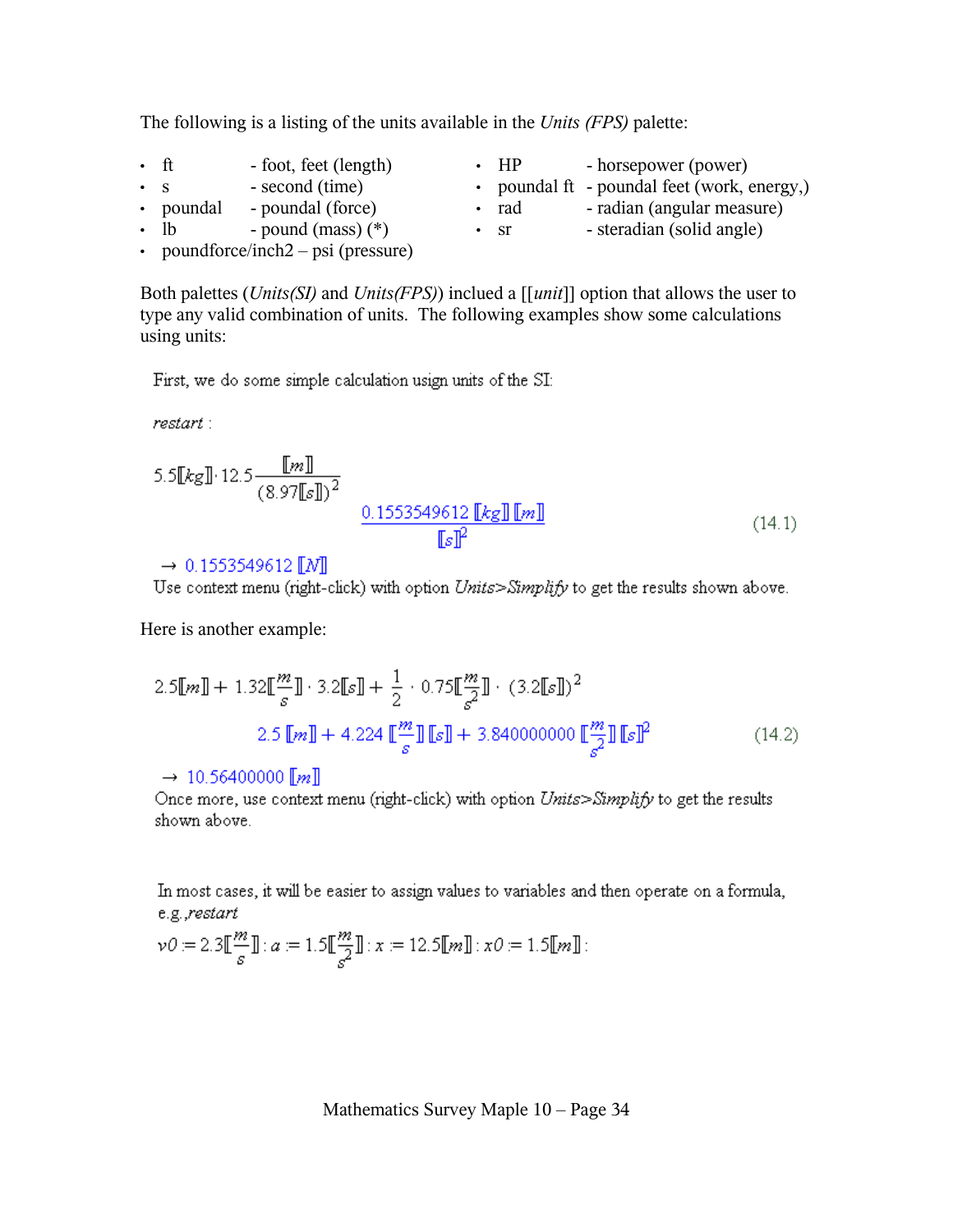$$
v = \sqrt{vO^2 + 2 \cdot a \cdot (x - x0)}
$$
  

$$
\sqrt{5.29 \left[\frac{m}{s}\right]^{2} + 33.00 \left[\frac{m}{s}\right] \left[m\right]}
$$
  

$$
\rightarrow 6.187891402 \left[\frac{m}{s}\right]
$$
 (14.3)

In this case, using the context menu, try Simplifications>Symbolic to obtain the result shown above.

NOTE: Make sure to not use unit names, e.g., *m*, *s*, *J*, as variables in your calculations with units.

Here is an example taken from hydraulics:

$$
restart:
$$
\n
$$
f = 0.012 : L = 100[[ft]] : Diam = 0.5[[ft]] : g = 32.2[[\frac{ft}{s}]] : Q = 20[[\frac{ft^3}{s}]] :
$$
\n
$$
hf = \frac{8 \cdot f \cdot L \cdot Q^2}{\pi \cdot g \cdot Diam^5}
$$
\n
$$
10.03922399 [[\frac{m^3}{s}]]^2
$$
\n
$$
= \frac{[ft]^4 \pi [[\frac{m}{s}]]}{[[ft]^4 \pi [[\frac{m}{s}]]}
$$
\n
$$
= 370.2460385 [[m]] → 1214.717974 [[ft]]
$$
\n(14.4)

In this case, the option  $Simplify > Symbolic$  from a context menu in result (14.4) was used to obtain the result 370.2460385  $[[m]]$ . Subsequently, the option Units>Convert  $>$ System  $>$  FPS was used to obtain the result in units of the FPS (English or Imperial system).

For additional information on the use of units with Maple, follow this procedure:

- Select *Help > Maple Help* (or *Cntl+F1*) to open the Maple help facility
- In the *Search For*: box, click on the *Topic* button, and type *Units* in the text field. Then press [Search]
- There will be a listing of documents on the left-hand side of the Maple interface, click on the document entitled *units(Units).*

This procedure will open a document entitled *Using Units and Dimensions in Maple Documents*. Try the exercises shown in that document to learn more in depth the use of units in Maple 10.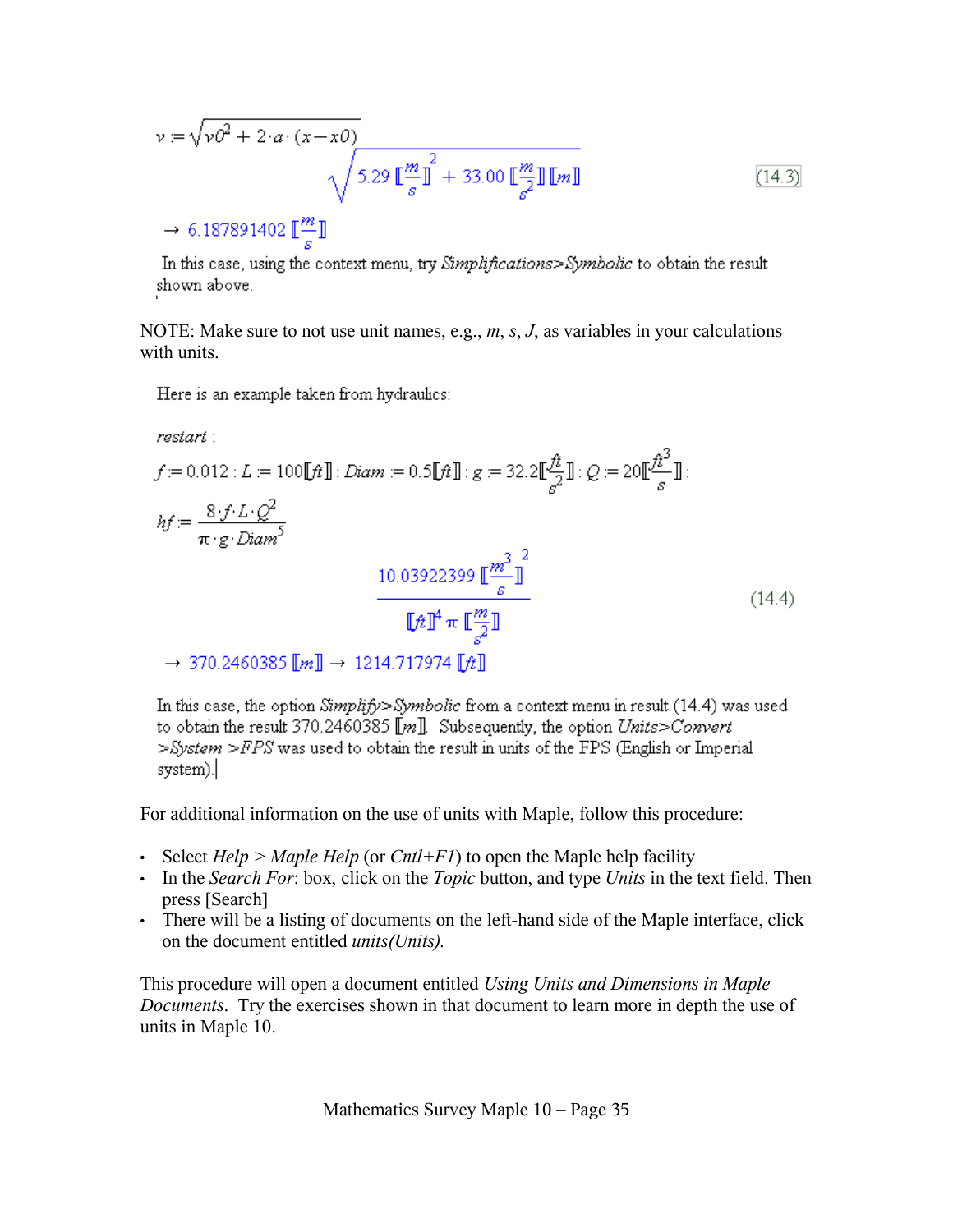#### **Maple data structures**

In this section we present some of the most useful data structures in Maple. These can be used to manipulate data and apply, for example, statistical analysis to data sets. Among the most useful data structures in Maple we find *sequences*, *sets*, *lists*, *vectors*, and *matrices.*

#### Sequences

A *sequence* in Maple is a collection of objects separated by commas, e.g.:

$$
seq1 = a, b, c, d
$$
  
\n
$$
seq2 = -5, -4, -1, 2
$$
  
\n
$$
-5, -4, -1, 2
$$
\n(15.1)  
\n(15.2)

Elements of a sequence can be referred to with sub-indices (Shift \_), e.g.,

$$
seq1[1]
$$

 $(15.4)$ 

$$
seq2[3] \qquad -1
$$

The seq (sequence) command can be used to produce sequences if a rule is used to generate the sequence elements, e.g.,

$$
seq\left(\frac{1}{i^2+1}, i=0..5\right)
$$
\n
$$
1, \frac{1}{2}, \frac{1}{5}, \frac{1}{10}, \frac{1}{17}, \frac{1}{26}
$$
\n
$$
(15.5)
$$

$$
seq3 := seq (sqrt(1 + k^2), k = -5..5)
$$
  
\n
$$
\sqrt{26}, \sqrt{17}, \sqrt{10}, \sqrt{5}, \sqrt{2}, 1, \sqrt{2}, \sqrt{5}, \sqrt{10}, \sqrt{17}, \sqrt{26}
$$
\n(15.6)

#### Sets

When a sequence is enclosed in braces it becomes a *set*. These sets can be operated upon following the rules of set theory. Some examples are shown below:

$$
A = \{seq(k, k = 0..9) \}
$$
  
(0, 1, 2, 3, 4, 5, 6, 7, 8, 9) (15.4.1)

$$
B = \{ \text{seq}(2k, k=1..4) \} \tag{2, 4, 6, 8} \tag{15.4.2}
$$

$$
C = \{ \text{seq}(2k + 1, k = 1..4) \}
$$
  
(3, 5, 7, 9) (15.4.3)

$$
DD = \{seq(3k, k = 1..3) \}
$$
  
(3, 6, 9) (15.4.4)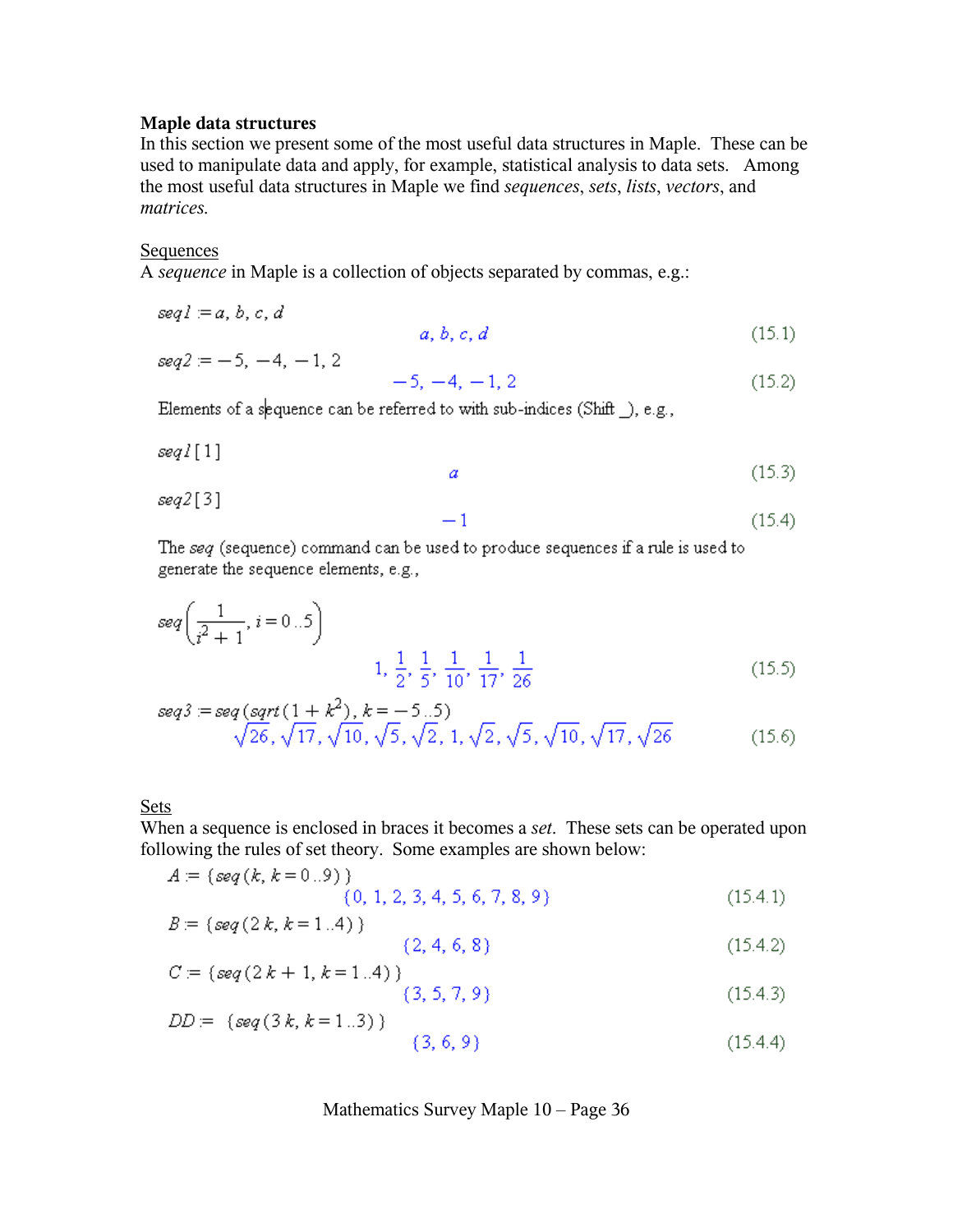Checking if elements belong to a set, using the function is and symbols from the Common Symbols palette:

| is $(3 \in A)$        |                                                                                      |           |
|-----------------------|--------------------------------------------------------------------------------------|-----------|
|                       | true                                                                                 | (15.4.5)  |
| $is(5 \in B)$         |                                                                                      |           |
|                       | false                                                                                | (15.4.6)  |
| is $(2 \notin C)$     |                                                                                      |           |
|                       | true                                                                                 | (15.4.7)  |
| is $(6 \notin DD)$    |                                                                                      |           |
|                       | false                                                                                | (15.4.8)  |
| palette:              | Checking for subsets using the function is and symbols from the Common Symbols       |           |
| $is(B \subseteq A)$   |                                                                                      |           |
|                       | true                                                                                 | (15.4.9)  |
| $is(DD \subseteq B)$  |                                                                                      |           |
|                       | false                                                                                | (15.4.10) |
| palette:              | Unions, interceptions, and Differences using symbols from the Common Symbols         |           |
| $B \cup C$            |                                                                                      |           |
|                       | $\{2, 3, 4, 5, 6, 7, 8, 9\}$                                                         | (15.4.11) |
| $C \cap DD$           |                                                                                      |           |
|                       | $\{3, 9\}$                                                                           | (15.4.12) |
| $C \setminus DD$      |                                                                                      |           |
|                       | (5, 7)                                                                               | (15.4.13) |
| $(Shif. )$ :<br>$C_3$ | Elements of a set, like those of a sequence, can be referred to by using sub-indices |           |
|                       | 7                                                                                    | (15.4.14) |
| DD <sub>2</sub>       |                                                                                      |           |

Lists

*Lists* are sequences enclosed in square brackets. Many Maple commands operating on a collection of numbers require that those numbers belong to a list. Examples of lists follow.

6

 $(15.4.15)$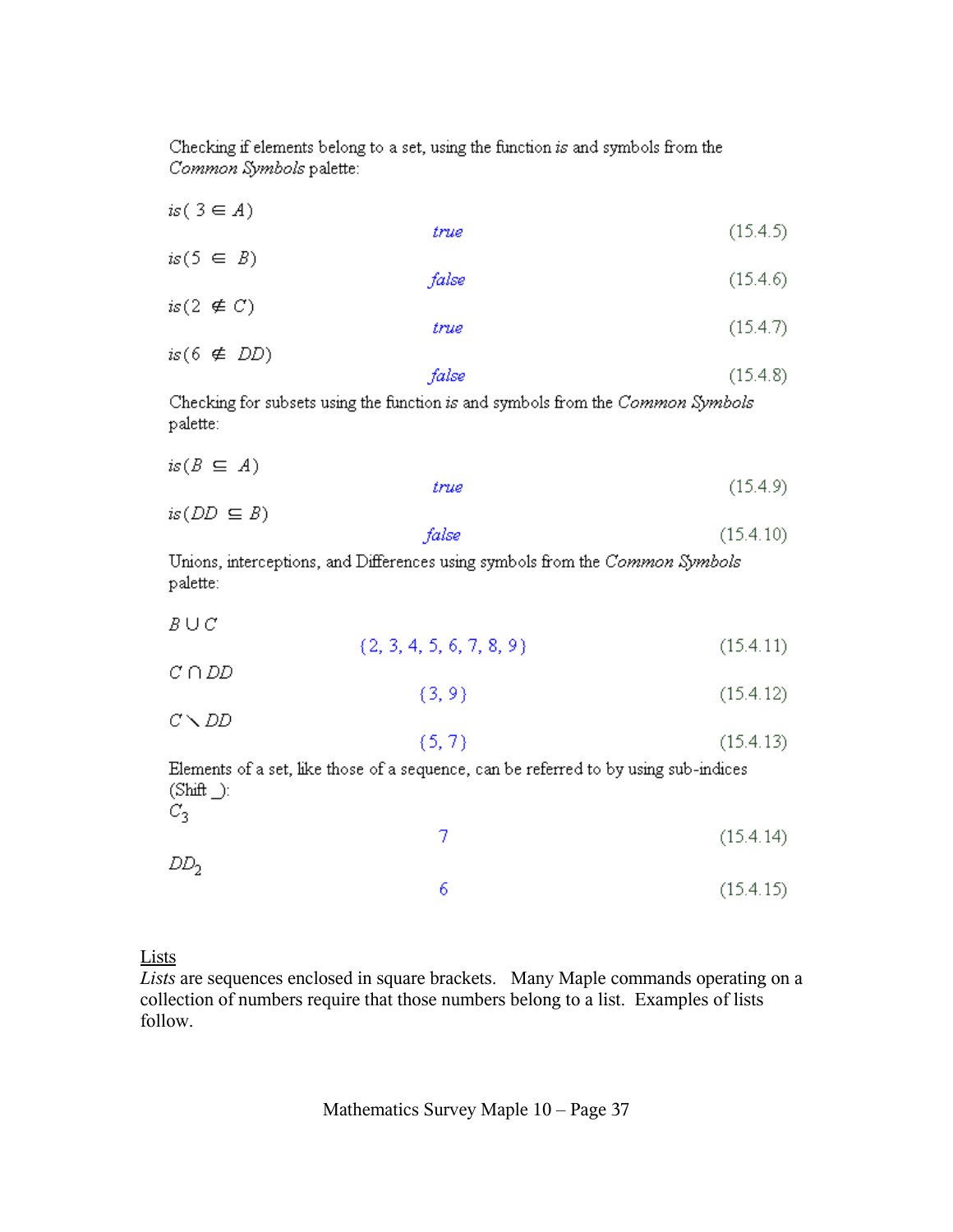$$
LI = [seq(s2 + 1, s = 1..8)]
$$
  
[2, 5, 10, 17, 26, 37, 50, 65]  

$$
L2 = [seq \left( \frac{(r-1)}{1}, r = 2..5 \right)]
$$
 (15.5.1)

$$
\begin{bmatrix} 3s \ 4 & r+1 \end{bmatrix}, r-2... \begin{bmatrix} 1 & 3 & 2 \\ \frac{1}{3} & \frac{1}{2} & \frac{3}{5} & \frac{2}{3} \end{bmatrix}
$$
 (15.5.2)

Elements of lists can be referenced by their sub-indices, e.g., (brackets can be used to indicate sub-indices, see below)

$$
LI[1]
$$

$$
SS = sum(L1[k], k = 1..8)
$$
  
212 (15.5.4)

$$
PP := product(L2[m], m = 1..4)
$$

$$
\frac{1}{15}
$$
(15.5.5)

**Vectors** 

Vectors are sequences enclosed between < > brackets. By default, Maple vectors are column vectors:

 $U = < 5, 3, -2>$ 

$$
\begin{bmatrix} 5 \\ 3 \\ -2 \end{bmatrix}
$$
 (15.6.1)

To enter a row vector, use the command Vector[row]([..., ..., ...]), e.g.,

$$
V = Vector[row] ([6, -1, 2])
$$
  
[6 -1 2 ] (15.6.2)

Elements of a vector can be referred to by sub-indices, e.g.,

- $U[1]$ 5  $(15.6.3)$
- $V[3]$ 2  $(15.6.4)$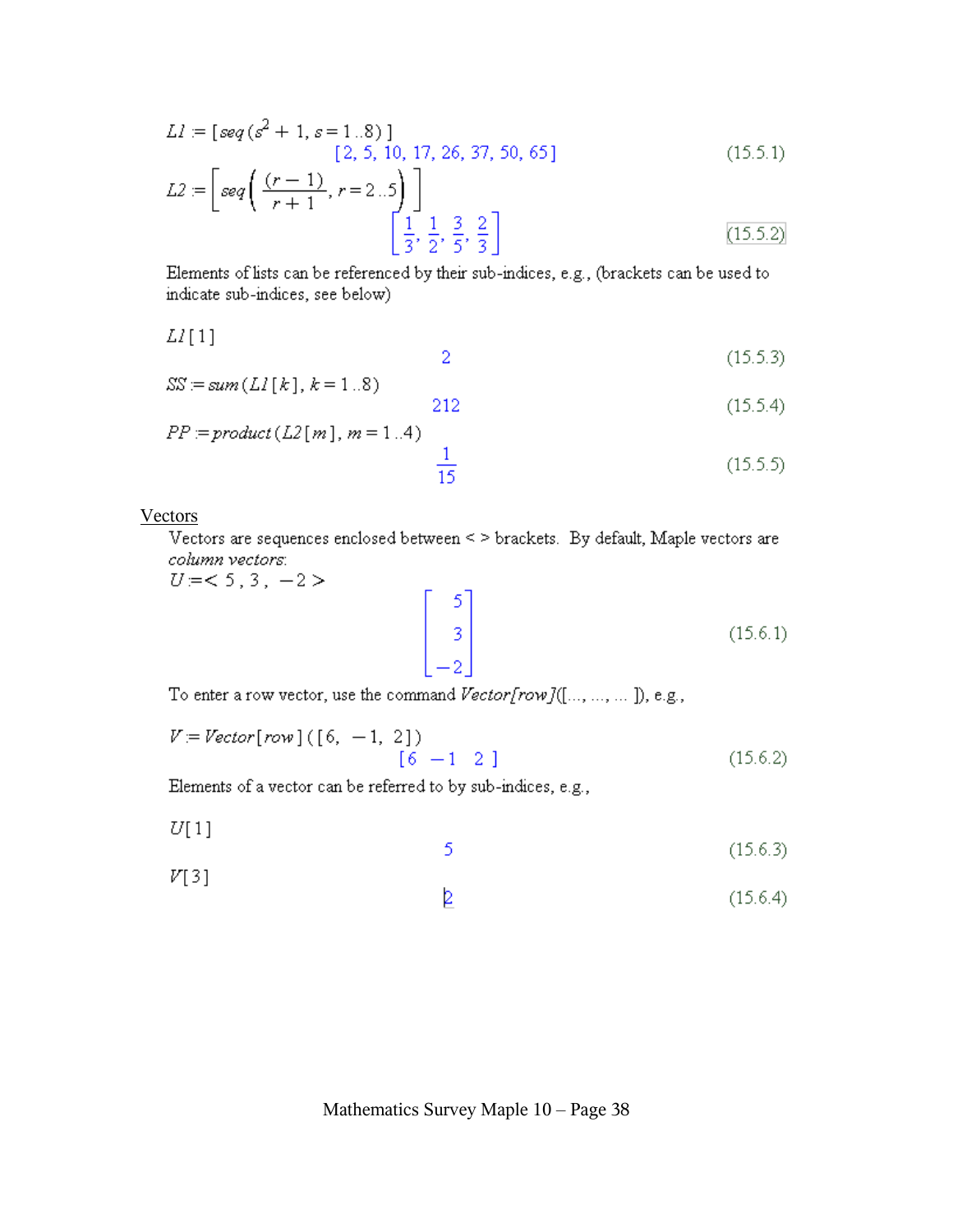$$
Z = Vector[row] ([8, 2, -1])
$$
  
[8 2 -1] (15.6.6)

Some operations that can be performed on vectors correspond to commands in the LinearAlgebra package:

with (LinearAlgebra):  $Uabs = Norm(U)$  # The vector magnitude 5  $(15.6.7)$ 

$$
DotProduct(U, V)
$$

23  $(15.6.8)$ 

 $CrossProduct(U, V)$ 

$$
\begin{bmatrix} 4 \\ -22 \\ -23 \end{bmatrix}
$$
 (15.6.9)

Matrices

Matrices are rectangular array of objects, e.g.,  
\n
$$
M = \langle \langle 3, 1, 5 \rangle | \langle 6, -2, 1 \rangle | \langle 2, -2, 1 \rangle \rangle
$$
  
\n $\begin{bmatrix}\n3 & 6 & 2 \\
1 & -2 & -2 \\
5 & 1 & 1\n\end{bmatrix}$ \n(15.7.1)  
\n $U = \langle 5, -1, 2 \rangle$   
\n $\begin{bmatrix}\n5 \\
-1 \\
2\n\end{bmatrix}$ \n(15.7.2)

with (LinearAlgebra):  $Eigenvalues(M)$ 

$$
\begin{bmatrix} 4 \\ -1 + 2\sqrt{3} \\ -1 - 2\sqrt{3} \end{bmatrix}
$$
 (15.7.3)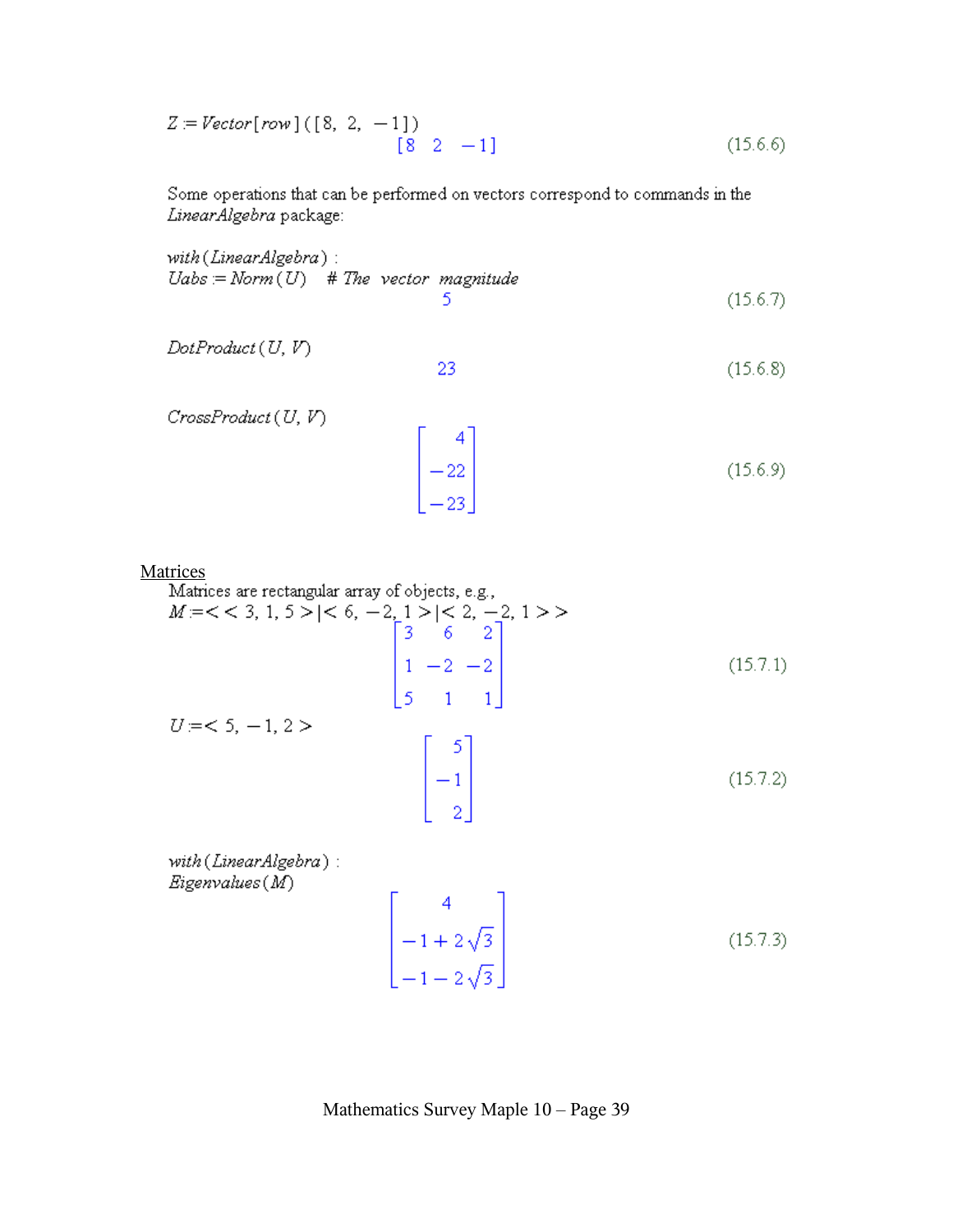Eigenvectors(M)  
\n
$$
\begin{bmatrix}\n4 \\
-1+2\sqrt{3} \\
-1-2\sqrt{3}\n\end{bmatrix}, \begin{bmatrix}\n20 \\
131 \\
14+10\sqrt{3} \quad (-4+2\sqrt{3}) \\
14-10\sqrt{3} \quad (-4-2\sqrt{3})\n\end{bmatrix}, \begin{bmatrix}\n-7 \\
14+10\sqrt{3} \\
14+10\sqrt{3}\n\end{bmatrix}, \begin{bmatrix}\n8+2\sqrt{3} \\
14+10\sqrt{3}\n\end{bmatrix},
$$
\n(15.7.4)  
\n
$$
-\frac{8-2\sqrt{3}}{14-10\sqrt{3}}], [1, 1, 1]
$$
\n
$$
\begin{bmatrix}\n1 & 1 & 1 \\
1 & 1 & 1\n\end{bmatrix}
$$

For additional operations with vectors and matrices see the following help entries:

*?LinearAlgebra ?VectorCalculus*

### **Data Entry**

Date can be entered into Maple by simply typing it into a Maple input, e.g.,

restart:  $X = [2.75, 1.25, 6.23, 1.87, 4.56, 2.31, 5.32, 2.12, 5.67]$  $[2.75, 1.25, 6.23, 1.87, 4.56, 2.31, 5.32, 2.12, 5.67]$  $(16.1)$ 

Data can also be entered by reading from a file. Suppose, for example, that the following data is stored in a text file named *Data1.txt*:

 $1 -2 4 -5$ -3 2 -6 3 8 -1 -7 4 6 -5 4 2  $1 \quad 3 \quad -6 \quad -1$ 

We can use the *Import Data* Assistant to read the data as a matrix into Maple. To launch the Assistant use: *Tools > Assistants > Import Data..* This will open a dialog box where the user can find the file to open, i.e.,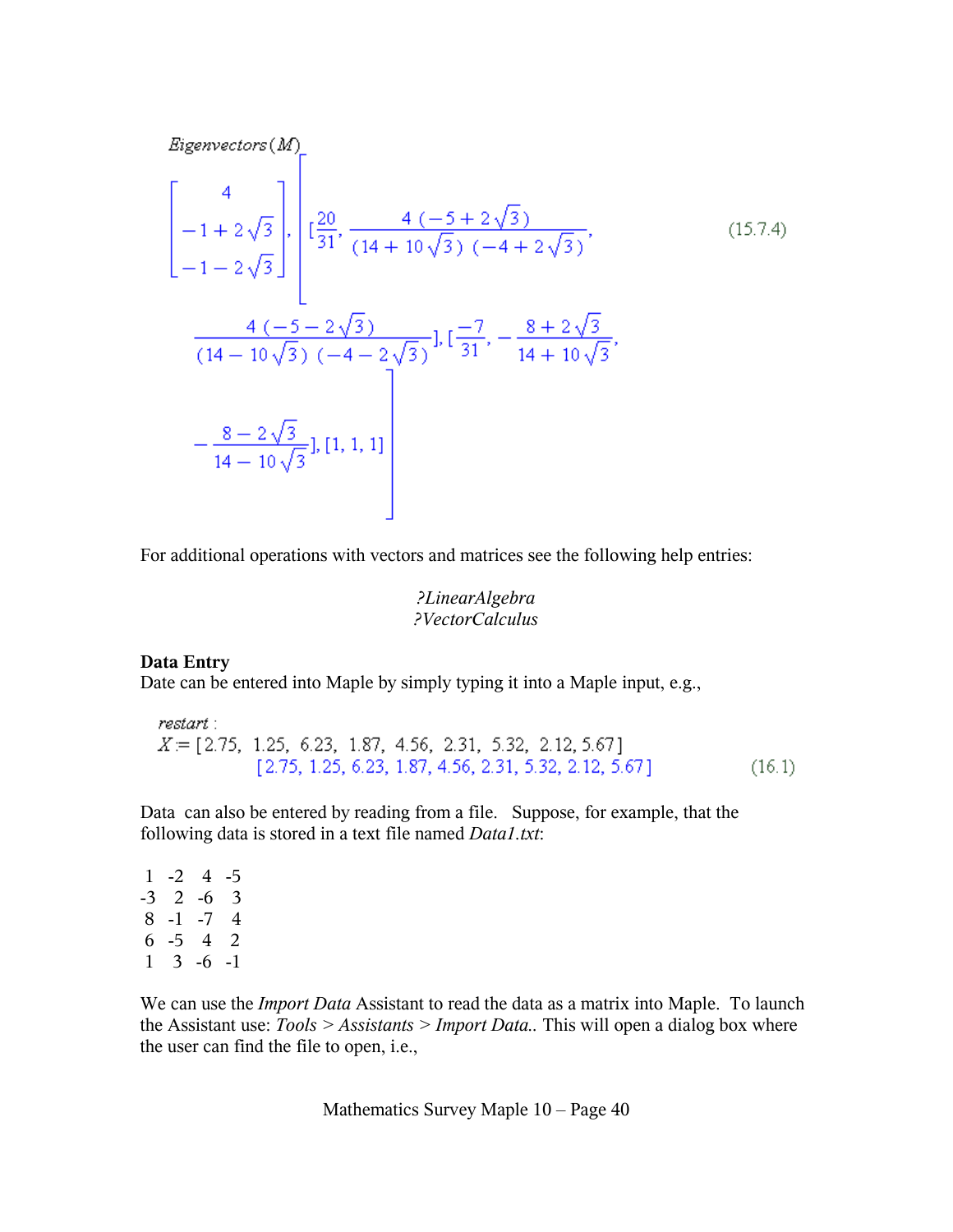| <b>Select Data Source</b>                         |                                                                                    |                                     |  |   | ×              |
|---------------------------------------------------|------------------------------------------------------------------------------------|-------------------------------------|--|---|----------------|
| Look in:                                          | Desktop                                                                            |                                     |  | Ÿ | <b>H</b>       |
| My Recent<br>Documents<br>Desktop<br>My Documents | Desktop Icons<br>Maple10_Instructions<br><b>PENDING</b><br>Data1<br>F<br>f<br>ToDo | <b>A</b> watershed_phd_announcement |  |   |                |
| My Computer                                       |                                                                                    |                                     |  |   |                |
| My Network<br>Places                              | File name:<br>Files of type:                                                       | Data1.txt<br>All Files              |  | × | Open<br>Cancel |

*Figure 8* – Dialog box for opening a data file (*Data1.txt*) using the *Import Data...* Assistant.

After pressing [Open], the following dialog box in Figure 9 is shown. This box shows the file in the *View the file* box, indicating that the *Source format* is *Delimited* (i.e., text in columns), and that the data will be assigned to matrix *N* in Maple.

After pressing [ OK ], Maple will return the following input at the current location of the cursor within the worksheet:

 $N = \begin{bmatrix} 1. & -2. & 4. & -5. \\ -3. & 2. & -6. & 3. \\ 8. & -1. & -7. & 4. \\ 6. & -5. & 4. & 2. \\ 1. & 2. & 5. & 1. \end{bmatrix}$ 

After that, you can manipulate the data in the matrix for your own purposes, e.g., spliting the data into columns or rows, calculating statistics, etc.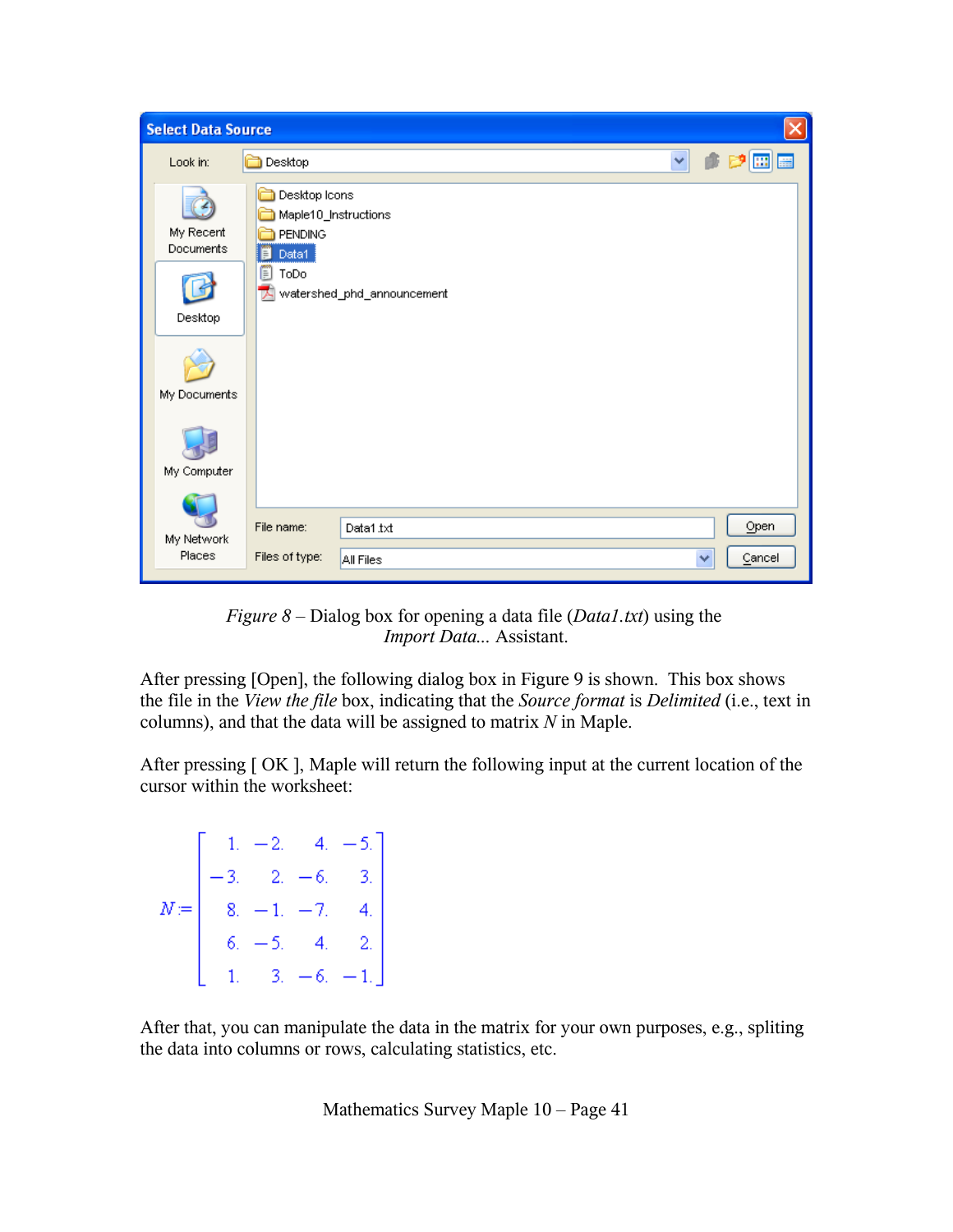| <b>Ext</b> Import Data                                                                                                          |                                                                                           |
|---------------------------------------------------------------------------------------------------------------------------------|-------------------------------------------------------------------------------------------|
| File Help                                                                                                                       |                                                                                           |
| On input                                                                                                                        | Matrix information                                                                        |
| Data file<br>nd Settings\Gilberto E. Urroz\Desktop\Data1.txt<br>File Name:<br>Change File                                       | file name = $Data1.t$<br>$size = 5x4$<br>$datatype = float[8]$<br>subtype = Matrix        |
| View the file                                                                                                                   | $store = rectangle$<br>$order = Fortran ordt$                                             |
| $-5$<br>$\geq$<br>$-2$<br>$\overline{4}$<br>1<br>$-3$<br>$\overline{2}$<br>$-6$<br>3<br>$\ddotmark$                             | shape $= []$<br>$\checkmark$<br>$\left\langle \cdot \right\rangle$<br>$\rightarrow$<br>Ⅲ. |
| 8<br>$-7$<br>$\overline{4}$<br>$-1$                                                                                             | Top left of Matrix                                                                        |
| Source format<br><b>OMATLAB</b><br>Audio (WAVE)<br>C Image (JPEG, TIFF)<br>Matrix Market<br>⊙ Delimited<br>Space Separated<br>v | $-2.4$<br>1.<br>$-5.$<br>$-3, 2,$<br>$-6, 3.$<br>$8. -1. -7. 4.$                          |
| Source form<br>Rectangular data<br>◯ Sparse<br>O Vectors                                                                        | $6. -5. 4. 2.$<br>$1. 3. -6. -1.$                                                         |
| Data type float[8] (64-bit)<br>Skip lines 0<br>$\checkmark$<br>Transpose                                                        | $\leftarrow$<br>$\blacktriangleright$<br>Preview options                                  |
| On close return the output as:<br>Assigned to N<br>O Unassigned value<br>Maple command                                          | Preview bounds:<br>5<br>5<br>X<br>Image color plane:  1 \<br>Show image                   |
| Preview<br>OK.                                                                                                                  | Cancel                                                                                    |

*Figure 9* – *Import Data* dialog box

### **Solving science and engineering equations**

In this section we present some examples of solutions of science and engineering equations, i.e., equations representing physical phenomena.

### Example  $1 -$  Single equation

The position of a body in uniformly accelerated motion is given by the equation:  $x = x_0 + v(t-t_0) + \frac{1}{2} a(t-t_0)^2$ 

Given the data  $x_0 = 2.5$  m,  $v = 1.25$  m/s,  $t_0 = 10.5$  s, and  $a = 6.3$  m/s<sup>2</sup>, determine the time *t* required to reach a position  $x = 25.3$  m. We can use function *solve* to isolate *t* from the equation, i.e.,

$$
restart : eq1 := x = x0 + v \cdot (t - t0) + \frac{1}{2} \cdot a \cdot (t - t0)^{2}
$$

$$
x = x0 + v \cdot (t - t0) + \frac{1}{2} a \cdot (t - t0)^{2}
$$
(16.1.1)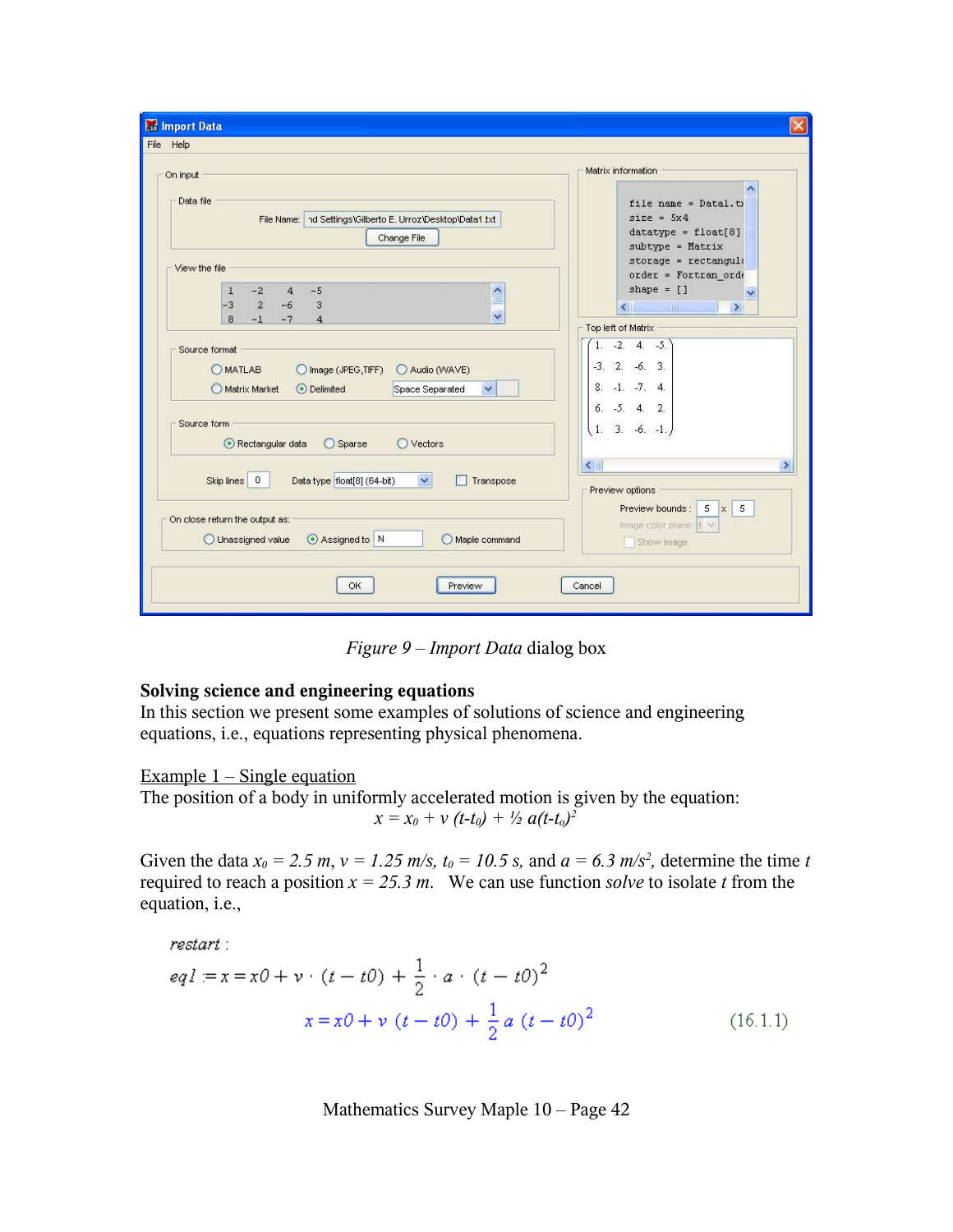$$
tsol := solve\left(eql, t\right)
$$
\n
$$
\frac{a\,t0 - v + \sqrt{v^2 + 2\,a\,x - 2\,a\,x0}}{a}, \frac{a\,t0 - v - \sqrt{v^2 + 2\,a\,x - 2\,a\,x0}}{a} \quad (16.1.2)
$$

Next, we define the known variables, including units (use the Units(SI) palette):  $x0 := 2.5 \llbracket m \rrbracket : \ \nu := 1.25 \llbracket \frac{m}{s} \rrbracket : \ t0 := 10.5 \llbracket s \rrbracket : \ a := 6.3 \llbracket \frac{m}{s^2} \rrbracket : x := 25.3 \llbracket m \rrbracket :$ and load them into the two results shown in  $(16.1.2)$ , i.e.,

$$
t_{1} = t\text{sol}[1]
$$
\n
$$
\frac{1}{\mathbb{E}\left[\frac{m}{s^{2}}\right]} \left( 0.1587301587 \left( 66.15 \mathbb{E}\left[\frac{m}{s^{2}}\right] \mathbb{E}\mathbb{I} - 1.25 \mathbb{E}\left[\frac{m}{s}\right] \right) \right)
$$
\n
$$
+ \sqrt{1.5625 \mathbb{E}\left[\frac{m}{s}\right]^{2} + 287.28 \mathbb{E}\left[\frac{m}{s^{2}}\right] \mathbb{E}m\mathbb{I}} \right)}
$$
\n
$$
\rightarrow 12.99926460 \mathbb{E}\mathbb{I}
$$
\n(16.1.3)

In  $(16.1.3)$  we used a context menu on the result and selected the option Simplifications > Symbolic to obtain the result  $t_1 = 12.99926460 s$ .

Checking the second solution found in  $(16.1.2)$ , we have:

$$
t_2 = t \text{sol}[2]
$$
\n
$$
\frac{1}{\left[\frac{m}{\sigma^2}\right]} \left( 0.1587301587 \left( 66.15 \left[\frac{m}{\sigma^2}\right] \left[\left[s\right] - 1.25 \left[\frac{m}{\sigma}\right] \right] - \sqrt{1.5625 \left[\frac{m}{\sigma}\right]^2 + 287.28 \left[\frac{m}{\sigma^2}\right] \left[\left[m\right] \right]}\right)\right)
$$
\n
$$
\rightarrow 7.603909996 \left[\left[s\right]\right]
$$
\n
$$
(16.1.4)
$$

Since the motion started at  $t_0 = 10.5$  s, the only reasonable solution is  $t = t_1 =$ 12.99926460 s.

Example  $2 - System$  of equations

The motion of a projectile subject to gravity is described the equations  $x = x_0 + v_0 \cdot cos(\theta_0) \cdot (t - t_0)$  $y = y_0 + v_0 \cdot \sin(\theta_0) \cdot (t - t_0) - \frac{1}{2} \cdot g \cdot (t - t_0)^2$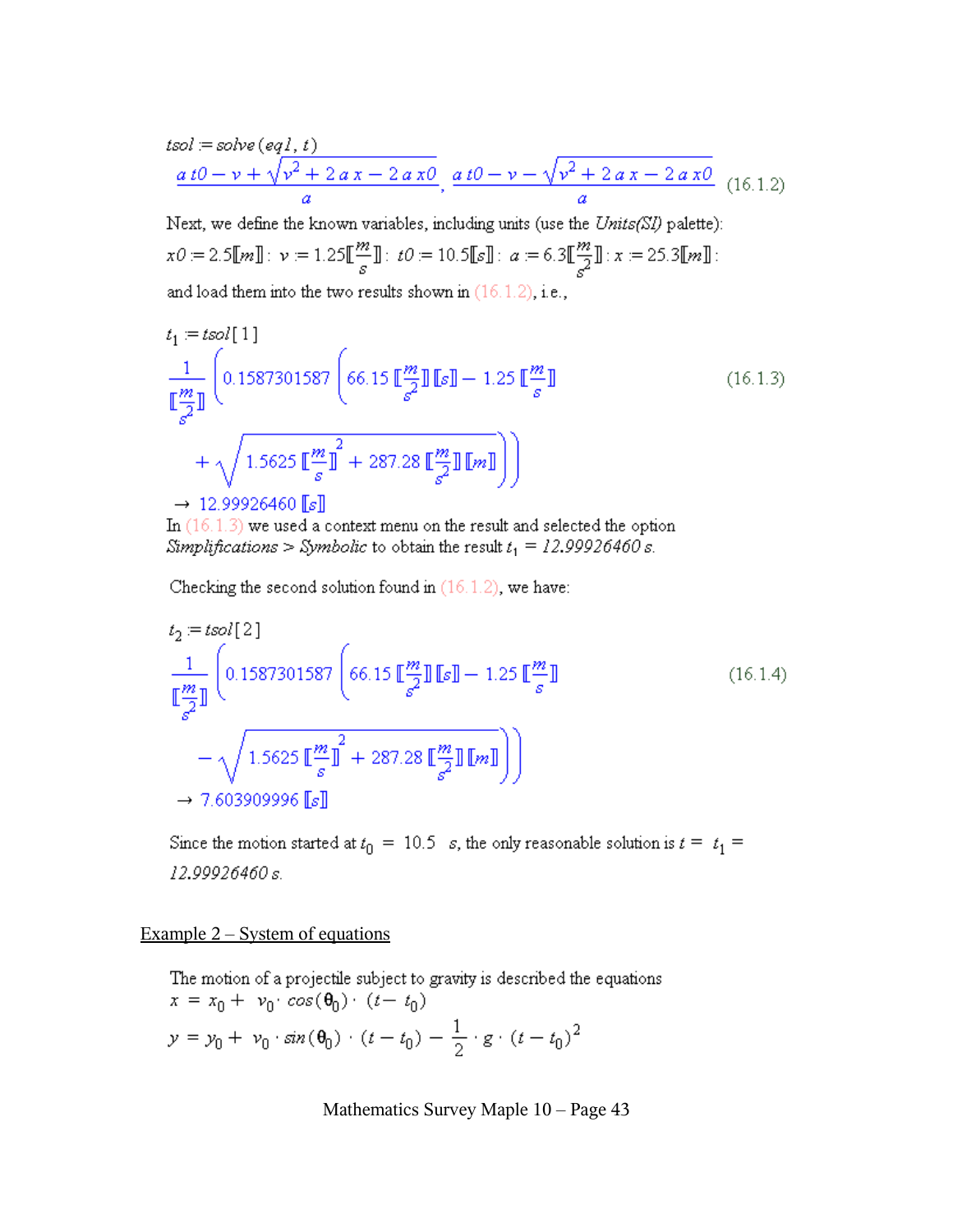with the y axis in the vertical direction. The projectile is launched from point  $P_0(x_0, y_0)$ with a velocity  $v_0$  at an angle  $\Theta_0$  at time  $t_0$  and is subject to the acceleration of gravity g. The projectile occupies point  $P(x, y)$  at time t. In this example, we want to determine the values of the velocity  $v_0$  and the time t required to reach point P if the launch angle  $\theta_0$  and the launch location  $P_0$  are known. For this solution we can use function solve to solve the two simultaneous equations, i.e.,

$$
restart :eqX := x = x0 + v0 \cdot cos(\theta0) \cdot (t - t0)x = x0 + v0 cos(\theta0) (t - t0)
$$
 (16.2.1)

$$
eqY = y = y0 + v0 \cdot \sin(\theta 0) \cdot (t - t0) - \frac{1}{2} \cdot g \cdot (t - t0)^2
$$
  

$$
y = y0 + v0 \sin(\theta 0) (t - t0) - \frac{1}{2} g (t - t0)^2
$$
 (16.2.2)

The solution sol is a set of two elements. This can be figured out by using the function nops (number of operators) on sol, i.e.,

nops(sol)

$$
2 \tag{16.2.4}
$$

To separate the solutions we can use:

$$
soll := sol[1]
$$
  
\n
$$
\nu 0 = -(\alpha - x0)/(\cos(\theta0) (-\text{RootOf}(\angle Z^2 g \cos(\theta0))
$$
 (16.2.5)  
\n
$$
-2 \angle Z g t0 \cos(\theta0) + 2y \cos(\theta0) - 2y0 \cos(\theta0)
$$
  
\n
$$
+ g t0^2 \cos(\theta0) - 2x \sin(\theta0) + 2x0 \sin(\theta0)) + t0)
$$
  
\n
$$
sol2 := sol[2]
$$
  
\n
$$
t = \text{RootOf}(\angle Z^2 g \cos(\theta0) - 2 \angle Z g t0 \cos(\theta0)
$$
  
\n
$$
+ 2y \cos(\theta0) - 2y0 \cos(\theta0) + g t0^2 \cos(\theta0) - 2x \sin(\theta0)
$$
  
\n
$$
+ 2x0 \sin(\theta0))
$$
  
\n(16.2.6)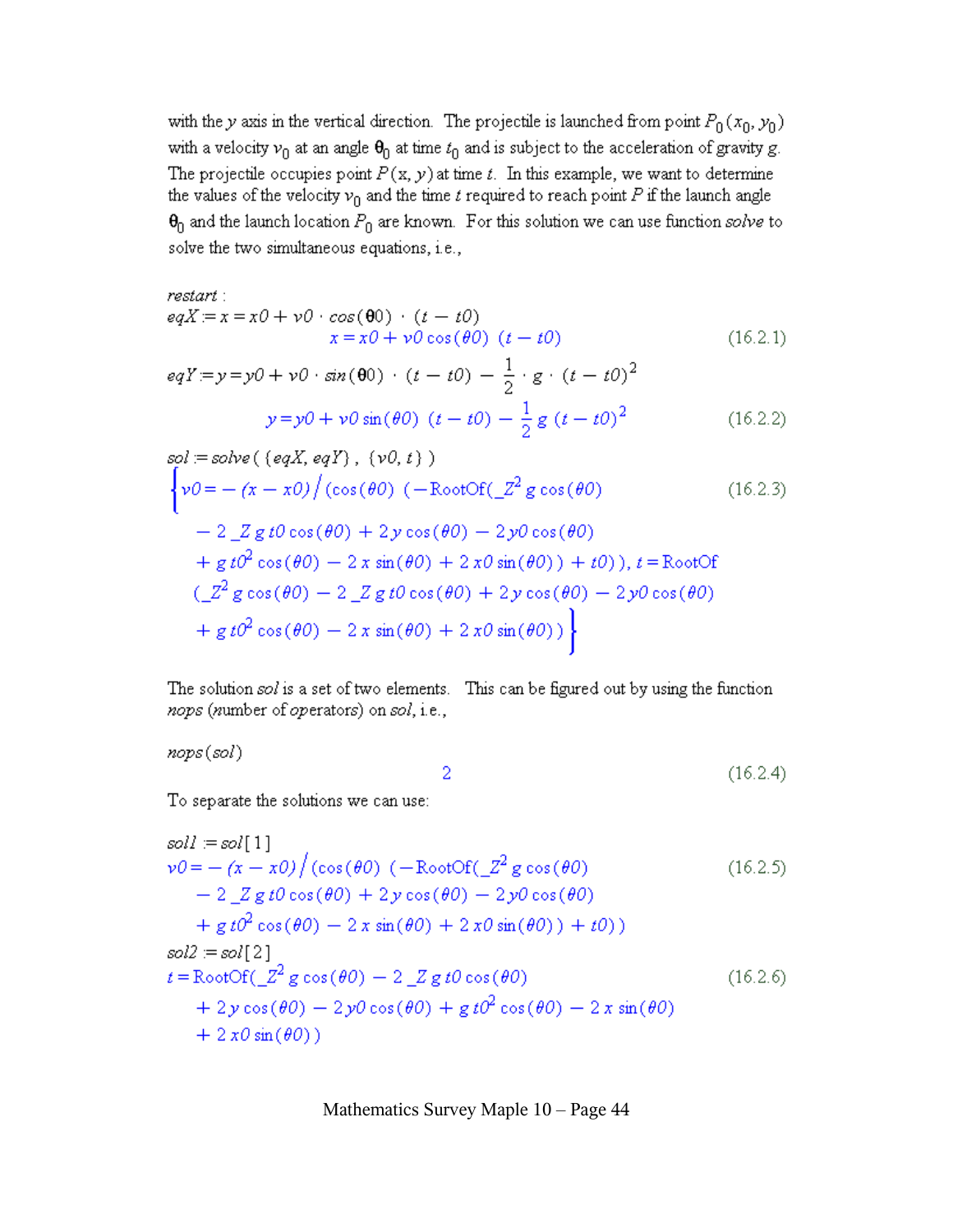Both soll and soll contain in their expression the function RootOf. This function indicates that there is no unique solution on the right-hand side of the equations defining  $v0$  (in soll) and t (in soll). When the function RootOf is shown in a result, one can use function allvalues to attempt a listing of all possible solutions represented in the RootOf rule, e.g.,

$$
v0sol = allvalues(soll)
$$
  
\n
$$
v0 = -(x - x0) / (cos(\theta0) (-
$$
  
\n
$$
\frac{g t0 + \sqrt{-2gy + 2gy0 + 2gx tan(\theta0) - 2gx0 tan(\theta0)}}{g} + t0)
$$
  
\n
$$
v0 = -(x - x0) / (cos(\theta0) (-
$$
  
\n
$$
\frac{g t0 - \sqrt{-2gy + 2gy0 + 2gx tan(\theta0) - 2gx0 tan(\theta0)}}{g} + t0)
$$
 (16.2.7)

$$
tsol := all values (sol2)
$$
  
\n
$$
t = \frac{g t0 + \sqrt{-2 gy + 2 gy0 + 2 g x \tan(\theta 0) - 2 g x 0 \tan(\theta 0)}}{g},
$$
 (16.2.8)  
\n
$$
t = \frac{g t0 - \sqrt{-2 gy + 2 gy0 + 2 g x \tan(\theta 0) - 2 g x 0 \tan(\theta 0)}}{g}
$$

The results shown in  $(16.2.7)$  and  $(16.2.8)$  indicate that there are two possible values of  $v0$  and of  $t$  available, and that, therefore, there are 4 possible solutions to the problem. To list the two values of the variables  $v0$  and t we can use:

$$
v01 = rhs(v0sol[1])
$$
  
\n
$$
-(x - x0) / (cos(\theta 0) (-
$$
  
\n
$$
\frac{g t0 + \sqrt{-2gy + 2gy0 + 2gx tan(\theta 0) - 2gx0 tan(\theta 0)}}{g} + t0)
$$
  
\n
$$
v02 = rhs(v0sol[2])
$$
  
\n
$$
-(x - x0) / (cos(\theta 0) (-
$$
  
\n
$$
\frac{g t0 - \sqrt{-2gy + 2gy0 + 2gx tan(\theta 0) - 2gx0 tan(\theta 0)}}{g} + t0)
$$
  
\n
$$
\left(\frac{16.2.10}{g}\right)
$$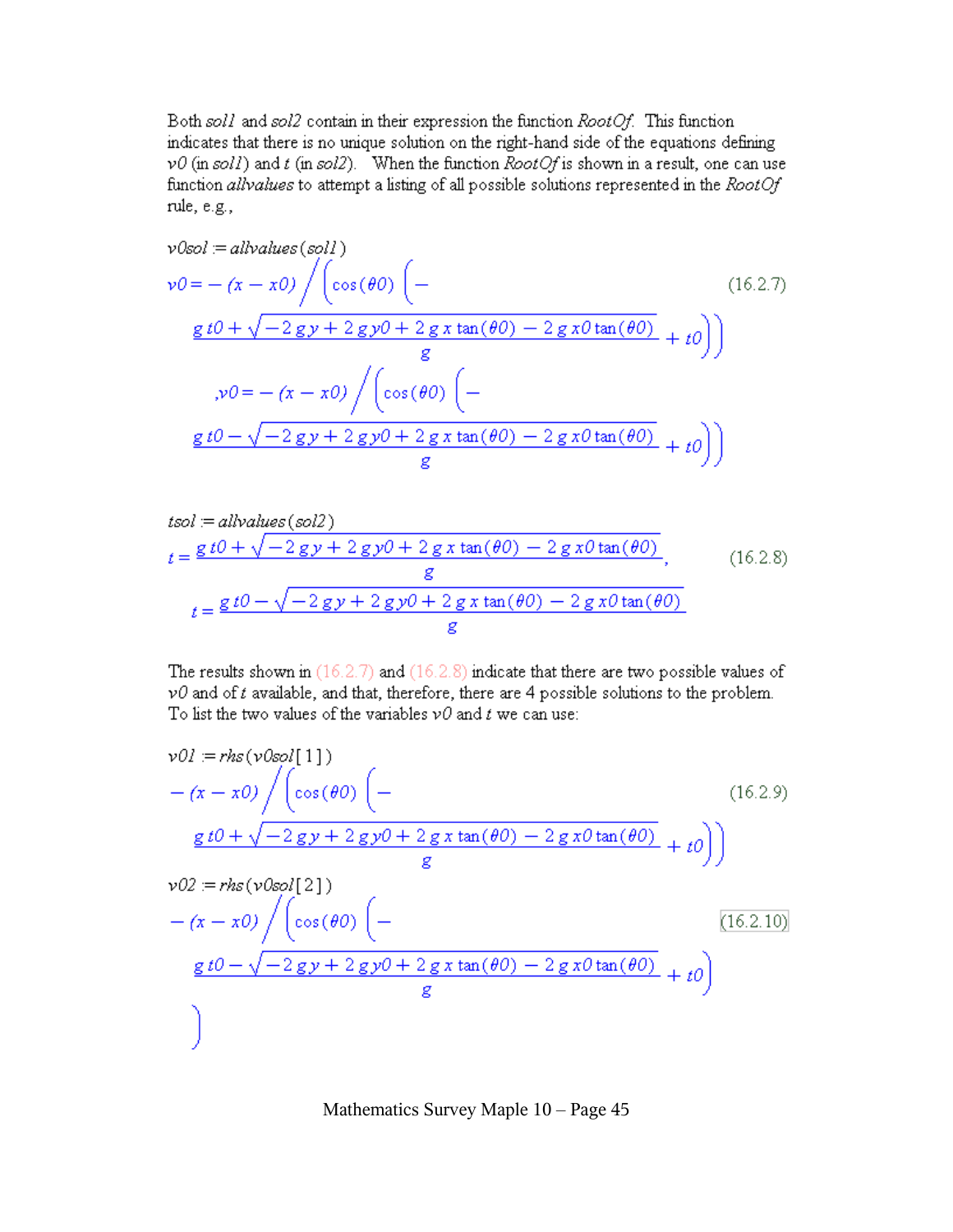$$
t1 = rhs(tsol[1])
$$
  
\n
$$
\underline{g t0 + \sqrt{-2gy + 2gy0 + 2gx \tan(\theta 0) - 2gx0 \tan(\theta 0)}}
$$
  
\n
$$
t2 = rhs(tsol[2])
$$
  
\n
$$
\underline{g t0 - \sqrt{-2gy + 2gy0 + 2gx \tan(\theta 0) - 2gx0 \tan(\theta 0)}}
$$
  
\n
$$
(16.2.11)
$$
  
\n
$$
\underline{g t0 - \sqrt{-2gy + 2gy0 + 2gx \tan(\theta 0) - 2gx0 \tan(\theta 0)}}
$$
  
\n
$$
(16.2.12)
$$

If there were numerical values given for the known quantities, at this point we could substitute those values in the expressions for  $v0l$ ,  $v02$ ,  $tl$  and  $t2$ .

Notice that, in the previous solutions, the unknowns  $(v0,t)$  are relatively easy to isolate because they belong to algebraic terms, i.e.,  $v0$  is first order and t is quadratic. A more interesting situation arises if we were to solve for, say,  $v0$  and  $\theta$ 0, simultaneously, since the terms containing include trigonometric functions (and, therefore, not straightforward to isolate the angle). This is shown next:

sol := solve({eqX, eqY}, {v0, 00})  
\n
$$
\begin{cases}\n\theta0 = \arctan\left((2y - 2y0 + g t^2 - 2gt t0 + gt0^2)\right)(\text{RootOf}(6) \\
-\frac{e^2 t0^4 - 8y0gt t0 + 4y0gt t0^2 + 8ygt t0 - 4y^2 \\
+ 8y y0 - 4y0^2 - \frac{e^2 t^4 - 6g^2 t^2 t0^2 + 4g^2 t^3 t0 \\
+ 4y0gt^2 - 4ygt t0^2 - 4ygt^2 + 4g^2 t t0^3 - 4x^2 \\
+ 8x x0 - 4x0^2 + z^2, label = L2), (2x - 2x0)/(\text{RootOf}(6) \\
-\frac{e^2 t0^4 - 8y0gt t0 + 4y0gt t0^2 + 8ygt t0 - 4y^2 \\
+ 8y y0 - 4y0^2 - \frac{e^2 t^4 - 6g^2 t^2 t0^2 + 4g^2 t^3 t0 \\
+ 4y0gt^2 - 4ygt t0^2 - 4ygt^2 + 4g^2 t t0^3 - 4x^2 \\
+ 8x x0 - 4x0^2 + z^2, label = L2))\big), v0 = \frac{1}{2t - 2t0}(\text{RootOf}(6) \\
-\frac{e^2 t0^4 - 8y0gt t0 + 4y0gt t0^2 + 8ygt t0 - 4y^2 \\
+ 8y y0 - 4y0^2 - \frac{e^2 t^4 - 6g^2 t^2 t0^2 + 4g^2 t^3 t0 \\
+ 4y0gt^2 - 4ygt^2 - \frac{e^2 t^4 - 6g^2 t^2 t0^2 + 4g^2 t^3 t0 \\
+ 4y0gt^2 - 4ygt^2 - \frac{e^2 t^4 - 6g^2 t^2 t0^2 + 4g^2 t^3 t0}{t^2 - 4ygt^2 - 4g^2 t^2 - 4g^2 t^2} \\
+ 8x x0 - 4x0^2 + z^2, label = L2)\big)\big\}
$$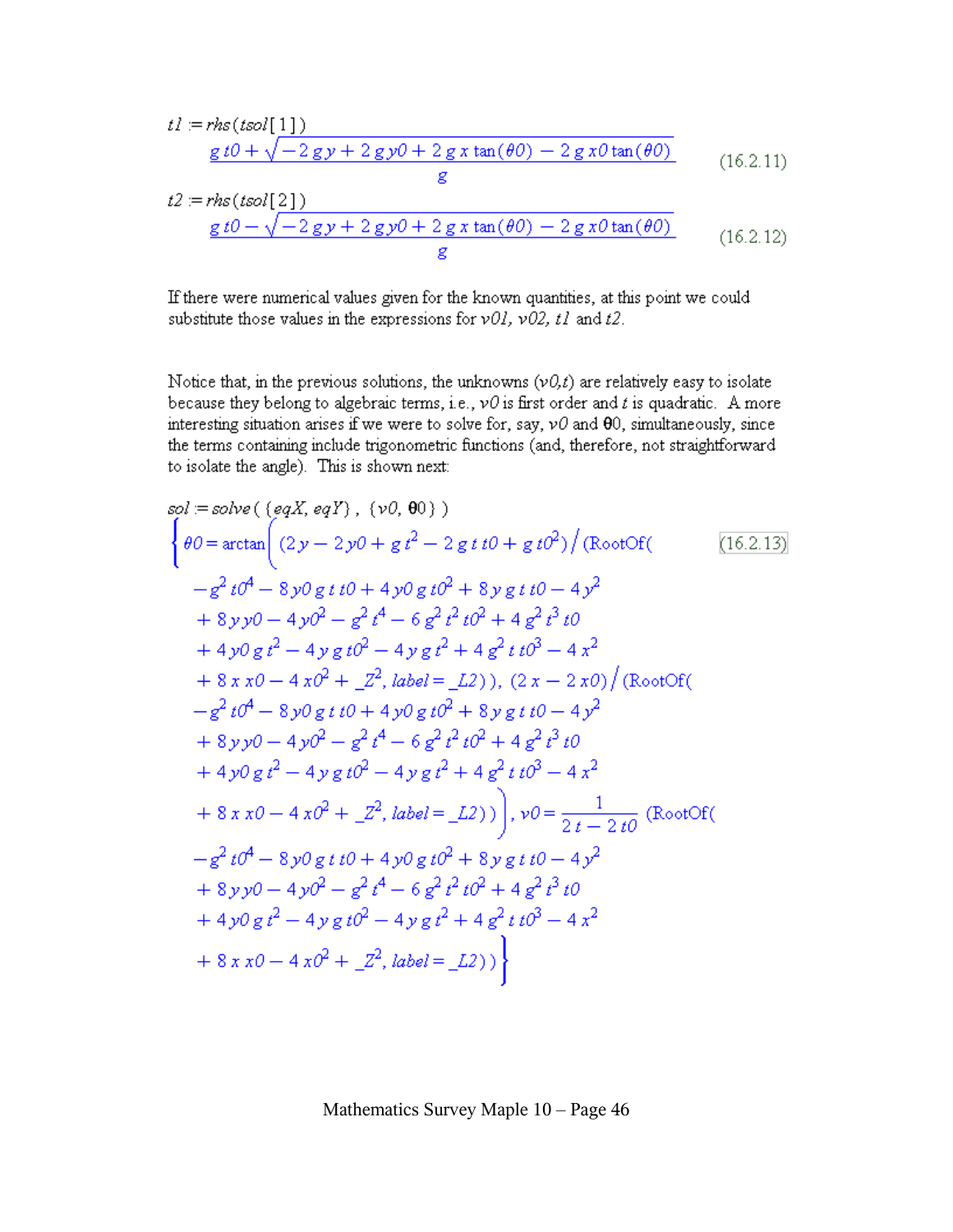We suspect there are 2 elements in  $sol$ , let's check this out:

 $\bar{2}$ 

nops(sol)

$$
(16.2.14)
$$

Let's separate the solutions:

$$
solA := sol[1]
$$
  
\n
$$
\theta0 = \arctan\left((2y - 2y0 + g t^2 - 2gt t t0 + gt t0^2) / (\text{RootOf}((16.2.15)
$$
  
\n
$$
-\frac{g^2}{t0^4} - 8y0gt t0 + 4y0gt t0^2 + 8ygt t0 - 4y^2
$$
  
\n
$$
+ 8y y0 - 4y0^2 - \frac{g^2}{t^4} - 6\frac{g^2}{t^2}t0^2 + 4\frac{g^2}{t^3}t0
$$
  
\n
$$
+ 4y0gt^2 - 4ygt t0^2 - 4ygt t^2 + 4\frac{g^2}{t^3}t0^3 - 4x^2
$$
  
\n
$$
+ 8x x0 - 4x0^2 + \frac{g^2}{t^2}, label = \frac{L}{2}), (2x - 2x0) / (\text{RootOf}((\frac{-g^2}{t0^4} - 8y0gt t0 + 4y0gt t0^2 + 8ygt t0 - 4y^2 + 8y y0 - 4y0^2 - \frac{g^2}{t^4} - 6\frac{g^2}{t^2}t0^2 + 4\frac{g^2}{t^3}t0 + 4y0gt^2 - 4ygt t0^2 - 4ygt^2 + 4\frac{g^2}{t^3}t0^3 - 4x^2
$$
  
\n
$$
+ 8x x0 - 4x0^2 + \frac{g^2}{t^2}, label = \frac{L}{2})
$$

$$
solB = sol[2]
$$
  
\n
$$
\nu 0 = \frac{1}{2t - 2t0} \left( \text{RootOf}(-g^2 t0^4 - 8y0 g t t0 + 4y0 g t0^2 + 8y g t t0 - 4y^2 + 8y y0 - 4y0^2 - g^2 t^4 - 6g^2 t^2 t0^2 + 4g^2 t^3 t0 + 4y0 g t^2 - 4y g t0^2 - 4y g t^2 + 4g^2 t t0^3 - 4x^2 + 8x x0 - 4x0^2 + 2^2, label = L2 \right)
$$
\n(16.2.16)

$$
allsolA := allvalues(solA)
$$
  
\n
$$
\theta0 = \arctan\left(\left(2y - 2y0 + g t^2 - 2 g t t0 + g t0^2\right) / \left(g^2 t0^4\right)\right)
$$
  
\n
$$
+ 8y0 g t t0 - 4y0 g t0^2 - 8y g t t0 + 4y^2 - 8y y0 + 4y0^2
$$
  
\n
$$
+ g^2 t^4 + 6 g^2 t^2 t0^2 - 4 g^2 t^3 t0 - 4y0 g t^2 + 4y g t0^2
$$
  
\n
$$
+ 4y g t^2 - 4 g^2 t t0^3 + 4 x^2 - 8x x0 + 4x0^2 \frac{1}{2}, (2x - 2x0) / \frac{1}{2}
$$
  
\n
$$
\left(g^2 t0^4 + 8y0 g t t0 - 4y0 g t0^2 - 8y g t t0 + 4y^2 - 8y y0
$$
  
\n
$$
+ 4y0^2 + g^2 t^4 + 6 g^2 t^2 t0^2 - 4 g^2 t^3 t0 - 4y0 g t^2 + 4y g t0^2
$$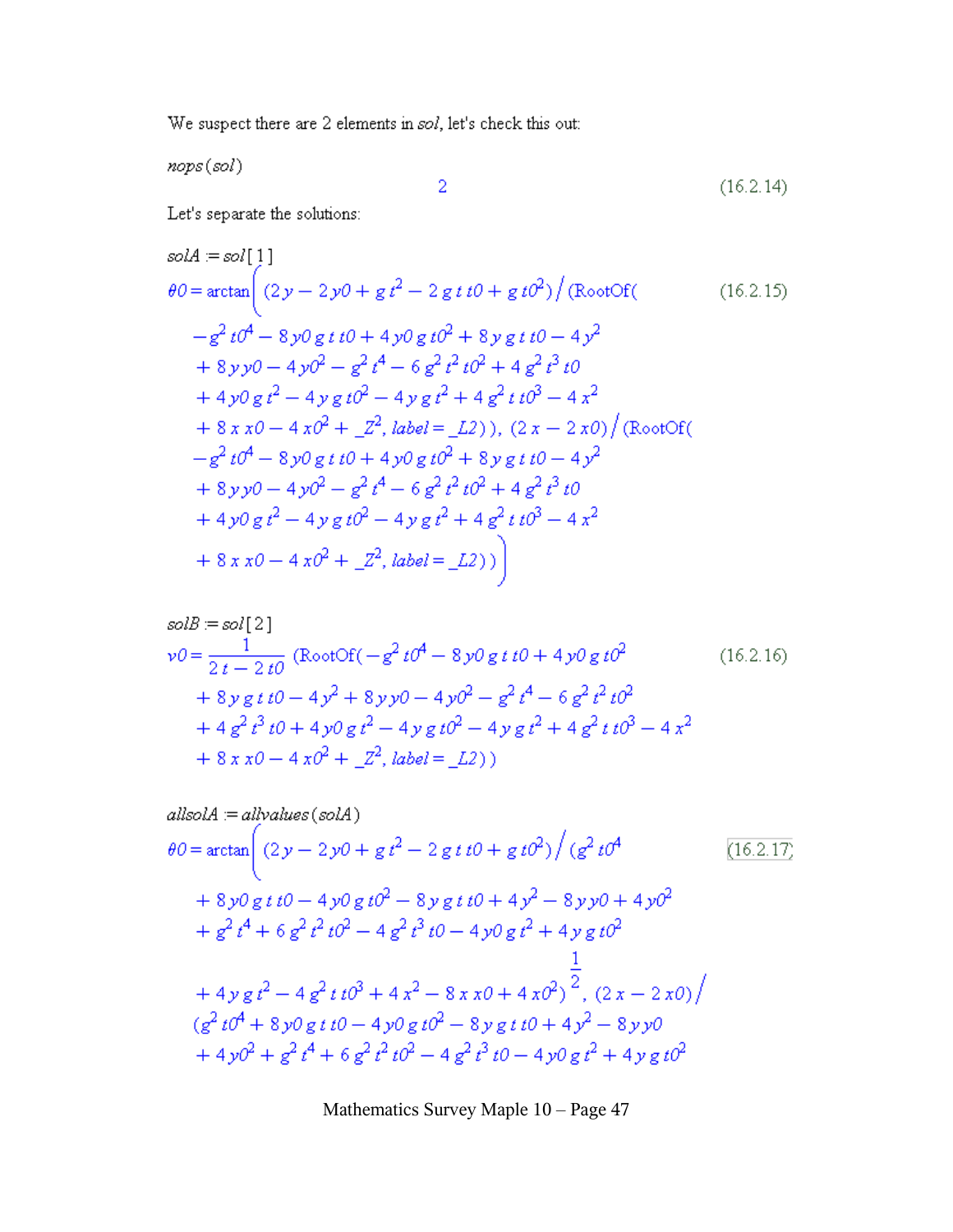$$
+ 4y g t2 - 4 g2 t t 03 + 4 x2 - 8 x x 0 + 4 x 02)1 / θ0 = arctan(
$$
  
\n
$$
-(2y - 2y0 + g t2 - 2 g t t 0 + g t 02) / (g2 t 04
$$
  
\n
$$
+ 8y0 g t t 0 - 4y0 g t 02 - 8y g t t 0 + 4y2 - 8y y 0 + 4y 02
$$
  
\n
$$
+ g2 t4 + 6 g2 t2 t 02 - 4 g2 t3 t 0 - 4y0 g t2 + 4y g t 02
$$
  
\n
$$
+ 4y g t2 - 4 g2 t t 03 + 4 x2 - 8x x 0 + 4x 02)2, -(2x - 2x 0)/(g2 t 04 + 8y0 g t t 0 - 4y0 g t 02 - 8y g t t 0 + 4y2 - 8y y 0)\n+ 4y 02 + g2 t4 + 6 g2 t2 t 02 - 4 g2 t3 t 0 - 4y0 g t2 + 4y g t 02
$$
  
\n
$$
+ 4y g t2 - 4 g2 t t 03 + 4 x2 - 8x x 0 + 4x 02)2
$$

$$
allsolB := allvalues (solB)
$$
  
\n
$$
v0 = \frac{1}{2t - 2t0} \left( (g^2 t0^4 + 8 y0 g t t0 - 4 y0 g t0^2 - 8 y g t t0 \right)
$$
  
\n
$$
+ 4 y^2 - 8 y y0 + 4 y0^2 + g^2 t^4
$$
  
\n
$$
+ 6 g^2 t^2 t0^2 - 4 g^2 t^3 t0 - 4 y0 g t^2 + 4 y g t0^2
$$
  
\n
$$
+ 4 y g t^2 - 4 g^2 t t0^3 + 4 x^2 - 8 x x0 + 4 x0^2 \right)^{\frac{1}{2}}
$$
,  $v0 =$   
\n
$$
- \frac{1}{2t - 2t0} \left( (g^2 t0^4 + 8 y0 g t t0 - 4 y0 g t0^2 - 8 y g t t0 \right)
$$
  
\n
$$
+ 4 y^2 - 8 y y0 + 4 y0^2 + g^2 t^4
$$
  
\n
$$
+ 6 g^2 t^2 t0^2 - 4 g^2 t^3 t0 - 4 y0 g t^2 + 4 y g t0^2
$$
  
\n
$$
+ 4 y g t^2 - 4 g^2 t t0^3 + 4 x^2 - 8 x x0 + 4 x0^2 \Big)^{\frac{1}{2}}
$$

The results of  $(16.2.17)$  and  $(16.2.18)$  show closed-form solutions for the values of  $\theta0$ and  $v0$ . Substituting the values of the known quantities at this point would allow us to find four possible combinations of values of  $\theta O$  and  $\nu O$  for the solution to this problem.

Another problem of interest would be to obtain an equation for the trajectory of the projectile, i.e., an equation of the form  $y = f(x)$ , if possible. The equations of motion available to us are: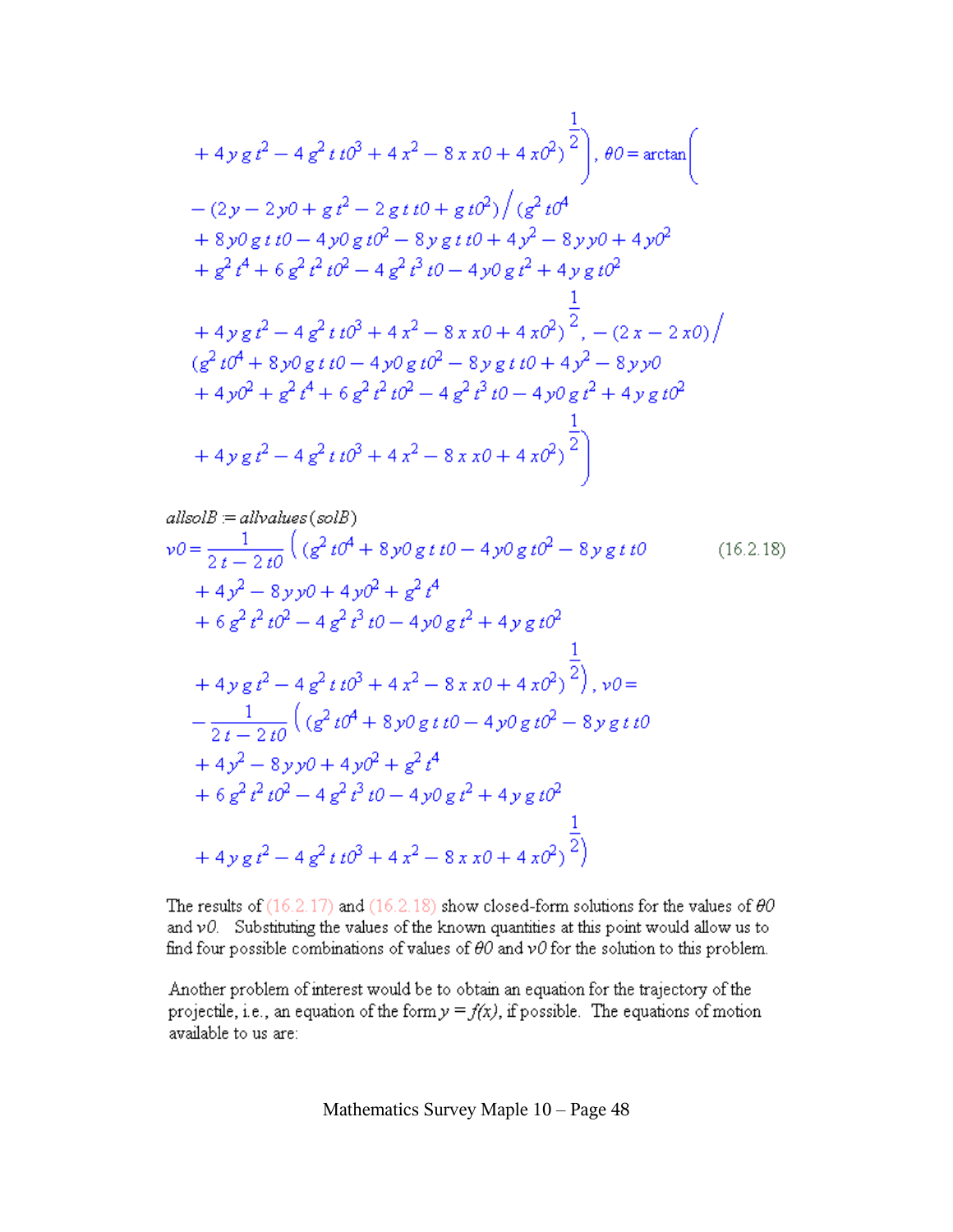$$
x = x0 + v0\cos(\theta 0) \quad (t - t0)
$$
 (16.2.19)

egY

$$
y = y0 + v0 \sin(\theta 0) (t - t0) - \frac{1}{2} g (t - t0)^2
$$
 (16.2.20)

In order to obtain an expression of the form  $y = f(x)$ , we need to solve for  $(t-t0)$  from eqX and replace the result in eqY, as follows:

$$
T = solve (eqX, t - t0)
$$

$$
\frac{x - x0}{\nu 0 \cos(\theta 0)}
$$
(16.2.23)

$$
TrajectoryEqn := subs(t - t0 = T, eqY)
$$
  
\n
$$
y = y0 + \frac{\sin(\theta 0) (x - x0)}{\cos(\theta 0)} - \frac{1}{2} \frac{g (x - x0)^2}{y0^2 \cos(\theta 0)^2}
$$
 (16.2.24)

#### Example  $3$  – Numerical solution to system of equations

The following two equations describe the situation at the entrance from a reservoir into a long open channel with a trapezoidal cross-section. These equations are the energy equation (eqE) and Manning's equation (eqM):

$$
eqE = H = y + \frac{Q^2}{2 \cdot g \cdot ((b + z \cdot y) \cdot y)^2}
$$
  
\n
$$
H = y + \frac{1}{2} \frac{Q^2}{g (b + z y)^2 y^2}
$$
  
\n
$$
eqM = Q = \frac{Cu}{n} \cdot \frac{((b + z \cdot y) \cdot y)^{\frac{5}{3}}}{(b + z \cdot y \cdot \sqrt{1 + z^2})^{\frac{2}{3}}} \cdot \sqrt{S_0}
$$
  
\n
$$
Q = \frac{Cu ((b + z y) y)^{(5/3)} \sqrt{S_0}}{n (b + z y) \sqrt{1 + z^2}} \qquad (16.3.2)
$$

In these equations,  $Q$  is the flow discharge (volume per unit time),  $Cu$  is a constant that depends on the system of units used,  $b$  is the width of the bottom of the trapezoidal cross-section,  $y$  is the depth of flow,  $z$  is the side slope of the trapezoidal cross-section's banks ( $lHzV$ ),  $S_0$  is the slope of the channel bed ( $lH.S_0V$ ), and n is the Manning's resistance coefficient (which depends on the type of lining of the channel and which can be found in engineering tables).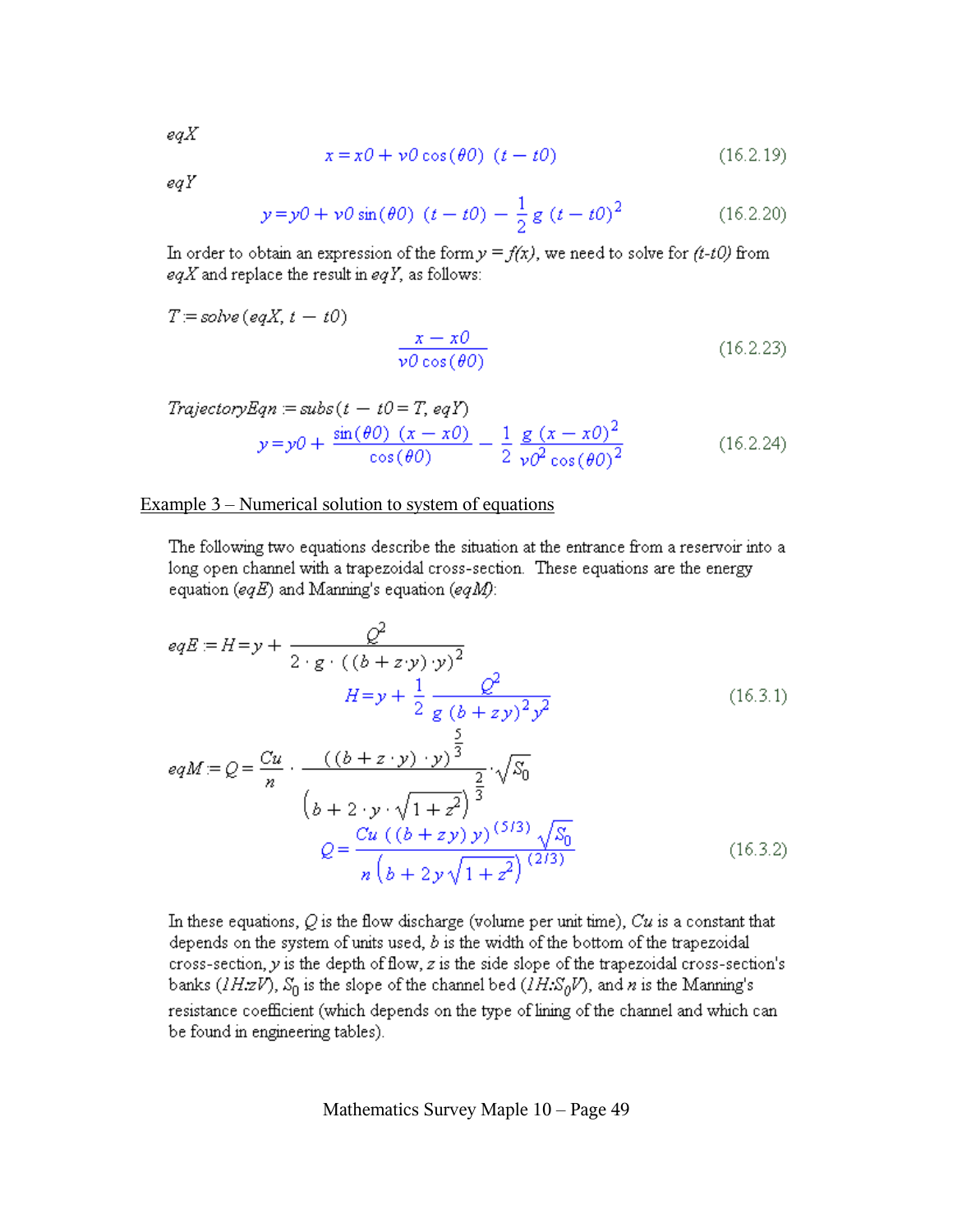Manning's equation is dimensionally non-homogeneous, which means that it is not worthy including units in the solution of the equations. However, one must be sure to use a consistent system of units. For this system of equations this means that we should use, for the SI,  $Cu = 1.0$ ,  $b(m)$ ,  $y(m)$ ,  $Q(m^3/s)$ , and for the English, Imperial, or FPS system,  $Cu = 1.486$ ,  $b (ft)$ ,  $y (ft)$ ,  $Q (ft^3/s)$ . The quantities n, z, and  $S_0$  are dimensionless (i.e., they have no units attached to them).

In this example we'll use function fsolve to obtain a numerical solution to the system on non-linear equations (16.3.1) and (16.3.2). First, we provide values for the known quantities:

$$
Cu = 1.486 : n = 0.012 : b = 3.5 : z = 1.5 : S0 = 0.0001 : H = 3 : g = 32.2 :
$$

This means  $b = 3.5 \text{ ft}$ ,  $H = 3.0 \text{ ft}$ ,  $g = 32.2 \text{ ft/s}^2$ . A typical solution requires us to find Q and y. In this case, the units for the solution would be  $Q(ft^3/s)$  and  $y(ft)$ .

After, assigning values to the known quantities, the equations are now:

egE

$$
3 = y + \frac{0.01552795031 Q^2}{(3.5 + 1.5y)^2 y^2}
$$
 (16.3.3)

eqM

$$
Q = \frac{1.238333333 \left( \left( 3.5 + 1.5 y \right) y \right)^{(5/3)}}{(3.5 + 3.605551276 y)^{(2/3)}}
$$
(16.3.4)

A numerical solution is found next:

sol := 
$$
fsolve
$$
 (  $\{eqE, eqM\}$  ,  $\{Q, y\}$  )  
\n $\{Q = 40.58397325, y = 2.953373419\}$  (16.3.5)

#### Example  $4$  – Systems of Linear Equations

Systems of linear equations are commonly found in many disciplines. In this example, we consider a system of three linear equations with three unknowns, namely:

restart:

$$
Eq1 := 5 \cdot x + 3 \cdot y + 2 \cdot z = 25
$$
  
5 x + 3 y + 2 z = 25 (16.4.1)

$$
Eq2 := 2 \cdot x - 6 \cdot y + z = 85
$$
  
2x - 6y + z = 85 (16.4.2)

$$
Eq3 := -2 \cdot x + 5 \cdot y + 3 \cdot z = 125
$$
  
-2x + 5y + 3z = 125 (16.4.3)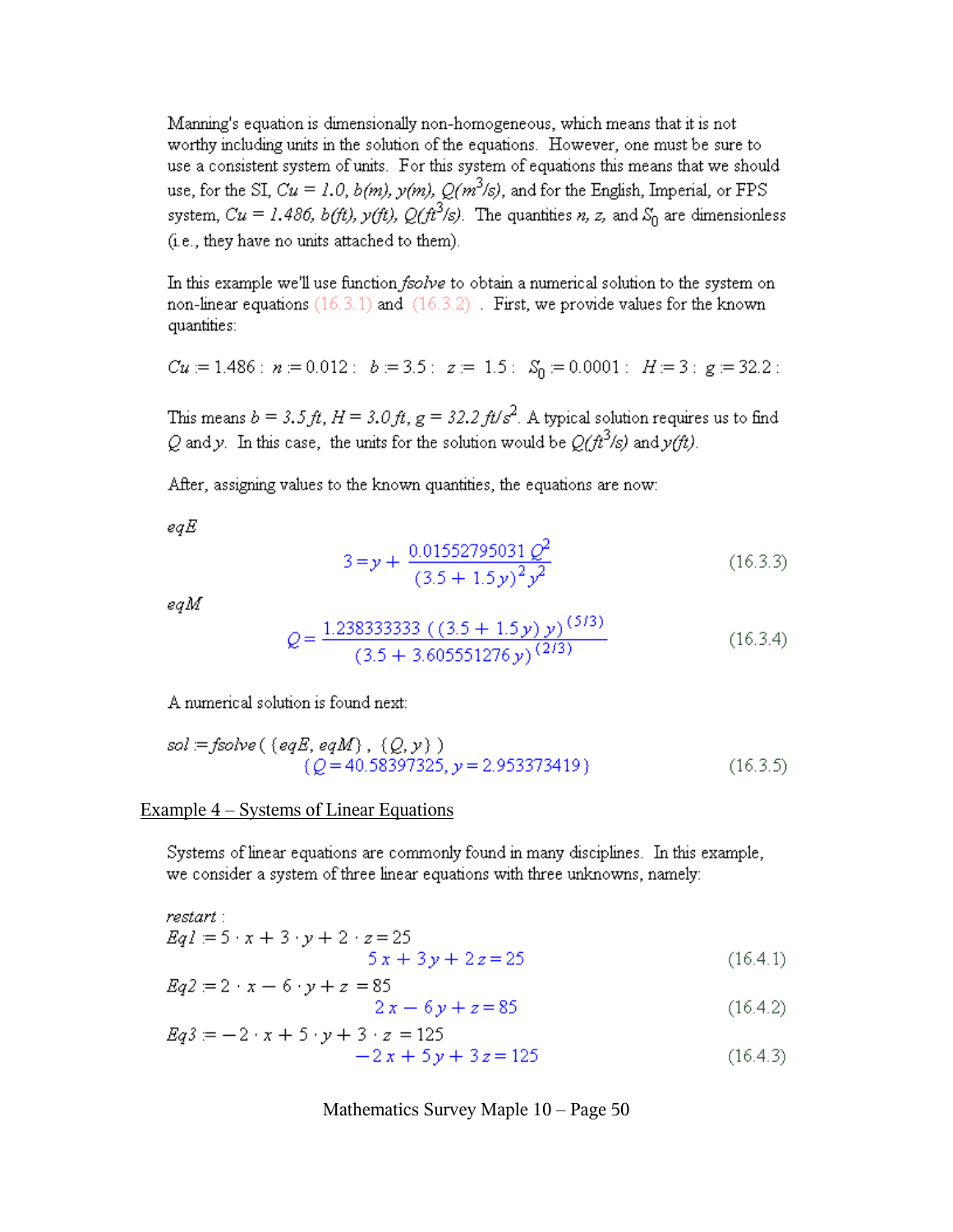The simplest way to accomplish a solution would be to use function solve:

solve(
$$
\{Eq1, Eq2, Eq3\}
$$
,  $(x, y, z)$ )  
\n
$$
\left\{y = \frac{-1290}{143}, x = \frac{-1385}{143}, z = \frac{7185}{143}\right\}
$$
\n(16.4.4)

To obtain floating-point values for the solution we can use evalf:

$$
evalf((16.4.4))(y = -9.020979021, x = -9.685314685, z = 50.24475524)
$$
 (16.4.5)

Alternatively, we could use function fsolve on the original system of equations:

$$
fsolve \left( \{ Eq1, Eq2, Eq3 \} , \{x, y, z \} \right)
$$
  

$$
\{y = -9.020979021, x = -9.685314685, z = 50.24475524 \}
$$
 (16.4.6)

Systems of linear equations can be solved using matrices. For the system of linear equations under consideration, the matrix equation would be:

|  | $\begin{bmatrix} 5 & 3 & 2 \\ 2 & -6 & 1 \\ -2 & 5 & 3 \end{bmatrix} \cdot \begin{bmatrix} x \\ y \\ z \end{bmatrix} = \begin{bmatrix} 25 \\ 85 \\ 125 \end{bmatrix}$ |  |  |  |
|--|-----------------------------------------------------------------------------------------------------------------------------------------------------------------------|--|--|--|
|  |                                                                                                                                                                       |  |  |  |

which is of the form  $\mathbf{A} \cdot \mathbf{\xi} = \mathbf{b}$ , with:

$$
A = \langle 5, 2, -2 \rangle \mid \langle 3, -6, 5 \rangle \mid \langle 2, 1, 3 \rangle \rangle
$$
\n
$$
\begin{bmatrix}\n5 & 3 & 2 \\
2 & -6 & 1 \\
-2 & 5 & 3\n\end{bmatrix}
$$
\n(16.4.7)\n
$$
b = \langle 25, 85, 125 \rangle
$$
\n
$$
\begin{bmatrix}\nx \\
y \\
z\n\end{bmatrix}
$$
\n(16.4.8)\n
$$
b = \langle 25, 85, 125 \rangle
$$
\n
$$
\begin{bmatrix}\n25 \\
85 \\
125\n\end{bmatrix}
$$
\n(16.4.9)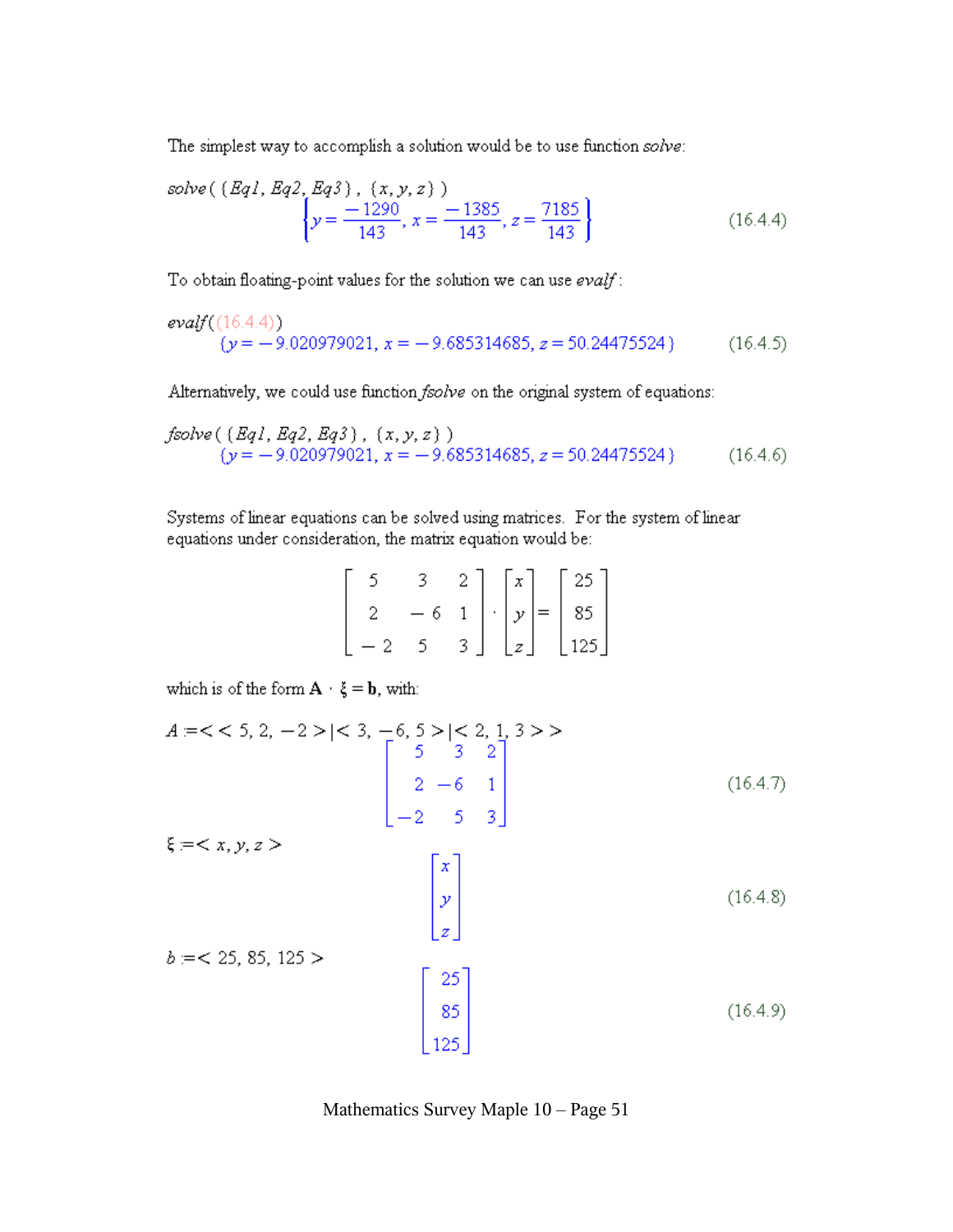To solve for  $\xi$  we can use  $\xi = A^{-1} \cdot b$ , where  $A^{-1}$  is the inverse of matrix A. An inverse can be calculated using

 $A^{-1}$ 

$$
\begin{bmatrix} \frac{23}{143} & \frac{-1}{143} & \frac{-15}{143} \\ \frac{8}{143} & \frac{-19}{143} & \frac{1}{143} \\ \frac{2}{143} & \frac{31}{143} & \frac{36}{143} \end{bmatrix}
$$
 (16.4.10)

Thus, the solution to the linear system is:

$$
\xi = \text{evalm} \left( A^{-1} \&\cdot b \right) \begin{bmatrix} -1385 & -1290 & 7185 \\ \hline 143 & 143 & 143 \end{bmatrix} \tag{16.4.11}
$$

An alternative way to solve this problem is to use function LinearAlgebra [LinearSolve], i.e.,

$$
\xi = LinearAlgebra [LinearSolve] (A, b)
$$

$$
\begin{bmatrix} -1385 \\ -1290 \\ -143 \\ 143 \\ 7185 \\ 143 \end{bmatrix}
$$
(16.4.12)

### **Some univariate calculus applications**

The following are examples of univariate calculus applications. Try the exercises on your own.

### **Limits**

From the *Expression* palette: restart :  $\lim_{\theta\rightarrow 0}\frac{\sin\left(\theta\right)}{\theta}$ 

Mathematics Survey Maple 10 – Page 52

 $\mathbf{1}$ 

 $(17.1.1)$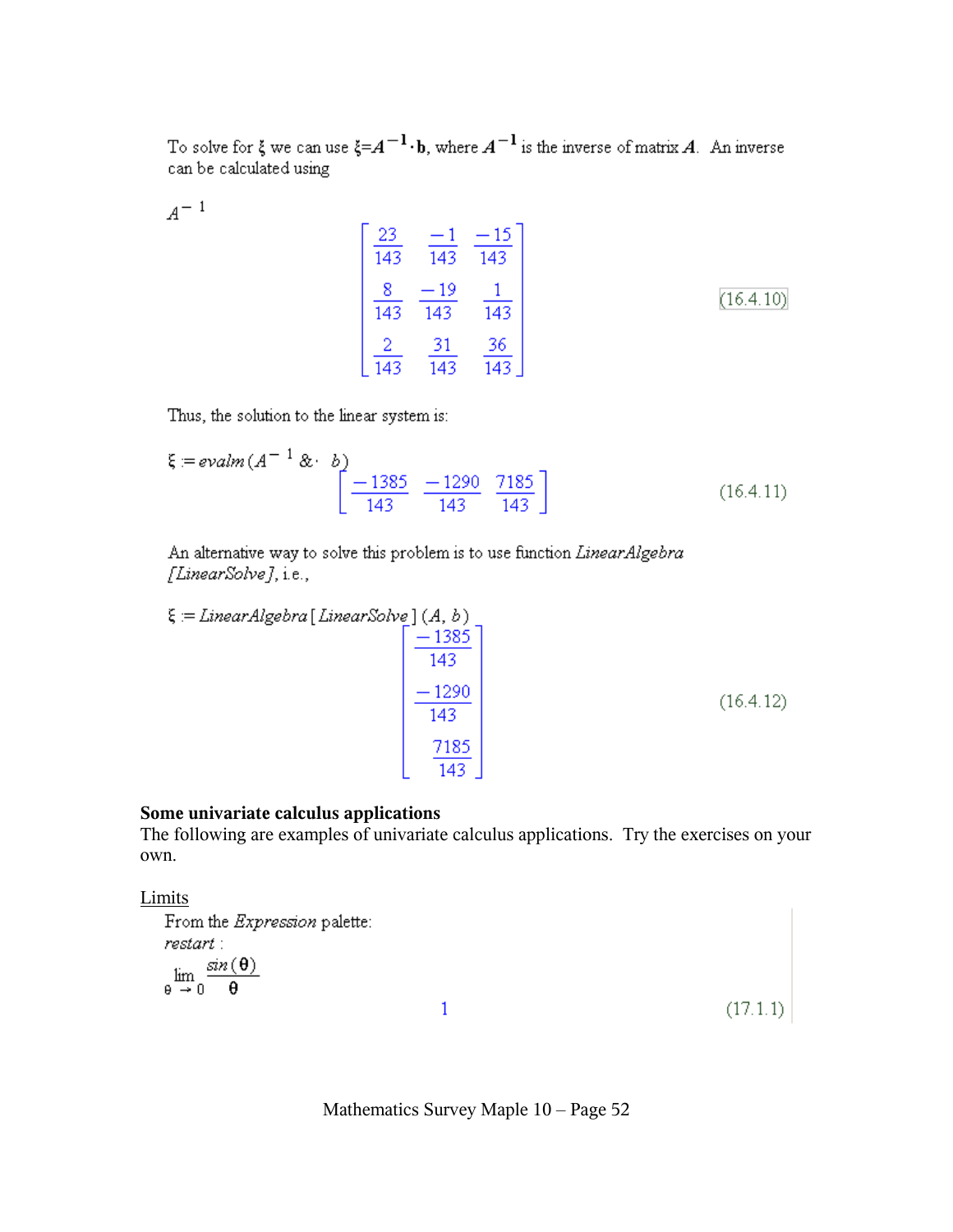Using the full command limit for limits from the rightn an from the left:

$$
f=x \to \begin{cases} \sqrt{x+1} & x < 2\\ \frac{1}{1+x} & x > 2\\ x & \to \text{piecewise} \end{cases} \quad x < 2, \sqrt{x+1}, 2 < x, \frac{1}{x+1} \tag{17.1.2}
$$

 $limit(f(x), x = 2, left)$ 

$$
\sqrt{3} \tag{17.1.3}
$$

$$
limit (f(x), x = 2, right)
$$
\n
$$
\frac{1}{3}
$$
\n(17.1.4)

Derivatives as limits

Recall the definition of a derivative:

$$
\frac{\mathrm{df}}{\mathrm{dx}} = \lim_{h \to 0} \frac{f(x+h) - f(x)}{h}
$$

Here are a couple of examples of the derivative of functions using this definition as calculated by Maple:

$$
restart
$$
\n
$$
\lim_{h \to 0} \frac{(f(x+h) - f(x))}{h}
$$
\n
$$
\lim_{h \to 0} \frac{(\sqrt{x+h} - \sqrt{x})}{h}
$$
\n
$$
\frac{1}{2} \frac{1}{\sqrt{x}}
$$
\n
$$
\lim_{h \to 0} \frac{\left(\frac{1}{x+h} - \frac{1}{x}\right)}{h}
$$
\n
$$
\lim_{h \to 0} \frac{\left(\frac{1}{x+h} - \frac{1}{x}\right)}{h}
$$
\n
$$
\frac{1}{x^{2}}
$$
\n(17.2.1)\n
$$
\left(17.2.1\right)
$$
\n
$$
\frac{1}{x^{2}}
$$
\n(17.2.2)

Note: In (17.2.1), the notation  $(D(f))(x)$  is equivalent to df/dx.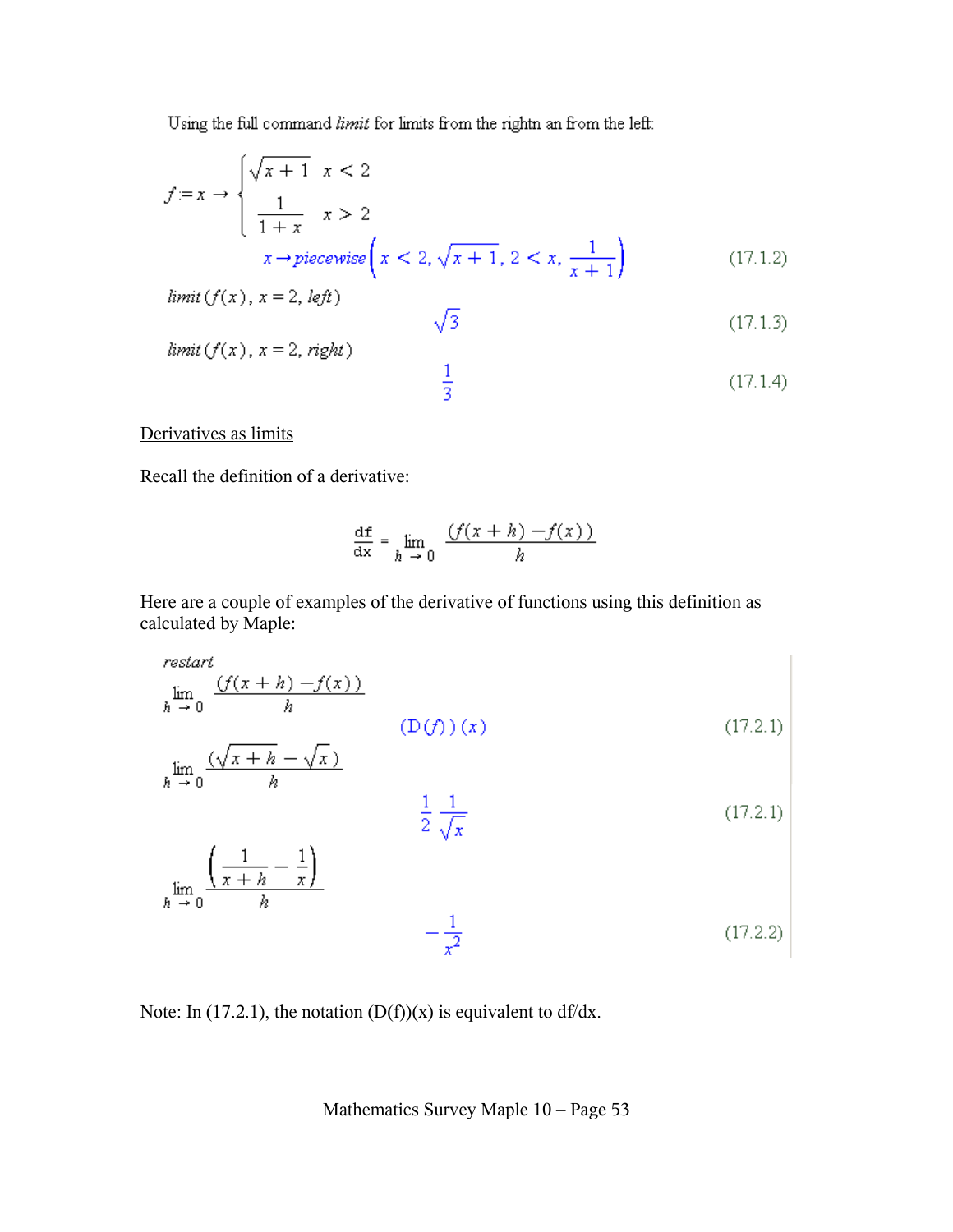#### Derivative rules

Maple can be used to display derivative rules as indicated in the following examples:

 $\frac{d}{dx} x^n$  $\frac{x^n n}{x}$  $(17.3.1)$  $\frac{d}{dx} h(g(x))$  $(D(h))(g(x))\left(\frac{d}{dx}g(x)\right)$  $(17.3.2)$  $\frac{d}{dx}$  tan(x)  $1 + \tan(x)^2$  $(17.3.3)$  $\frac{d}{dx}$   $(h(x) \cdot g(x))$ x))<br> $\left(\frac{d}{dx}h(x)\right)g(x) + h(x)\left(\frac{d}{dx}g(x)\right)$  $(17.3.4)$ 

Notes:

- 1. Result (17.3.1) is the rule for a power of *x*.
- 2. Result (17.3.2) is the "chain rule" for composite functions.
- 3. Result (17.3.3) is the rule for the derivative of the tangent. Typically, it would be given as  $sec^2(x)$ .
- 4. Result (17.3.4) is the rule for the derivative of a product.

#### L'Hopital's rule

L'Hopital's rule is used to evaluate limits of fractions when both numerator and denominator vanish or grow without bound (approach infinity). This exercise illustrates an example of L'Hopital's rule:

$$
\lim_{x \to 1} \frac{(x^2 - 1)}{\frac{1}{x} - 1}
$$
\n
$$
= 2
$$
\n(17.4.1)\n
$$
\lim_{x \to 1} \frac{\left(\frac{d}{dx}(x^2 - 1)\right)}{\frac{d}{dx}\left(\frac{1}{x} - 1\right)}
$$
\n
$$
= 2
$$
\n(17.4.2)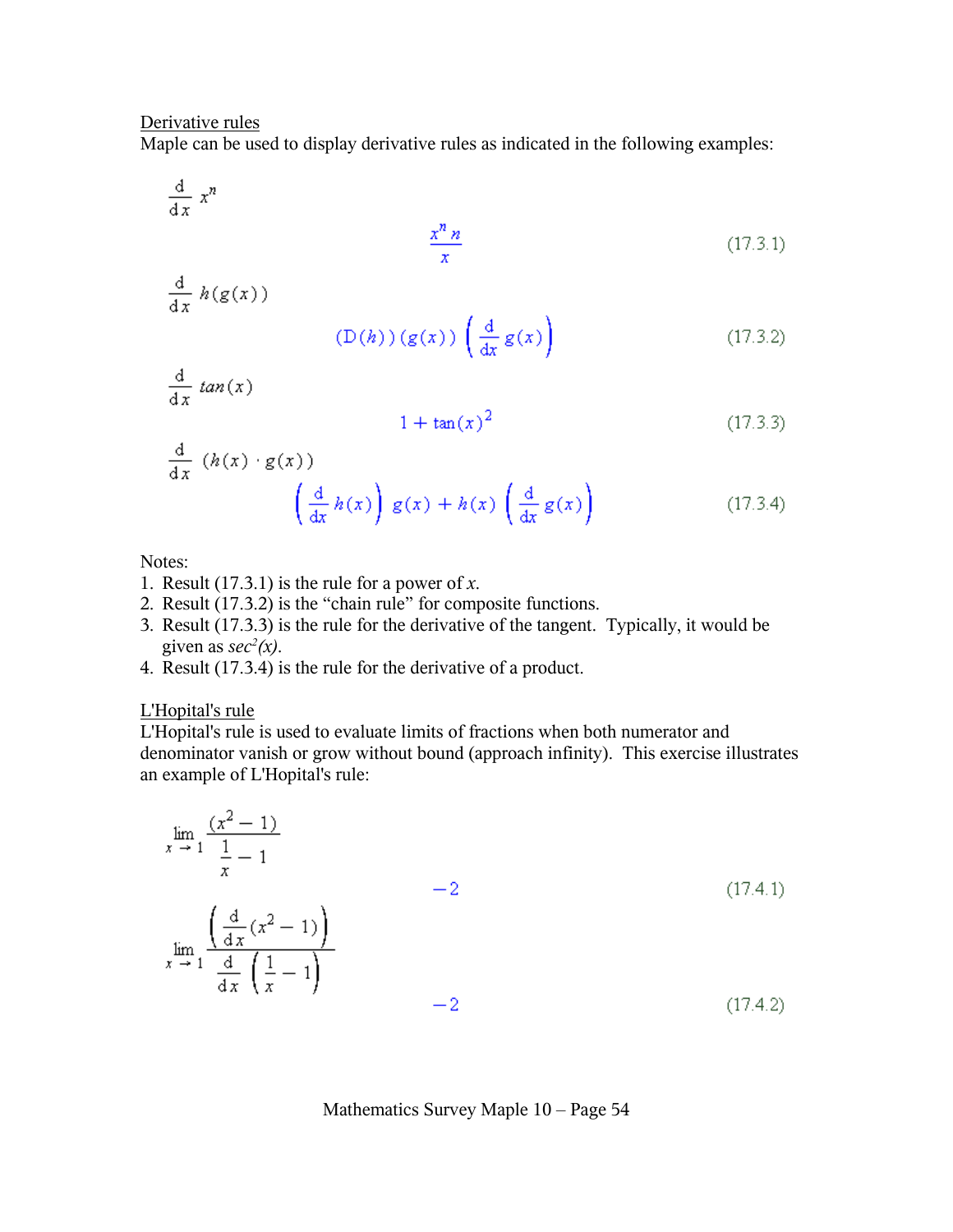#### Determining extrema (maxima and minima) and points of inflection

Given the function

$$
f = x \to x^3 - 9x^2 + 23x - 15
$$
  

$$
x \to x^3 - 9x^2 + 23x - 15
$$
 (17.5.1)

To find the extrema we calculate first the first and second derivatives

$$
fp := x \to \frac{d}{dx} f(x)
$$

$$
x \to \frac{d}{dx} f(x)
$$
(17.5.2)

 $fp(x)$ 

$$
3x^2 - 18x + 23\tag{17.5.3}
$$

$$
fpp = x \to \frac{d}{dx} f p(x)
$$

$$
x \to \frac{d}{dx} f p(x)
$$
(17.5.4)

 $fpp(x)$ 

$$
6 x - 18 \tag{17.5.5}
$$

To determine extreme points, we solve  $fp(x) = 0$ :  $xe = solve(fp(x) = 0, x)$ 

 $3 + \frac{2}{3}\sqrt{3}$ ,  $3 - \frac{2}{3}\sqrt{3}$  $(17.5.6)$ 

Then, we replace the values of the solution  $xe$  in the second derivative  $fpp(x)$ :  $fppl = eval(fpp(x), x = xe[1])$ 

$$
4\sqrt{3} \tag{17.5.7}
$$

 $(17.5.8)$ 

 $fpp1 \ge 0$  means that  $xe[1]$  is a local minimum.  $fpp2 = eval(fpp(x), x = xe[2])$  $-4\sqrt{3}$ 

 $fpp1 \geq 0$  means that  $xe[1]$  is a local maximum.

Inflection points are found by solving 
$$
fpp(x) = 0
$$
:  
\n $xi := solve (fpp(x) = 0, x)$ 

The plot of the function is shown next:  $plot(f(x), x = 0..6)$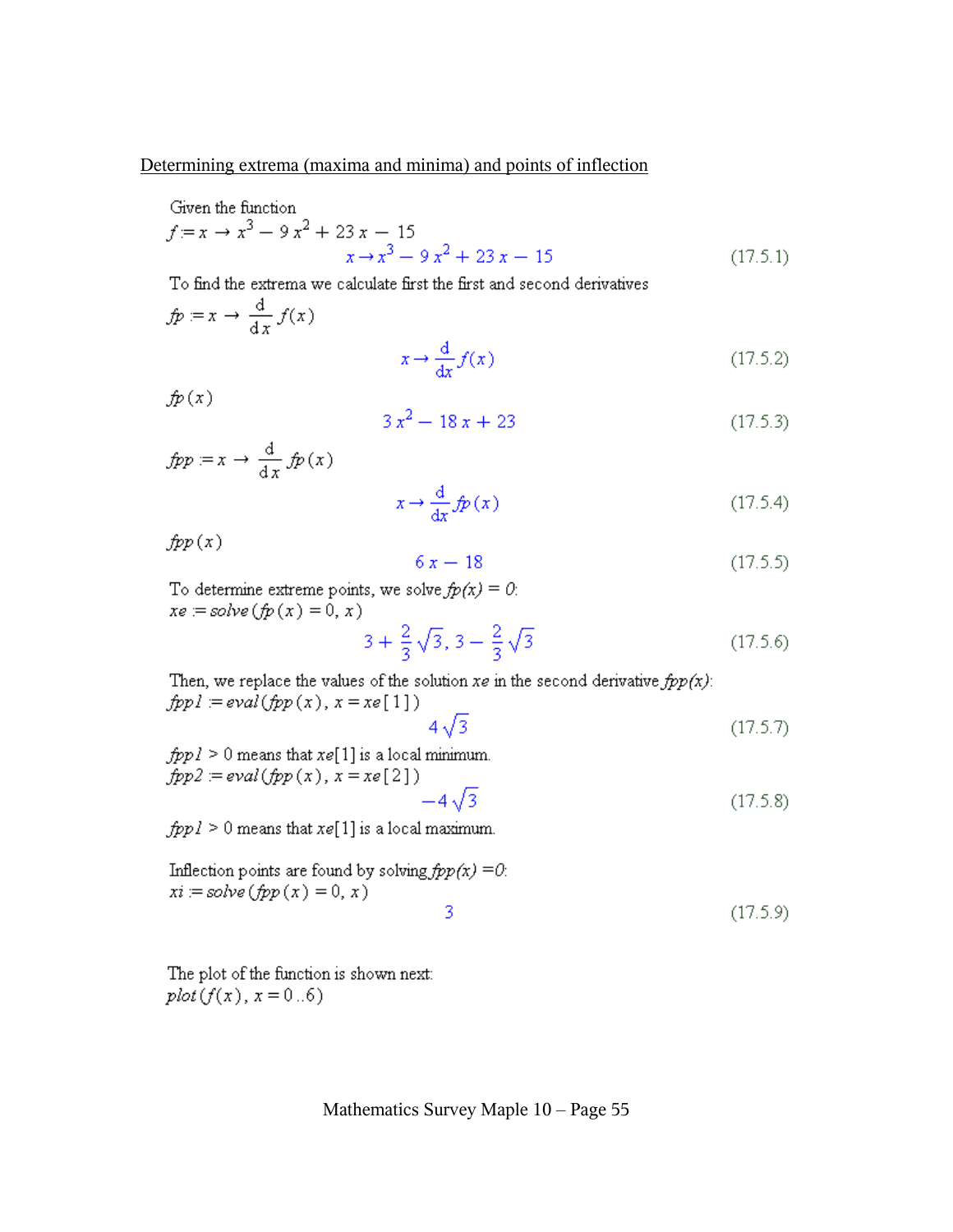

## Taylor series expansions

Use function series to produce a Taylor series expansion of function  $f(x)$  about a point  $x=a$  including an error term of order n: series $(f(x), x=a, n)$ 

The definition of Taylor series expansion (error of order 6) is: restart :

series
$$
(f(x), x = a, 5)
$$
  
\n $f(a) + (D(f))(a) (x - a) + \frac{1}{2} ((D(2)) (f))(a) (x - a)2$  (17.6.1)  
\n $+ \frac{1}{6} ((D(3)) (f))(a) (x - a)3 + \frac{1}{24} ((D(4)) (f))(a) (x - a)4$   
\n $+ O((x - a)5)$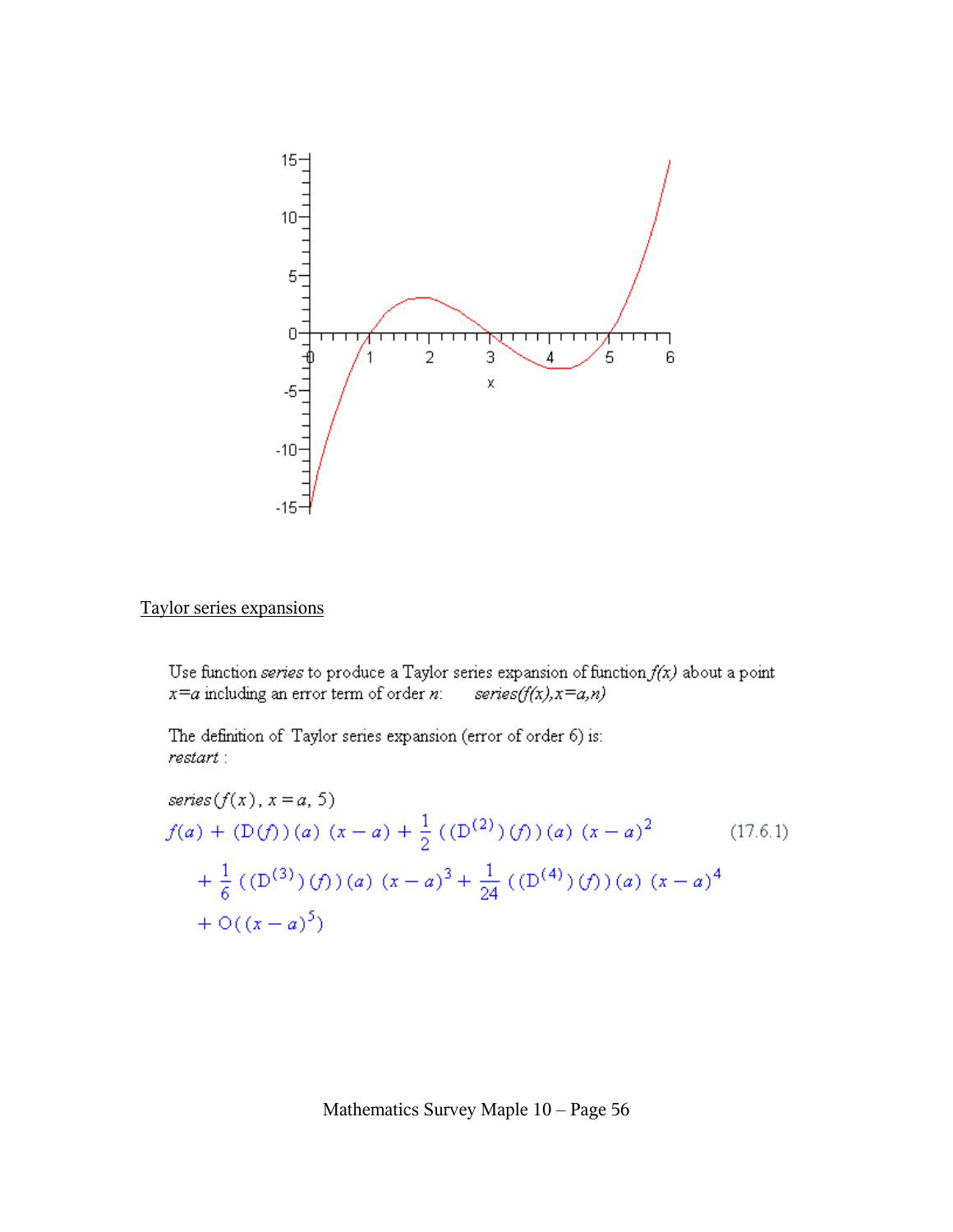Other examples of series expansions follow:

series
$$
\begin{aligned}\n\text{series} & \left( \sin(x), x = \frac{Pi}{2}, 10 \right) \\
1 - \frac{1}{2} \left( x - \frac{1}{2} \pi \right)^2 + \frac{1}{24} \left( x - \frac{1}{2} \pi \right)^4 - \frac{1}{720} \left( x - \frac{1}{2} \pi \right)^6 \\
&+ \frac{1}{40320} \left( x - \frac{1}{2} \pi \right)^8 + \mathcal{O} \left( \left( x - \frac{1}{2} \pi \right)^{10} \right)\n\end{aligned} \tag{17.6.1}
$$

series (*ln(x)*, 
$$
x = 1
$$
, 10)  
\n
$$
x - 1 - \frac{1}{2} (x - 1)^2 + \frac{1}{3} (x - 1)^3 - \frac{1}{4} (x - 1)^4
$$
\n
$$
+ \frac{1}{5} (x - 1)^5 - \frac{1}{6} (x - 1)^6 + \frac{1}{7} (x - 1)^7 - \frac{1}{8} (x - 1)^8
$$
\n
$$
+ \frac{1}{9} (x - 1)^9 + O((x - 1)^{10})
$$
\n(17.6.3)

#### Simple solutions to ordinary differential equations

Function *dsolve* can be used to solve differential equations. If a symbolic (closed-form) solution is available, *dsolve* will provide it as the first option. If no symbolic solution is returned, the option *numeric* will allow for a numerical solution. The function odeadvisor is useful in classifying equations.

## ▼ Example 1-First-order, homogeneous

 $dsolve(odel, y(x))$ 

$$
ode1 = diff(y(x), x) + sin(x) = 0
$$
  

$$
\frac{d}{dx}y(x) + sin(x) = 0
$$
 (18.1.1)

$$
y(x) = \cos(x) + \_Cl \tag{18.1.3}
$$

## **Example 2-First-order, non-homogeneous**

ode2 := diff(x(t), t) - 2 \cdot x(t) = sin(t)  
\n
$$
\frac{d}{dt} x(t) - 2 x(t) = sin(t)
$$
\n(18.2.1)

dsolve(ode2, x(t))  
\n
$$
x(t) = -\frac{1}{5}\cos(t) - \frac{2}{5}\sin(t) + e^{(2t)}C
$$
\n(18.2.3)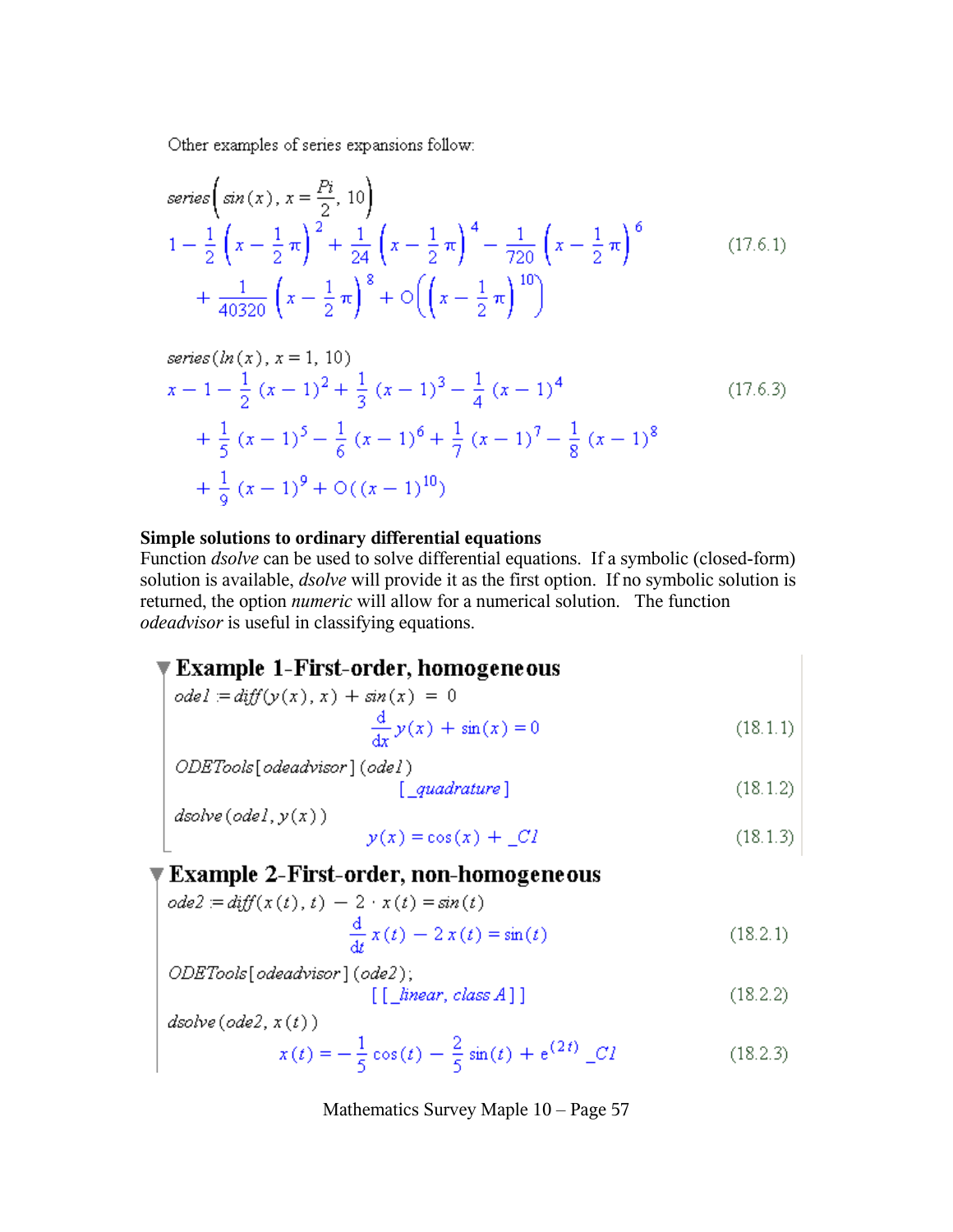## Example 3 - Second-order, homogeneous

$$
ode3 = diff(y(t), t \$2) + 2 \cdot diff(y(t), t) + y(t) = 0
$$
  

$$
\frac{d^{2}}{dt^{2}}y(t) + 2\left(\frac{d}{dt}y(t)\right) + y(t) = 0
$$
 (18.3.1)

ODETools[odeadvisor](ode3)

 $[$ [ $2nd$ \_order, \_missing\_x]]  $(18.3.2)$ 

 $\emph{dsolve}\,(\emph{ode3},y(t))$ 

$$
y(t) = C1 e^{(-t)} + C2 e^{(-t)} t
$$
 (18.3.3)

**Example 4 - Second-order, non-homogeneous**  
\n
$$
ode4 = diff(u(x), x $2) + 2 \cdot diff(u(x), x) + u(x) = sin(x) + cos(x)
$$
\n
$$
\frac{d^{2}}{dx^{2}} u(x) + 2 \left(\frac{d}{dx} u(x)\right) + u(x) = sin(x) + cos(x) \qquad (18.4.1)
$$
\n
$$
ODETools[odeadvisor] (ode4)
$$

 $[1] \cup \{1, 2, 3, 4\}$  [  $[2nd\_order, 2]$  ]]  $(18.4.2)$  $dsolve(ode4, u(x))$ 

$$
u(x) = e^{(-x)} \_C2 + e^{(-x)} x \_C1 - \frac{1}{2} \cos(x) + \frac{1}{2} \sin(x) \tag{18.4.3}
$$

**Example 5 - First-order, homogeneous system**  
\n
$$
odes1 = diff(y(x), x) - y(x) + u(x) = 0
$$
\n
$$
\frac{d}{dx}y(x) - y(x) + u(x) = 0
$$
\n(18.5.1)

$$
odes2 = diff(u(x), x) - 3 \cdot y(x) - \frac{u(x)}{2} = 0
$$

$$
\frac{d}{dx} u(x) - 3y(x) - \frac{1}{2} u(x) = 0
$$
(18.5.2)

 $sols = dsolve((odes1,odes2), (y(x), u(x)))$ 

 $sols[1]$ 

$$
u(x) = e^{\left(\frac{3}{4}x\right)} \left( \begin{array}{c} c & 1 \\ -C & \sin\left(\frac{1}{4}\sqrt{47}x\right) + C & 2\cos\left(\frac{1}{4}\sqrt{47}x\right) \end{array} \right) \tag{18.5.4}
$$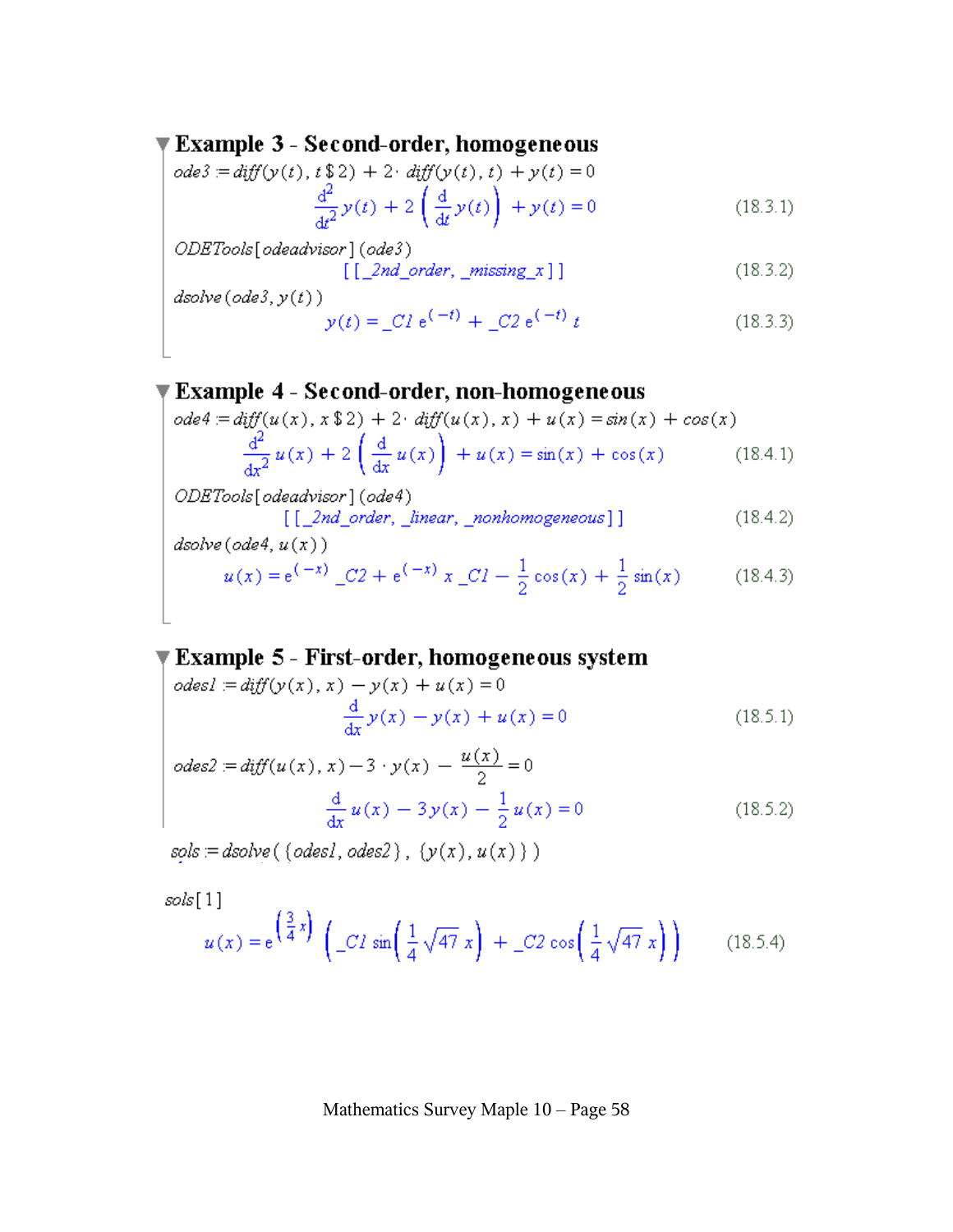$$
sols[2]
$$
  
\n
$$
y(x) = -\frac{1}{12} e^{-\left(\frac{3}{4}x\right)} \left(-\frac{1}{4} \sqrt{47} x\right) - C l \cos\left(\frac{1}{4} \sqrt{47} x\right) \sqrt{47}
$$
  
\n
$$
= -C 2 \cos\left(\frac{1}{4} \sqrt{47} x\right) + C 2 \sin\left(\frac{1}{4} \sqrt{47} x\right) \sqrt{47}
$$
\n(18.5.5)

## $\P$  Example 6 - Second-order, with initial conditions

This example includes initial conditions for the solution  
\n
$$
ode6 := diff(u(t), t \, \$ \, 2) + \frac{1}{2} \cdot diff(u(t), t) + \frac{3}{2} \cdot u(t) = sin(t) + cos(t)
$$
\n(18.6.1)

$$
ics = u(0) = 1, D(u)(0) = -1
$$
  
 
$$
u(0) = 1, (D(u))(0) = -1
$$
 (18.6.2)

$$
dsolve\left(\left(\text{ode }6,\text{ics}\right),u(t)\right)
$$
  
\n
$$
u(t) = -\frac{11}{23}e^{\left(-\frac{1}{4}t\right)}\sin\left(\frac{1}{4}\sqrt{23}t\right)\sqrt{23} + e^{\left(-\frac{1}{4}t\right)}\cos\left(\frac{1}{4}\sqrt{23}t\right)
$$
 [18.6.3]  
\n
$$
+ 2\sin(t)
$$

## $\P$  Example 7 - Second-order, non-linear, series solution

$$
ode7 = diff(x(t), t \, \$\, 2) + x(t) \cdot diff(x(t), t) = sin(t)
$$

$$
(18.7.1)
$$

$$
ics := x(0) = 1, D(x)(0) = -1x(0) = 1, (D(x))(0) = -1
$$
\n(18.7.2)

dsolve ( (ode7, ics), x(t))  
\n
$$
x(t) =
$$
\n(18.7.3)  
\nMathieuCPrime $\left(-1, -1, \frac{1}{2}t\right)$  + MathieuSPrime $\left(-1, -1, \frac{1}{2}t\right)$   
\nMathieuS $\left(-1, -1, \frac{1}{2}t\right)$  + MathieuC $\left(-1, -1, \frac{1}{2}t\right)$   
\nsol := dsolve ( (ode7, ics), x(t), series, order = 10)  
\n
$$
x(t) = \left(1 - t + \frac{1}{2}t^2 - \frac{1}{6}t^3 + \frac{1}{6}t^4 - \frac{1}{10}t^5 + \frac{7}{120}t^6 - \frac{61}{1680}t^7 + \frac{869}{40320}t^8 - \frac{2371}{181440}t^9 + O(t^{10})\right)
$$
\n(18.7.4)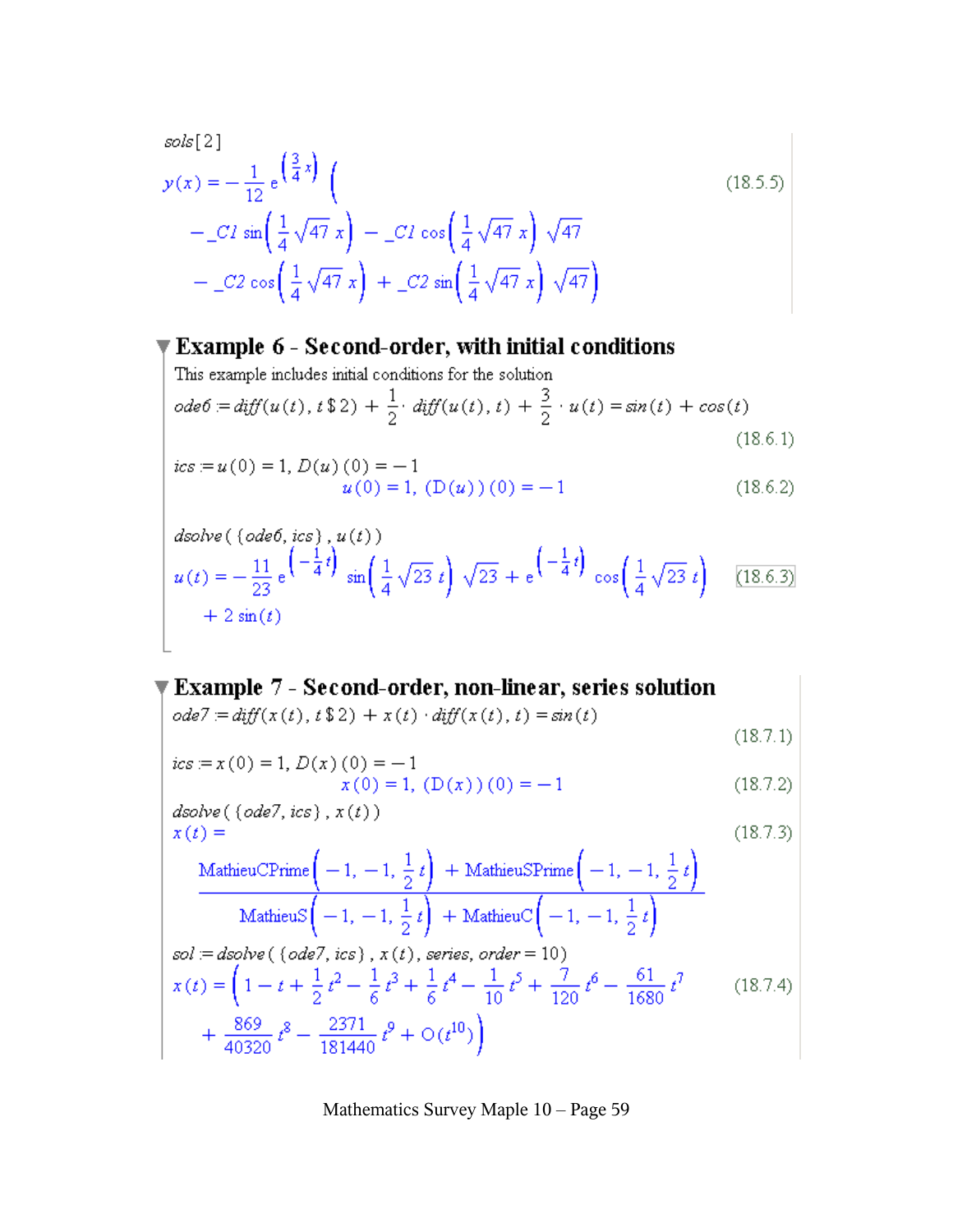If we wanted to plot this solution we need to convert the series into a polynomial, i.e.,  $xp = t \rightarrow convert(rhs(sol), polymom)$ 

$$
t \to convert(rhs(sol), polymom) \tag{18.7.5}
$$

$$
xp(t)
$$
  
\n
$$
1 - t + \frac{1}{2}t^2 - \frac{1}{6}t^3 + \frac{1}{6}t^4 - \frac{1}{10}t^5 + \frac{7}{120}t^6 - \frac{61}{1680}t^7 + \frac{869}{40320}t^8 - \frac{2371}{181440}t^9
$$
\n(18.7.6)

 $plot(xp(t), t = 0..2, labels = ['t", "x(t)"])$ 



**Example 8 - Second-order, non-linear, numerical solutions**  
\n
$$
restart : ode8 := diff(u(t), t $2) + u(t) \cdot diff(u(t), t) + u(t)^{2} = sin(t)
$$
\n
$$
\frac{d^{2}}{dt^{2}} u(t) + u(t) \left(\frac{d}{dt} u(t)\right) + u(t)^{2} = sin(t)
$$
\n(18.8.1)  
\n
$$
ics := u(0) = 1, D(u)(0) = -2
$$
\n
$$
u(0) = 1, (D(u)))(0) = -2
$$
\n(18.8.2)  
\n
$$
sol := dsolve(\lbrace ode8,ics \rbrace, u(t), numeric)
$$
\n
$$
proc(x_r k f 45) ... end proc
$$
\n(18.8.3)  
\nThe numerical solution, contained in variable sol, is actually a Maple procedure (i.e., a program) as indicated in (18.8.2). To get results out of it we need to invoke the name of the procedure, i.e., sol, with an argument representing a value of the independent variable *t*, e.g.,  
\n
$$
sol(2.5)
$$
\nError, (in sol) cannot evaluate the solution further

right of 2.3543778, probably a singularity

 $(18.8.4)$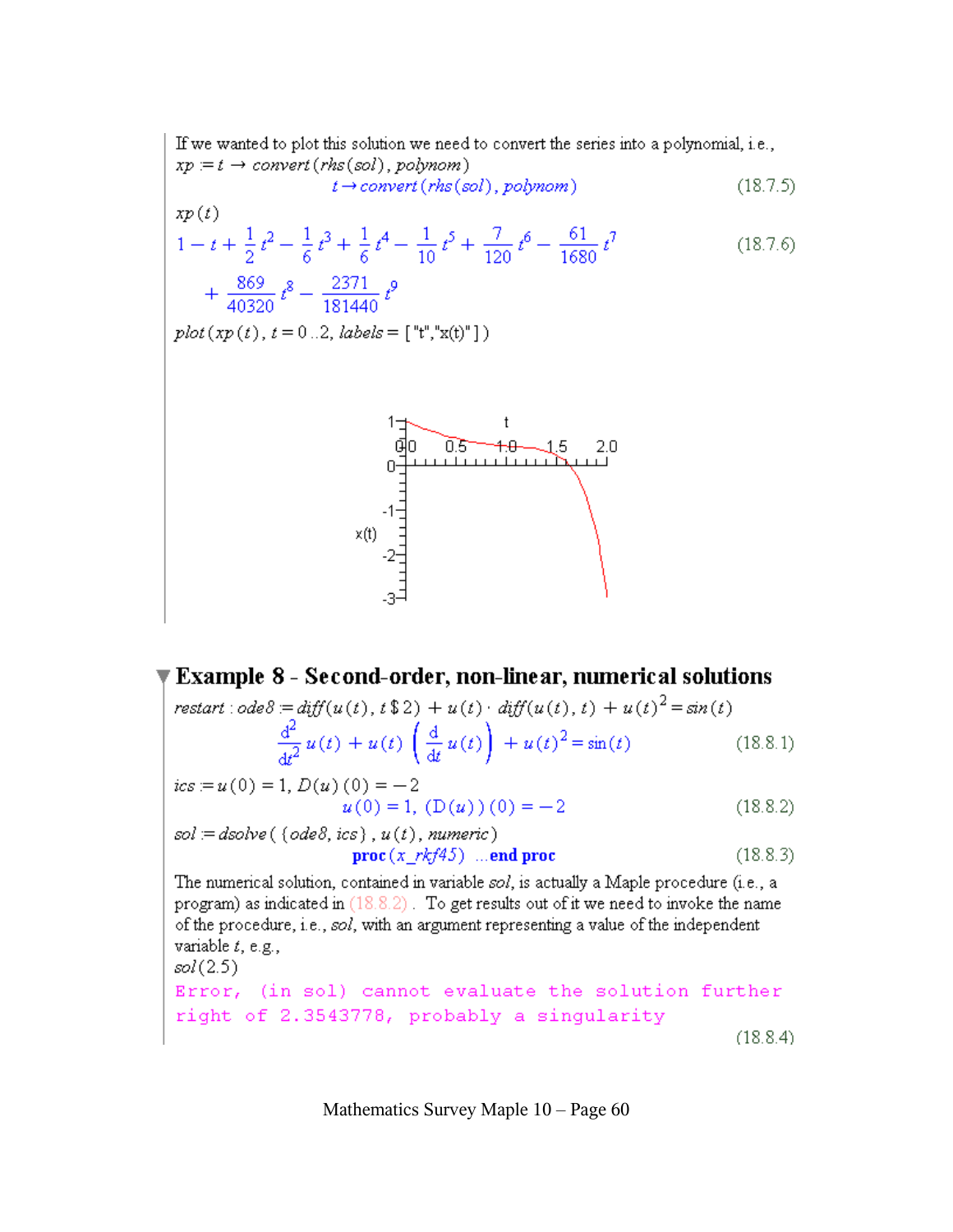The message above indicates that our solution is limited to the range  $0 < t < 2.35$ . Let's check the solution for  $t = 2.0$ .  $sol(2.0)$  $t = 2.0, u(t) = -4.53439710339729896, \frac{d}{dt}u(t) =$  $(18.8.5)$  $-14.8540192107976950$ 

This result indicates that for any value of t, less than 2.35...,  $sol(t)$  returns a list with three equations, the first equation simply repeats the value of  $t$ , the second equation shows the value of the solution  $u(t)$ , and the third value shows the first derivative  $u'(t)$ .

We can generate lists of values of t and of the second and third components of  $sol(t)$ ,, i. e.,  $u(t)$  and  $u'(t)$ , as follows:

that  $= [seq(0.1 \cdot j, j = 1..23)]$  $[0.1, 0.2, 0.3, 0.4, 0.5, 0.6, 0.7, 0.8, 0.9, 1.0, 1.1, 1.2, 1.3, 1.4, 1.5, 1.6, (18.8.6)$ 1.7, 1.8, 1.9, 2.0, 2.1, 2.2, 2.3] ulist  $=[seg(rhs(sol(tlist[j])[2]), j=1..nops(tlist))]$ [0.804983860292817100, 0.619760778182599780,  $(18.8.7)$ 0.443847825511926086, 0.276513207234011848, 0.116807113286539490, -0.0364353530634958650,  $-.184616409543046118, -.329425418173025508,$  $-.472923587387860445, -.617676137456614982,$  $-.766954910028067816, -.925050804192115606,$  $-1.09776762559019202, -1.29322945389000710,$  $-1.52325897029131818, -1.80585909740282280,$  $-2.16998728160554100, -2.66554036844046172,$  $-3.38661094511201898, -4.53439710339729896,$  $-6.62932361401094017, -11.5514453138525078,$  $-35.1033812030385732$ ]